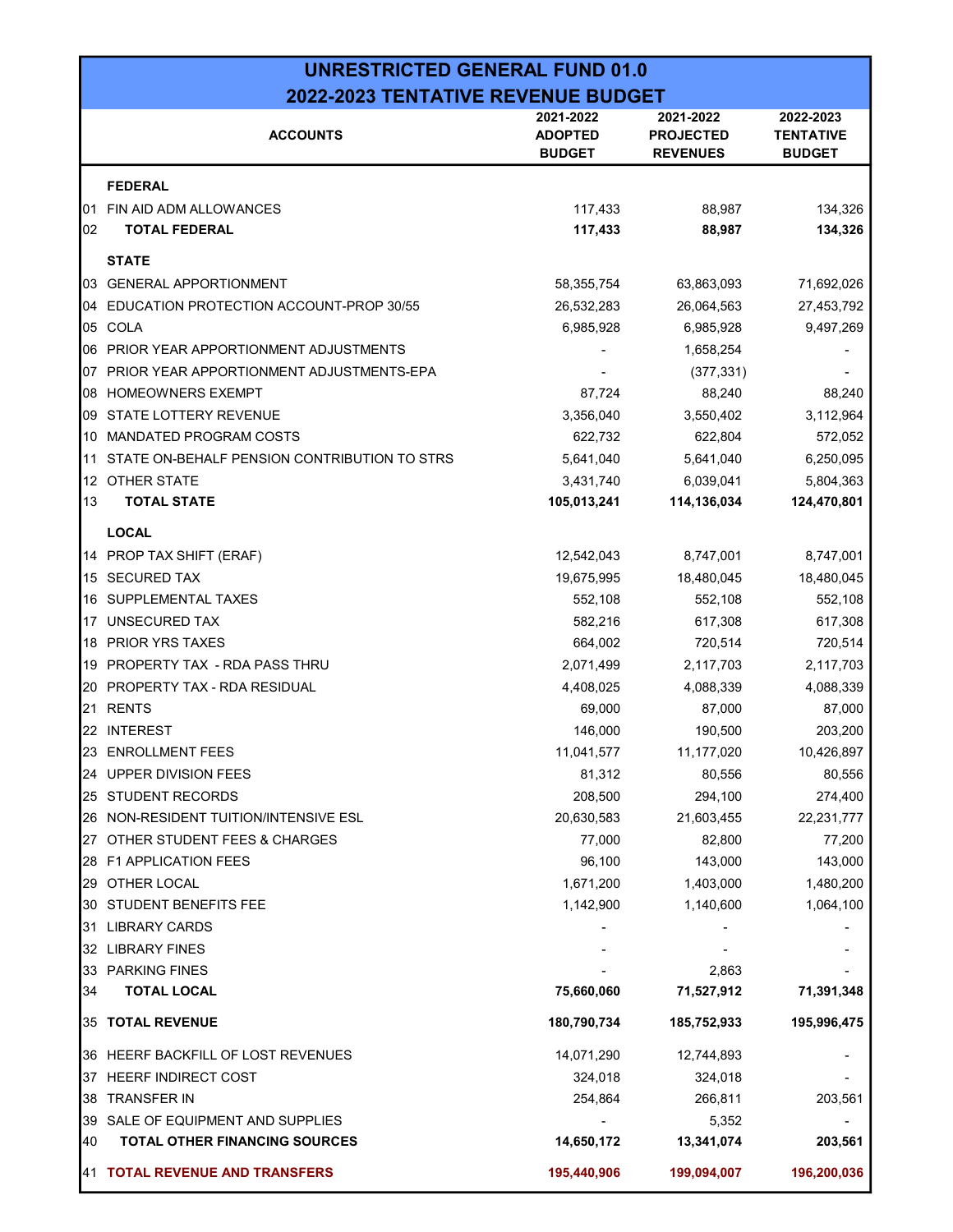### UNRESTRICTED GENERAL FUND 01.0 2022-2023 TENTATIVE EXPENDITURE BUDGET

|    | <b>ACCOUNTS</b>                                            | 2021-2022<br><b>ADOPTED</b><br><b>BUDGET</b> | 2021-2022<br><b>PROJECTED</b><br><b>EXPENDITURES</b> | 2022-2023<br><b>TENTATIVE</b><br><b>BUDGET</b> |
|----|------------------------------------------------------------|----------------------------------------------|------------------------------------------------------|------------------------------------------------|
| 01 | <b>INSTRUCTION</b>                                         | 29,556,373                                   | 29,339,888                                           | 30,840,285                                     |
| 02 | <b>ACADEMIC MANAGERS</b>                                   | 6,372,835                                    | 6,457,027                                            | 6,396,924                                      |
| 03 | NON-INSTRUCTION                                            | 6,445,236                                    | 6,400,990                                            | 6,728,425                                      |
| 04 | <b>HOURLY INSTRUCTION</b>                                  | 32,021,209                                   | 31,957,732                                           | 28,776,024                                     |
| 05 | <b>HOURLY NON-INSTRUCTION</b>                              | 5,871,813                                    | 5,969,653                                            | 5,914,020                                      |
| 06 | ACADEMIC RETRO AND ONE-TIME OFF SCHEDULE PAYMENT           | $\blacksquare$                               | 205,530                                              |                                                |
| 07 | <b>VACANT POSITIONS</b>                                    | 191,454                                      |                                                      | 135,115                                        |
| 08 | <b>VACANCY SAVINGS</b>                                     | (126, 360)                                   |                                                      | (89, 176)                                      |
| 09 | <b>TOTAL ACADEMIC</b>                                      | 80,332,560                                   | 80,330,820                                           | 78,701,617                                     |
| 10 | <b>CLASSIFIED REGULAR</b>                                  | 24,300,097                                   | 24,220,805                                           | 24,505,349                                     |
| 11 | <b>CLASSIFIED MANAGERS</b>                                 | 5,761,730                                    | 6,311,461                                            | 6,431,855                                      |
| 12 | <b>CLASS REG INSTRUCTION</b>                               | 3,477,935                                    | 3,496,413                                            | 3,534,345                                      |
| 13 | <b>CLASSIFIED HOURLY</b>                                   | 1,471,444                                    | 1,477,855                                            | 1,407,911                                      |
| 14 | <b>CLASS HRLY INSTRUCTION</b>                              | 461,667                                      | 307,819                                              | 452,528                                        |
| 15 | CLASSIFIED RETRO AND ONE-TIME OFF SCHEDULE PAYMENT         |                                              | 1,734,729                                            |                                                |
| 16 | <b>VACANT POSITIONS</b>                                    | 1,492,437                                    | 2,264,320                                            | 2,283,285                                      |
| 17 | <b>VACANCY SAVINGS</b>                                     | (985,008)                                    | (2,077,514)                                          | (1,506,968)                                    |
| 18 | <b>TOTAL CLASSIFIED</b>                                    | 35,980,302                                   | 37,735,888                                           | 37,108,305                                     |
| 19 | <b>STRS</b>                                                | 10,248,607                                   | 10,221,513                                           | 11,905,103                                     |
| 20 | STATE ON-BEHALF PENSION CONTRIB TO STRS                    | 5,641,040                                    | 5,641,040                                            | 6,250,095                                      |
| 21 | <b>PERS</b>                                                | 8,968,520                                    | 9,074,112                                            | 9,374,470                                      |
| 22 | OASDI/MEDICARE                                             | 4,081,618                                    | 4,113,271                                            | 3,948,571                                      |
| 23 | H/W                                                        | 18,117,839                                   | 17,317,839                                           | 17,970,722                                     |
| 24 | <b>RETIREES' H/W</b>                                       | 5,607,872                                    | 5,407,872                                            | 5,719,732                                      |
| 25 | SUI                                                        | 670,203                                      | 671,394                                              | 666,839                                        |
| 26 | <b>WORKERS' COMPENSATION</b>                               | 2,198,685                                    | 2,110,541                                            | 2,088,678                                      |
| 27 | ALTERNATIVE RETIREMENT                                     | 614,131                                      | 609,114                                              | 556,918                                        |
| 28 | <b>EARLY RETIREMENT INCENTIVES</b>                         | 2,608,178                                    | 2,608,178                                            | 1,309,407                                      |
| 29 | BENEFITS RELATED TO ACADEMIC AND CLASSIFIED RETRO AND ONE- |                                              | 311,741                                              |                                                |
| 30 | BENEFITS RELATED TO VACANT POSITIONS                       | 538,845                                      | 724,582                                              | 846,440                                        |
| 31 | BENEFITS RELATED TO VACANCY SAVINGS                        | (355, 638)                                   | (664, 804)                                           | (558, 650)                                     |
| 32 | <b>TOTAL BENEFITS</b>                                      | 58,939,900                                   | 58,146,393                                           | 60,078,325                                     |
| 33 | <b>SUPPLIES</b>                                            | 978,677                                      | 638,279                                              | 1,002,341                                      |
| 34 | <b>TCO-SUPPLIES</b>                                        | 67,070                                       | 67,070                                               | 67,070                                         |
| 35 | <b>TOTAL SUPPLIES</b>                                      | 1,045,747                                    | 705,349                                              | 1,069,411                                      |
| 36 | CONTRACTS/SERVICES                                         | 12,846,615                                   | 12,223,765                                           | 12,645,991                                     |
| 37 | DEFERRAL/BORROWING COST                                    | 25,804                                       | 35,804                                               |                                                |
| 38 | <b>INSURANCE</b>                                           | 1,576,727                                    | 1,576,727                                            | 1,554,134                                      |
| 39 | <b>UTILITIES</b>                                           | 3,214,794                                    | 3,564,794                                            | 3,810,431                                      |
| 40 | <b>TOTAL SERVICES</b>                                      | 17,663,940                                   | 17,401,090                                           | 18,010,556                                     |
| 41 | <b>EQUIPMENT</b>                                           |                                              |                                                      |                                                |
| 42 | <b>TOTAL CAPITAL</b>                                       |                                              |                                                      |                                                |
| 43 | <b>TOTAL EXPENDITURES</b>                                  | 193,962,449                                  | 194,319,540                                          | 194,968,214                                    |
| 44 | OTHER OUTGO - TRANSFERS                                    | 165,000                                      | 150,000                                              | 165,000                                        |
| 45 | OTHER OUTGO - STUDENT AID                                  | 500                                          | 500                                                  | 500                                            |
| 46 | TOTAL TRANSFERS/FINANCIAL AID                              | 165,500                                      | 150,500                                              | 165,500                                        |
| 47 | <b>TOTAL EXPENDITURES &amp; TRANSFERS</b>                  | 194, 127, 949                                | 194,470,040                                          | 195, 133, 714                                  |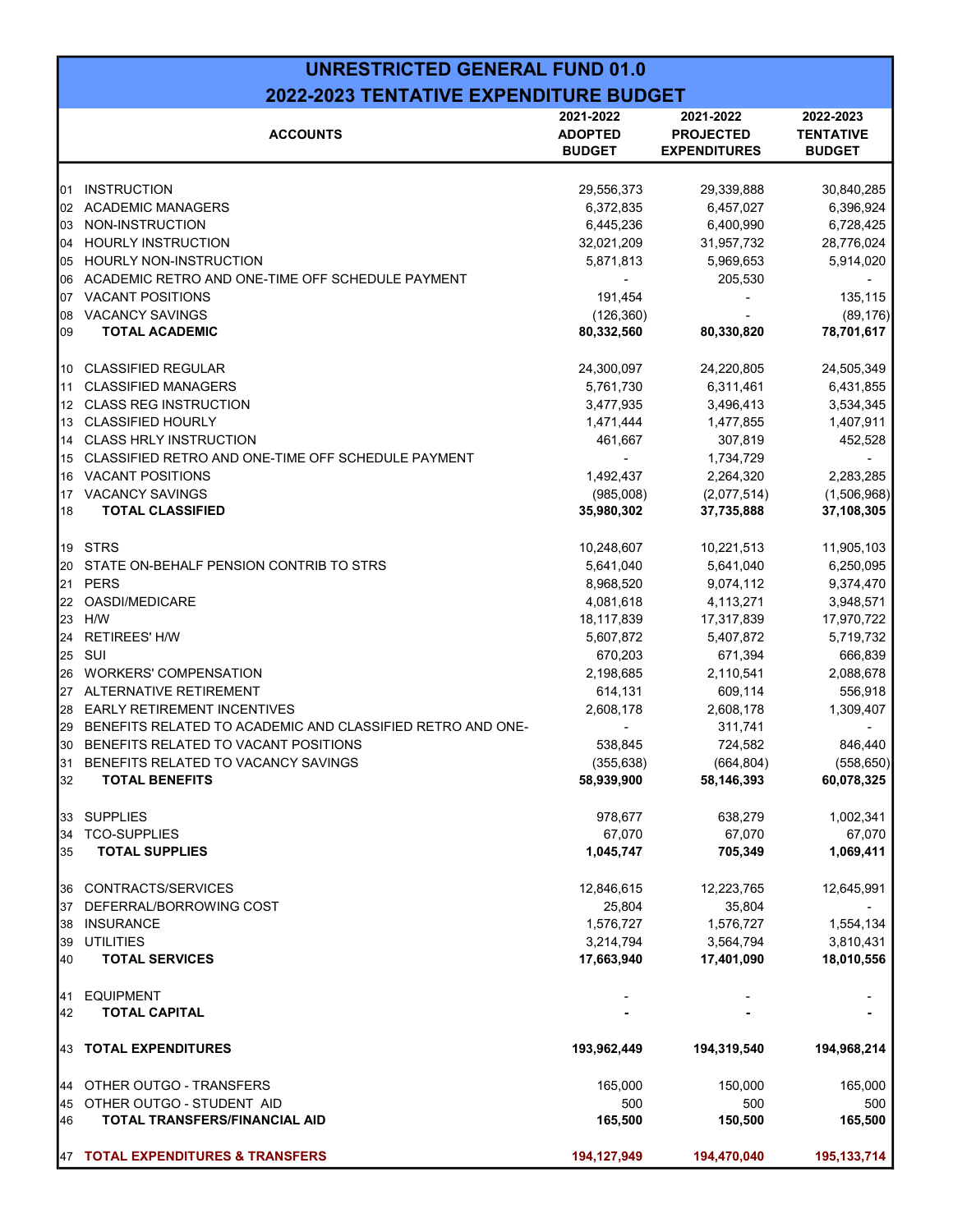#### UNRESTRICTED GENERAL FUND 01.0 2022-2023 TENTATIVE FUND BALANCE BUDGET

|    | <b>ACCOUNTS</b>                                                  | 2021-2022<br><b>ADOPTED</b><br><b>BUDGET</b> | 2021-2022<br><b>PROJECTED</b><br><b>FUND BALANCE</b> | 2022-2023<br><b>TENTATIVE</b><br><b>BUDGET</b> |
|----|------------------------------------------------------------------|----------------------------------------------|------------------------------------------------------|------------------------------------------------|
| 01 | TOTAL REVENUE AND TRANSFERS                                      | 163, 125, 731                                | 185,810,283                                          | 195,811,943                                    |
| 02 | TOTAL EXPENDITURES AND TRANSFERS                                 | 192,566,096                                  | 192,040,386                                          | 193,278,779                                    |
| 03 | VACANT POSITIONS WITH PAYROLL RELATED BENEFITS                   | 2,222,736                                    | 2,988,902                                            | 3,264,840                                      |
| 04 | VACANT SAVINGS WITH PAYROLL RELATED BENEFITS                     | (1,467,006)                                  | (2,742,318)                                          | (2, 154, 794)                                  |
| 05 | <b>OPERATING SURPLUS/(DEFICIT)</b>                               | (30, 196, 095)                               | (6,476,687)                                          | 1,423,118                                      |
|    | <b>ONE-TIME ITEMS</b>                                            |                                              |                                                      |                                                |
| 06 | HEERF BACKFILL OF LOST REVENUES AND INDIRECT COST                | 14,395,308                                   | 13,068,911                                           |                                                |
| 07 | FTES BORROWING/DECLINE DUE TO ENDING OF SCFF HOLD HARMLESS       | 18,816,980                                   |                                                      |                                                |
| 08 | APPORTIONMENT DEFICIT FACTOR                                     | (1,497,113)                                  | (1,497,113)                                          |                                                |
| 09 | PRIOR YEAR APPORTIONMENT ADJ                                     |                                              | 1,280,923                                            |                                                |
| 10 | PART-TIME FACULTY OFFICE HOURS - ONE-TIME                        | 600,000                                      | 431,003                                              | 388,093                                        |
| 11 | ACADEMIC CLASSIFIED ONE-TIME PAYMENT & RELATED BENEFITS          |                                              | (2,252,000)                                          |                                                |
| 12 | DEFERRAL/BORROWING COST                                          | (25, 804)                                    | (16,040)                                             |                                                |
| 14 | ONE-TIME SAVINGS IN DISCRETIONARY EXPENSES                       |                                              | 2,100,000                                            |                                                |
| 15 | TCO-SUPPLIES AND CONTRACTS/SERVICES                              | (67,070)                                     | (67,070)                                             | (67,070)                                       |
| 16 | ONE-TIME BUDGET AUGMENTATION                                     | (713, 249)                                   | (1,947,960)                                          | (677, 819)                                     |
| 17 | OPERATING SURPLUS/(DEFICIT) INCLUDING ONE-TIME ITEMS             | 1,312,957                                    | 4,623,967                                            | 1,066,322                                      |
| 18 | <b>BEGINNING BALANCE</b>                                         | 35,483,750                                   | 35,483,750                                           | 40,107,717                                     |
|    | ADJUSTMENT TO BEGINNING BALANCE<br><b>ENDING FUND BALANCE</b>    |                                              |                                                      |                                                |
| 19 |                                                                  | 36,796,707                                   | 40,107,717                                           | 41,174,039                                     |
| 20 | <b>FUND BALANCE RATIO TO TTL EXPENDITURES &amp; TRANSFERS **</b> | 18.95%                                       | 20.62%                                               | 21.10%                                         |

|    | <b>DESIGNATION OF FUND BALANCE</b>                               |                                              |                                                      |                                                |  |  |
|----|------------------------------------------------------------------|----------------------------------------------|------------------------------------------------------|------------------------------------------------|--|--|
|    | <b>ACCOUNTS</b>                                                  | 2021-2022<br><b>ADOPTED</b><br><b>BUDGET</b> | 2021-2022<br><b>PROJECTED</b><br><b>FUND BALANCE</b> | 2022-2023<br><b>TENTATIVE</b><br><b>BUDGET</b> |  |  |
| 22 | <b>UNDESIGNATED FUND BALANCE</b>                                 | 35,179,346                                   | 38,962,065                                           | 41,174,039                                     |  |  |
| 23 | UNDESIGNATED FB RATIO TO TTL EXPENDITURES & TRANSFERS            | 18.12%                                       | 20.03%                                               | 21.10%                                         |  |  |
|    | <b>DESIGNATED RESERVE FOR:</b>                                   |                                              |                                                      |                                                |  |  |
| 24 | RESERVE FOR FUTURE STRS AND PERS INCREASES                       | 1,617,361                                    | 1,145,652                                            | ٠                                              |  |  |
| 25 | <b>TOTAL</b>                                                     | 1,617,361                                    | 1,145,652                                            | $\blacksquare$                                 |  |  |
| 26 | <b>DESIGNATED FB RATIO TO TTL EXPENDITURES &amp; TRANSFERS</b>   | 0.83%                                        | 0.59%                                                | 0.00%                                          |  |  |
| 27 | <b>TOTAL ENDING FUND BALANCE</b>                                 | 36,796,707                                   | 40,107,717                                           | 41,174,039                                     |  |  |
| 28 | <b>FUND BALANCE RATIO TO TTL EXPENDITURES &amp; TRANSFERS **</b> | 18.95%                                       | 20.62%                                               | 21.10%                                         |  |  |

\*\* Chancellor's Office recommended ratio is 5%.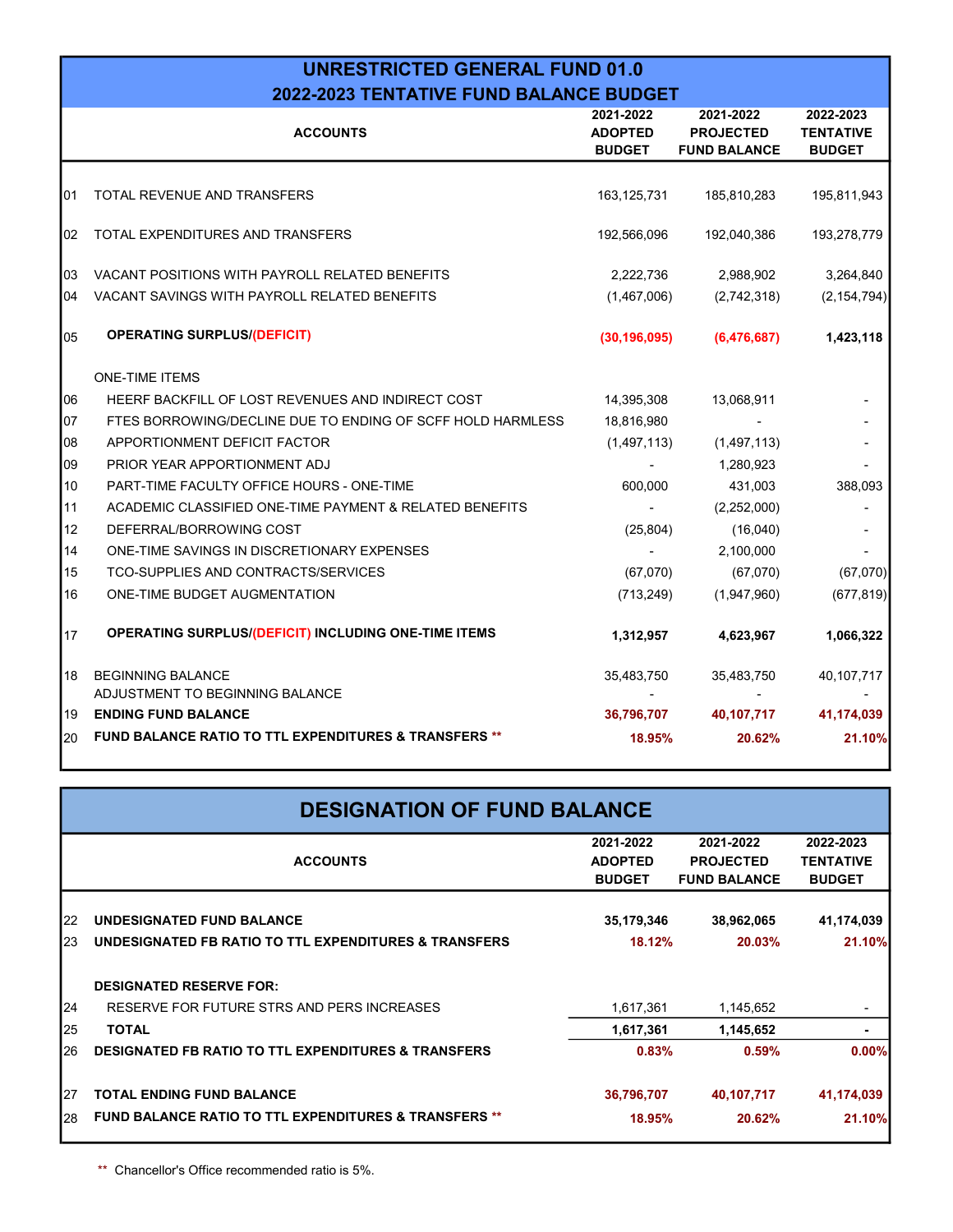| <b>UNRESTRICTED GENERAL FUND 01.0</b>     |  |
|-------------------------------------------|--|
| <b>2022-2023 TENTATIVE REVENUE BUDGET</b> |  |

|    | <b>ACCOUNTS</b>                              | 2018-2019<br><b>ACTUAL</b><br><b>REVENUES</b> | 2019-2020<br><b>ACTUAL</b><br><b>REVENUES</b> | 2020-2021<br><b>ACTUAL</b><br><b>REVENUES</b> | 2021-2022<br><b>PROJECTED</b><br><b>REVENUES</b> | 2022-2023<br><b>TENTATIVE</b><br><b>BUDGET</b> |
|----|----------------------------------------------|-----------------------------------------------|-----------------------------------------------|-----------------------------------------------|--------------------------------------------------|------------------------------------------------|
|    |                                              |                                               |                                               |                                               |                                                  |                                                |
|    | <b>FEDERAL</b>                               |                                               |                                               |                                               |                                                  |                                                |
|    | 01 FIN AID ADM ALLOWANCES                    | 102,225                                       | 125,923                                       | 118,577                                       | 88,987                                           | 134,326                                        |
| 02 | <b>TOTAL FEDERAL</b>                         | 102,225                                       | 125,923                                       | 118,577                                       | 88,987                                           | 134,326                                        |
|    | <b>STATE</b>                                 |                                               |                                               |                                               |                                                  |                                                |
|    | 03 GENERAL APPORTIONMENT                     | 61,474,327                                    | 77,089,021                                    | 53,473,520                                    | 63,863,093                                       | 71,692,026                                     |
|    | 04 EDUCATION PROTECTION ACCOUNT - PROP 30/55 | 19,523,072                                    | 10,071,579                                    | 32,818,910                                    | 26,064,563                                       | 27,453,792                                     |
|    | 05 COLA                                      | 3,520,794                                     | 4,350,124                                     |                                               | 6,985,928                                        | 9,497,269                                      |
|    | 06 PRIOR YEAR APPORTIONMENT ADJUSTMENTS      | 139,778                                       | 303,912                                       | 773,265                                       | 1,658,254                                        |                                                |
|    | 07 PRIOR YEAR APPORTIONMENT ADJUSTMENTS-EPA  | (152, 804)                                    | (253, 257)                                    | (64, 570)                                     | (377, 331)                                       |                                                |
|    | 08 HOMEOWNERS EXEMPT                         | 93,379                                        | 90,208                                        | 87,724                                        | 88,240                                           | 88,240                                         |
|    | 09 STATE LOTTERY REVENUE                     | 4,083,524                                     | 3,711,867                                     | 3,807,112                                     | 3,550,402                                        | 3,112,964                                      |
|    | 10 MANDATED PROGRAM COSTS                    | 548,459                                       | 622,981                                       | 592,762                                       | 622,804                                          | 572,052                                        |
|    | 11 STATE ON-BEHALF PENSION CONTR TO STRS     | 5,406,188                                     | 6,932,887                                     | 6,147,444                                     | 5,641,040                                        | 6,250,095                                      |
|    | 12 OTHER STATE                               | 4,406,006                                     | 4,062,614                                     | 3,512,658                                     | 6,039,041                                        | 5,804,363                                      |
| 13 | <b>TOTAL STATE</b>                           | 99,042,723                                    | 106,981,936                                   | 101,148,825                                   | 114,136,034                                      | 124,470,801                                    |
|    | <b>LOCAL</b>                                 |                                               |                                               |                                               |                                                  |                                                |
|    | 14 PROP TAX SHIFT (ERAF)                     | 13,211,517                                    | 9,639,396                                     | 12,542,043                                    | 8,747,001                                        | 8,747,001                                      |
|    | 15 SECURED TAX                               | 16,087,391                                    | 16,805,463                                    | 17,759,198                                    | 18,480,045                                       | 18,480,045                                     |
|    | 16 SUPPLEMENTAL TAXES                        | 391,781                                       | 355,787                                       | 552,108                                       | 552,108                                          | 552,108                                        |
|    | 17 UNSECURED TAX                             | 600,542                                       | 592,339                                       | 582,216                                       | 617,308                                          | 617,308                                        |
|    | 18 PRIOR YRS TAXES                           | 550,358                                       | 532,489                                       | 664,002                                       | 720,514                                          | 720,514                                        |
|    | 19 PROPERTY TAX - RDA PASS THRU              | 1,752,991                                     | 1,829,829                                     | 2,071,499                                     | 2,117,703                                        | 2,117,703                                      |
|    | 20 PROPERTY TAX - RDA RESIDUAL               | 2,837,858                                     | 3,202,220                                     | 4,408,025                                     | 4,088,339                                        | 4,088,339                                      |
|    | 21 RENTS                                     | 150,458                                       | 99,965                                        | 21,500                                        | 87,000                                           | 87,000                                         |
|    | 22 INTEREST                                  | 936,903                                       | 666,902                                       | 121,921                                       | 190,500                                          | 203,200                                        |
|    | 23 ENROLLMENT FEES                           | 13,668,748                                    | 12, 165, 140                                  | 12,238,927                                    | 11,177,020                                       | 10,426,897                                     |
|    | 24 UPPER DIVISION FEES                       | 66,655                                        | 71,904                                        | 81,312                                        | 80,556                                           | 80,556                                         |
|    | 25 STUDENT RECORDS                           | 395,849                                       | 334,506                                       | 231,137                                       | 294,100                                          | 274,400                                        |
|    | 26 NON-RESIDENT TUITION/INTENSIVE ESL        | 33,029,528                                    | 28,384,549                                    | 23,987,221                                    | 21,603,455                                       | 22,231,777                                     |
|    | 27 OTHER STUDENT FEES & CHARGES              | 64,878                                        | 74,375                                        | 85,382                                        | 82,800                                           | 77,200                                         |
|    | 28 F1 APPLICATION FEES                       | 203,827                                       | 148,052                                       | 112,070                                       | 143,000                                          | 143,000                                        |
|    | 29 OTHER LOCAL                               | 990,862                                       | 2,557,301                                     | 2,108,567                                     | 1,403,000                                        | 1,480,200                                      |
|    | 30 STUDENT BENEFITS FEE                      | 966,099                                       | 721,545                                       | 731,920                                       | 1,140,600                                        | 1,064,100                                      |
|    | 31 LIBRARY CARDS                             | 40                                            |                                               |                                               |                                                  |                                                |
|    | 32 LIBRARY FINES                             | 3,934                                         | 2,803                                         |                                               |                                                  |                                                |
|    | 33 PARKING FINES                             | 128,290                                       | 108,553                                       | 11,678                                        | 2,863                                            |                                                |
| 34 | <b>TOTAL LOCAL</b>                           | 86,038,509                                    | 78,293,118                                    | 78,310,726                                    | 71,527,912                                       | 71,391,348                                     |
|    | 35 TOTAL REVENUE                             | 185, 183, 457                                 | 185,400,977                                   | 179,578,128                                   | 185,752,933                                      | 195,996,475                                    |
|    | 36 HEERF BACKFILL OF LOST REVENUES           |                                               |                                               | 16,200,163                                    | 12,744,893                                       |                                                |
|    | 37 HEERF INDIRECT COST                       |                                               | $\sim$                                        | 481,244                                       | 324,018                                          |                                                |
|    | 38 TRANSFER IN                               | 116,408                                       | 135,366                                       | 167,609                                       | 266,811                                          | 203,561                                        |
|    | 39 SALE OF EQUIPMENT AND SUPPLIES            | 21,767                                        | 19,369                                        | 10,531                                        | 5,352                                            |                                                |
| 40 | <b>TOTAL OTHER FINANCING SOURCES</b>         | 138,175                                       | 154,735                                       | 16,859,547                                    | 13,341,074                                       | 203,561                                        |
|    | 41 TOTAL REVENUE AND TRANSFERS               | 185,321,632                                   | 185,555,712                                   | 196,437,675                                   | 199,094,007                                      | 196,200,036                                    |
|    | 42 BEGINNING BALANCE                         | 23,813,118                                    | 28,280,906                                    | 19,511,702                                    | 33,637,423                                       | 38,962,065                                     |
|    | 43 BEGINNING DESIGNATED RESERVE              | 3,835,224                                     | 2,395,201                                     | 1,529,053                                     | 1,846,327                                        | 1,145,652                                      |
|    | 44 ADJUSTMENT TO BEGINNING BALANCE           |                                               |                                               | 298,334                                       |                                                  |                                                |
|    | 45 TOTAL FUNDS AVAILABLE                     | 212,969,974                                   | 216,231,819                                   | 217,776,764                                   | 234,577,757                                      | 236, 307, 753                                  |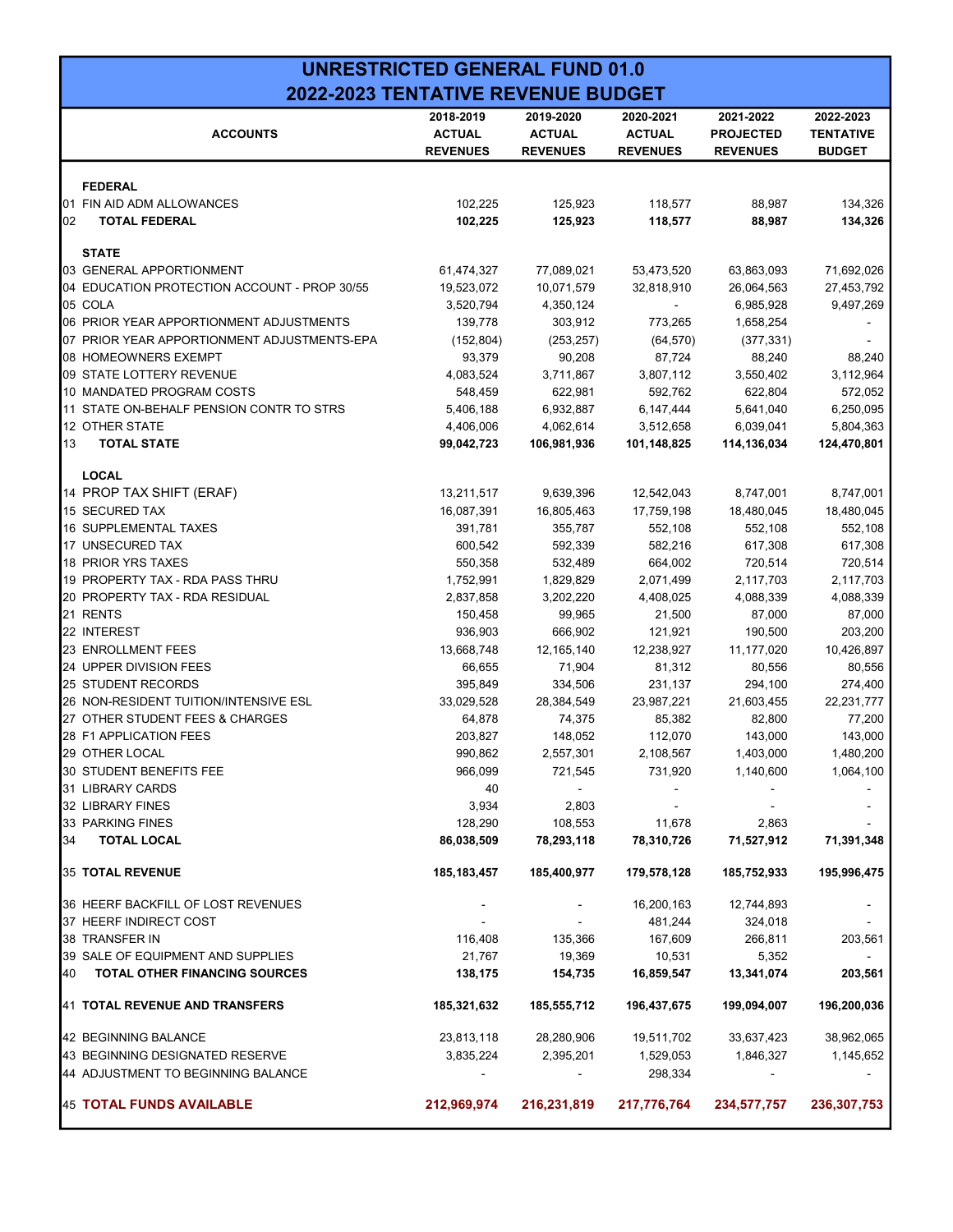| <b>UNRESTRICTED GENERAL FUND 01.0</b>                      |                        |                                                            |                           |                         |                  |
|------------------------------------------------------------|------------------------|------------------------------------------------------------|---------------------------|-------------------------|------------------|
| 2022-2023 TENTATIVE EXPENDITURE BUDGET                     |                        |                                                            |                           |                         |                  |
|                                                            | 2018-2019              | 2019-2020                                                  | 2020-2021                 | 2021-2022               | 2022-2023        |
| <b>ACCOUNTS</b>                                            | <b>ACTUAL</b>          | <b>ACTUAL</b>                                              | <b>ACTUAL</b>             | <b>PROJECTED</b>        | <b>TENTATIVE</b> |
|                                                            |                        | <b>EXPENDITURES EXPENDITURES EXPENDITURES EXPENDITURES</b> |                           |                         | <b>BUDGET</b>    |
|                                                            |                        |                                                            |                           |                         |                  |
| 01 INSTRUCTION                                             | 27,834,180             | 30,871,953                                                 | 28,355,558                | 29,339,888              | 30,840,285       |
| 02 ACADEMIC MANAGERS                                       | 6,531,131              | 7,111,548                                                  | 6,027,951                 | 6,457,027               | 6,396,924        |
| 03 NON-INSTRUCTION                                         | 6,191,422              | 6,676,087                                                  | 6,530,048                 | 6,400,990               | 6,728,425        |
| 04 HOURLY INSTRUCTION                                      | 33,106,723             | 33,278,389                                                 | 32,547,555                | 31,957,732              | 28,776,024       |
| 05 HOURLY NON-INSTRUCTION                                  | 5,018,781              | 5,304,185                                                  | 5,155,899                 | 5,969,653               | 5,914,020        |
| 06 ACADEMIC ONE-TIME PAYMENT                               |                        |                                                            | 175,303                   | 205,530                 |                  |
| 07 VACANT POSITIONS                                        |                        |                                                            |                           |                         | 135,115          |
| 08 VACANCY SAVINGS                                         |                        |                                                            |                           |                         | (89, 176)        |
| 09<br><b>TOTAL ACADEMIC</b>                                | 78,682,237             | 83,242,162                                                 | 78,792,314                | 80,330,820              | 78,701,617       |
| 10 CLASSIFIED REGULAR                                      | 22,021,537             | 24,305,797                                                 | 23,304,687                | 24,220,805              | 24,505,349       |
| 11 CLASSIFIED MANAGERS                                     | 5,363,224              | 5,422,299                                                  | 5,519,068                 | 6,311,461               | 6,431,855        |
| 12 CLASS REG INSTRUCTION                                   | 3,540,497              | 3,652,462                                                  | 3,387,303                 | 3,496,413               | 3,534,345        |
| 13 CLASSIFIED HOURLY                                       | 2,161,437              | 2,331,676                                                  | 739,972                   | 1,477,855               | 1,407,911        |
| 14 CLASS HRLY INSTRUCTION                                  | 410,154                | 447,395                                                    | 185,239                   | 307,819                 | 452,528          |
| 15 CLASSIFIED ONE-TIME OFF SCHEDULE PAYMENT/RETRO          |                        | 1,044,557                                                  | 860,508                   | 1,734,729               |                  |
| 16 VACANT POSITIONS                                        |                        |                                                            |                           | 2,264,320               | 2,283,285        |
| 17 VACANCY SAVINGS                                         |                        |                                                            |                           | (2,077,514)             | (1,506,968)      |
| 18<br><b>TOTAL CLASSIFIED</b>                              | 33,496,849             | 37,204,186                                                 | 33,996,777                | 37,735,888              | 37,108,305       |
| 19 STRS                                                    |                        |                                                            |                           |                         | 11,905,103       |
| 20 STATE ON-BEHALF PENSION CONTRIB TO STRS                 | 9,488,778<br>5,406,188 | 10,842,602<br>6,932,887                                    | 9,837,027<br>6,147,444    | 10,221,513<br>5,641,040 | 6,250,095        |
| 21 PERS                                                    | 6,550,219              | 7,754,386                                                  | 7,662,474                 | 9,074,112               | 9,374,470        |
| 22 OASDI/MEDICARE                                          | 3,808,169              | 4,081,364                                                  | 3,857,114                 | 4,113,271               | 3,948,571        |
| 23 H/W                                                     | 15,434,151             | 17,035,692                                                 | 16,667,977                | 17,317,839              | 17,970,722       |
| 24 RETIREES' H/W                                           | 4,570,707              | 4,712,032                                                  | 5,287,086                 | 5,407,872               | 5,719,732        |
| <b>25 SUI</b>                                              | 155,571                | 146,590                                                    | 333,262                   | 671,394                 | 666,839          |
| 26 WORKERS' COMPENSATION                                   | 2,049,155              | 1,952,228                                                  | 2,217,945                 | 2,110,541               | 2,088,678        |
| 27 ALTERNATIVE RETIREMENT                                  | 512,693                | 531,060                                                    | 577,348                   | 609,114                 | 556,918          |
| 28 EARLY RETIREMENT INCENTIVES                             | 1,299,111              | 1,298,771                                                  | 2,608,178                 | 2,608,178               | 1,309,407        |
| 29 BENEFITS REL TO CLASSIFIED ONE-TIME OFF SCH PAY/RETRO   |                        | 178,796                                                    | 85,922                    | 311,741                 |                  |
| 30 BENEFITS RELATED TO VACANT POSITIONS                    |                        |                                                            |                           | 724,582                 | 846,440          |
| 31 BENEFITS RELATED TO VACANCY SAVINGS                     |                        |                                                            |                           | (664, 804)              | (558, 650)       |
| 32<br><b>TOTAL BENEFITS</b>                                | 49,274,742             | 55,466,408                                                 | 55,281,777                | 58,146,393              | 60,078,325       |
|                                                            |                        |                                                            |                           |                         |                  |
| 33 SUPPLIES                                                | 923,954                | 738,132                                                    | 414,528                   | 638,279                 | 1,002,341        |
| 34 TCO-SUPPLIES                                            |                        | 2,087                                                      | 7,655                     | 67,070                  | 67,070           |
| 35 TOTAL SUPPLIES                                          | 923,954                | 740,219                                                    | 422,183                   | 705,349                 | 1,069,411        |
| 36 CONTRACTS/SERVICES                                      | 14,917,458             | 13,514,573                                                 | 9,391,862                 | 12,223,765              | 12,645,991       |
| 37 TCO-CONTRACTS/SERVICES                                  | $\blacksquare$         | 25,740                                                     | $\sim$                    | $\blacksquare$          |                  |
| 38 DEFERRAL/BORROWING COST                                 | $\sim$                 | $\sim$ $-$                                                 | 66,810                    | 35,804                  | $\sim$           |
| 39 INSURANCE                                               | 1,105,135              | 1,246,373                                                  | 1,437,021                 | 1,576,727               | 1,554,134        |
| 40 UTILITIES                                               | 3,568,348              | 3,340,130                                                  | 2,776,049                 | 3,564,794               | 3,810,431        |
| 41<br><b>TOTAL SERVICES</b>                                | 19,590,941             | 18,126,816                                                 | 13,671,742                | 17,401,090              | 18,010,556       |
| 42 EQUIPMENT                                               |                        | 82,963                                                     |                           |                         |                  |
| 43<br><b>TOTAL CAPITAL</b>                                 |                        | 82,963                                                     |                           |                         |                  |
| 44 TOTAL EXPENDITURES                                      | 181,968,723            | 194,862,754                                                | 182, 164, 793             | 194,319,540             | 194,968,214      |
|                                                            |                        |                                                            |                           |                         |                  |
| 45 OTHER OUTGO - TRANSFERS<br>46 OTHER OUTGO - STUDENT AID | 324,601<br>543         | 327,201<br>1,109                                           | 128,221<br>$\blacksquare$ | 150,000<br>500          | 165,000<br>500   |
| 47<br>TOTAL TRANSFERS/FINANCIAL AID                        | 325,144                | 328,310                                                    | 128,221                   | 150,500                 | 165,500          |
| 48 TOTAL EXPENDITURES & TRANSFERS                          | 182,293,867            | 195,191,064                                                | 182,293,014               | 194,470,040             | 195,133,714      |
|                                                            |                        |                                                            |                           |                         |                  |
| 49 CONTINGENCY RESERVE                                     | 28,280,906             | 19,511,702                                                 | 33,637,423                | 38,962,065              | 41,174,039       |
| 50 DESIGNATED RESERVE                                      | 2,395,201              | 1,529,053                                                  | 1,846,327                 | 1,145,652               |                  |
| 51 TOTAL                                                   | 212,969,974            | 216,231,819                                                | 217,776,764               | 234,577,757             | 236, 307, 753    |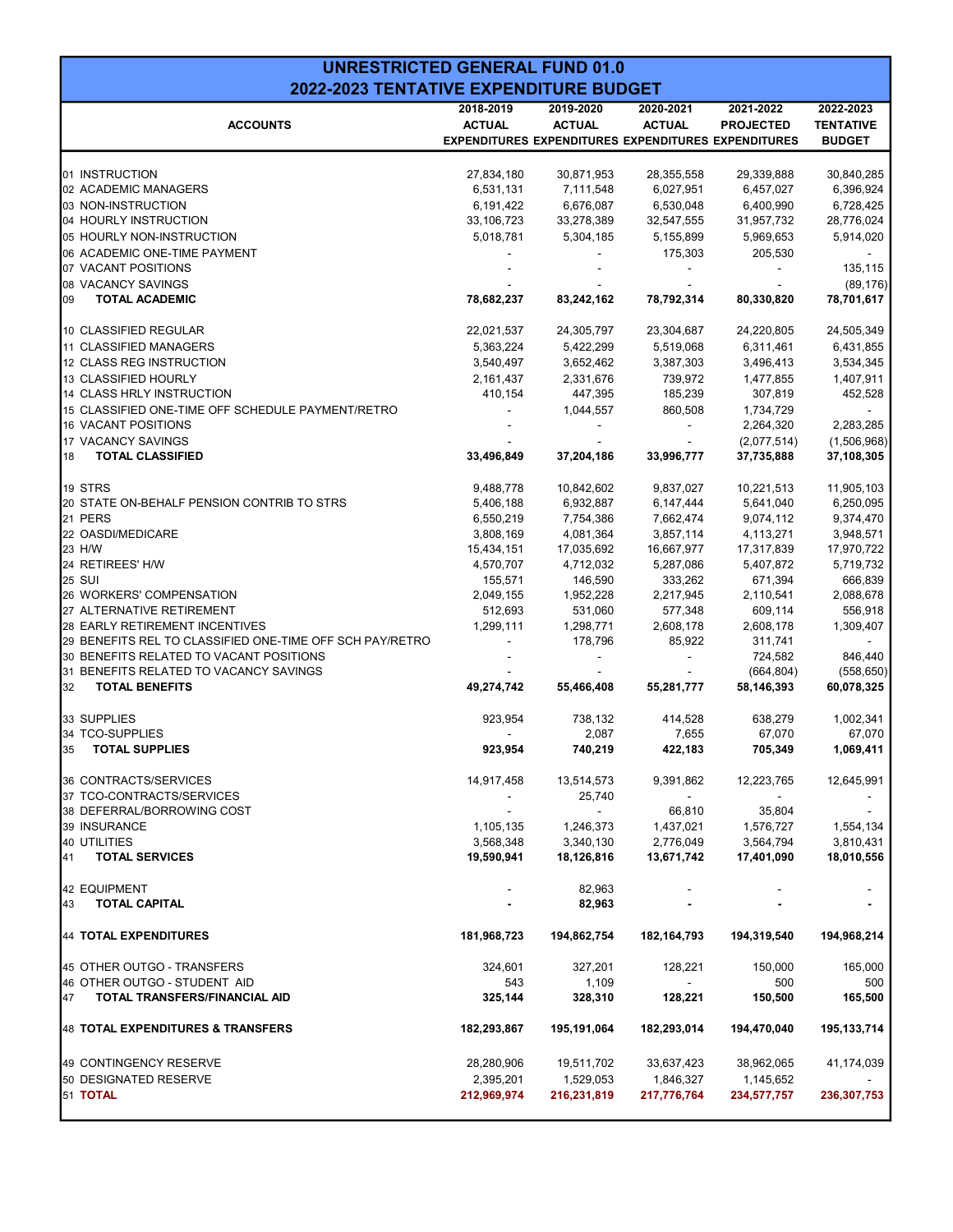|          | <b>RESTRICTED GENERAL FUND 01.3</b>                                                |                             |                               |                               |  |
|----------|------------------------------------------------------------------------------------|-----------------------------|-------------------------------|-------------------------------|--|
|          | 2022-2023 TENTATIVE REVENUE BUDGET                                                 |                             |                               |                               |  |
|          | <b>ACCOUNTS</b>                                                                    | 2021-2022<br><b>ADOPTED</b> | 2021-2022<br><b>PROJECTED</b> | 2022-2023<br><b>TENTATIVE</b> |  |
|          |                                                                                    | <b>BUDGET</b>               | <b>REVENUES</b>               | <b>BUDGET</b>                 |  |
|          | <b>FEDERAL</b>                                                                     |                             |                               |                               |  |
| 101      | CARES-CORONAVIRUS AID, RELIEF & ECONOMIC SECURITIES ACT-HEER                       |                             |                               | 800,000                       |  |
| 103      | ARP-AMERICAN RESCUE PLAN-HEERF III                                                 | 18,692,866                  | 18,692,866                    |                               |  |
| 04       | CARES-HEERF-MINORITY SERVING INSTITUTIONS                                          | 3,381,056                   | 3,381,056                     | 2,120,445                     |  |
| 06       | FWS-FEDERAL WORK STUDY                                                             | 628,258                     | 628,258                       | 604,044                       |  |
| 107      | PERKINS IV TITLE I-C                                                               | 912,292                     | 912,292                       | 912,292                       |  |
| 08       | TANF-TEMPORARY ASSISTANCE FOR NEEDY FAMILIES                                       | 57,416                      | 57,416                        | 54,545                        |  |
| 09       | <b>FEDERAL CARRYOVERS</b>                                                          | 2,831,714                   | 2,831,714                     | 2,714,494                     |  |
| 10       | OTHER FEDERAL                                                                      | 1,486,876                   | 2,701,359                     | 2,453,337                     |  |
| 11       | <b>TOTAL FEDERAL</b>                                                               | 27,990,478                  | 29,204,961                    | 9,659,157                     |  |
|          |                                                                                    |                             |                               |                               |  |
|          | <b>STATE</b>                                                                       |                             |                               |                               |  |
|          | 12 LOTTERY                                                                         | 1,338,298                   | 1,338,298                     | 1,241,366                     |  |
|          | 13 ADULT EDUCATION BLOCK GRANT                                                     | 451,544                     | 451,544                       | 428,966                       |  |
|          | BASIC NEEDS CENTERS AND STAFFING SUPPORT                                           |                             | 399,466                       | 379,493                       |  |
|          | 14 CARE-COOP AGENCIES RESOURCES FOR EDUCATION                                      | 106,589                     | 106,589                       | 101,259                       |  |
| 16       | CALIFORNIA WORK OPPORTUNITY AND RESPONSIBILITY TO KIDS-CHILD                       | 332.313                     | 332,313                       | 315,697                       |  |
| 17       | COVID-19 RESPONSE BLOCK GRANT-STATE                                                | 1,184,232                   | 1,184,232                     |                               |  |
| 18<br>19 | DSPS-DISABLED STUDENTS PROGRAM & SERVICES<br>EOPS-EXTENDED OPPORTUNITY PROG & SERV | 2,399,641                   | 2,463,342                     | 2,340,175<br>1,375,524        |  |
| 20       | EQUAL EMPLOYMENT OPPORTUNITY                                                       | 1,447,920                   | 1,447,920<br>50,000           | 50,000                        |  |
| 21       | FINANCIAL AID TECHNOLOGY-ONGOING                                                   | 68,134                      | 68,134                        | 68,134                        |  |
|          | 22 GUIDED PATHWAYS                                                                 | 221,999                     | 221,999                       |                               |  |
|          | MENTAL HEALTH SERVICES                                                             |                             | 478,660                       | 478,660                       |  |
|          | 23 NURSING EDUCATION PROGRAM SUPPORT                                               | 251,070                     | 251,070                       | 251,070                       |  |
|          | 24 PHYSICAL PLANT & INSTRUCTIONAL SUPPORT                                          | 2,167,455                   | 2,167,455                     |                               |  |
|          | RETENTION AND ENROLLMENT OUTREACH                                                  |                             | 1,197,632                     |                               |  |
|          | 25 SFAA-STUDENT FINANCIAL AID ADMIN                                                | 825,684                     | 825,684                       | 825,684                       |  |
| 26       | STRONG WORKFORCE PROGRAM                                                           | 1,103,117                   | 1,401,788                     |                               |  |
|          | 27 STUDENT EQUITY AND ACHIEVEMENT                                                  | 9,353,200                   | 9,353,200                     | 8,907,810                     |  |
| 28       | VETERANS RESOURCE CENTER-ONGOING                                                   | 106,049                     | 106,049                       |                               |  |
|          | 29 STATE ON-BEHALF PENSION CONTRIBUTION TO STRS                                    | 918,310                     | 918,310                       | 1,133,128                     |  |
|          | 30 STATE CARRYOVERS                                                                | 13,782,314                  | 13,757,314                    | 12,963,999                    |  |
| 31       | OTHER STATE                                                                        | 155,972                     | 1,984,812                     | 223,173                       |  |
| 32       | <b>TOTAL STATE</b>                                                                 | 36,213,841                  | 40,505,811                    | 31,084,138                    |  |
|          |                                                                                    |                             |                               |                               |  |
|          | <b>LOCAL</b>                                                                       |                             |                               |                               |  |
| 33       | <b>COMMUNITY SERVICES</b>                                                          | 661,795                     | 661,795                       | 598,609                       |  |
| 34       | CONSOLIDATED CONTRACT ED-LOCAL                                                     | 50,000                      | 50,000                        |                               |  |
| 35       | <b>HEALTH FEES</b><br><b>PARKING FEES</b>                                          | 1,423,347                   | 1,423,347                     | 1,650,444                     |  |
| 36       |                                                                                    | 498,776                     | 498,776                       |                               |  |
|          | 37 PICO PROMISE<br>DONATIONS-KCRW                                                  | 145,566<br>2,355,744        | 145,566                       | 145,566                       |  |
| 38<br>39 | <b>RADIO GRANTS</b>                                                                | 1,200,000                   | 2,355,744<br>1,236,879        | 2,384,857<br>1,238,000        |  |
| 40       | <b>LOCAL CARRYOVERS</b>                                                            | 1,252,148                   | 1,252,148                     | 558,229                       |  |
| 41       | OTHER LOCAL                                                                        | 3,122,072                   | 4,261,461                     | 4,430,084                     |  |
| 42       | <b>TOTAL LOCAL</b>                                                                 | 10,709,448                  | 11,885,716                    | 11,005,789                    |  |
|          |                                                                                    |                             |                               |                               |  |
|          | <b>TOTAL REVENUES</b>                                                              | 74,913,767                  | 81,596,488                    | 51,749,084                    |  |
| 43       | <b>TRANSFERS</b>                                                                   |                             |                               |                               |  |
| 44       | HEERF BACKFILL OF LOST REVENUES                                                    | 2,313,917                   | 2,313,917                     |                               |  |
| 45       | <b>TOTAL TRANSFERS</b>                                                             | 2,313,917                   | 2,313,917                     |                               |  |
|          | 46 TOTAL REVENUE AND TRANSFERS                                                     | 77,227,684                  | 83,910,405                    | 51,749,084                    |  |
|          |                                                                                    |                             |                               |                               |  |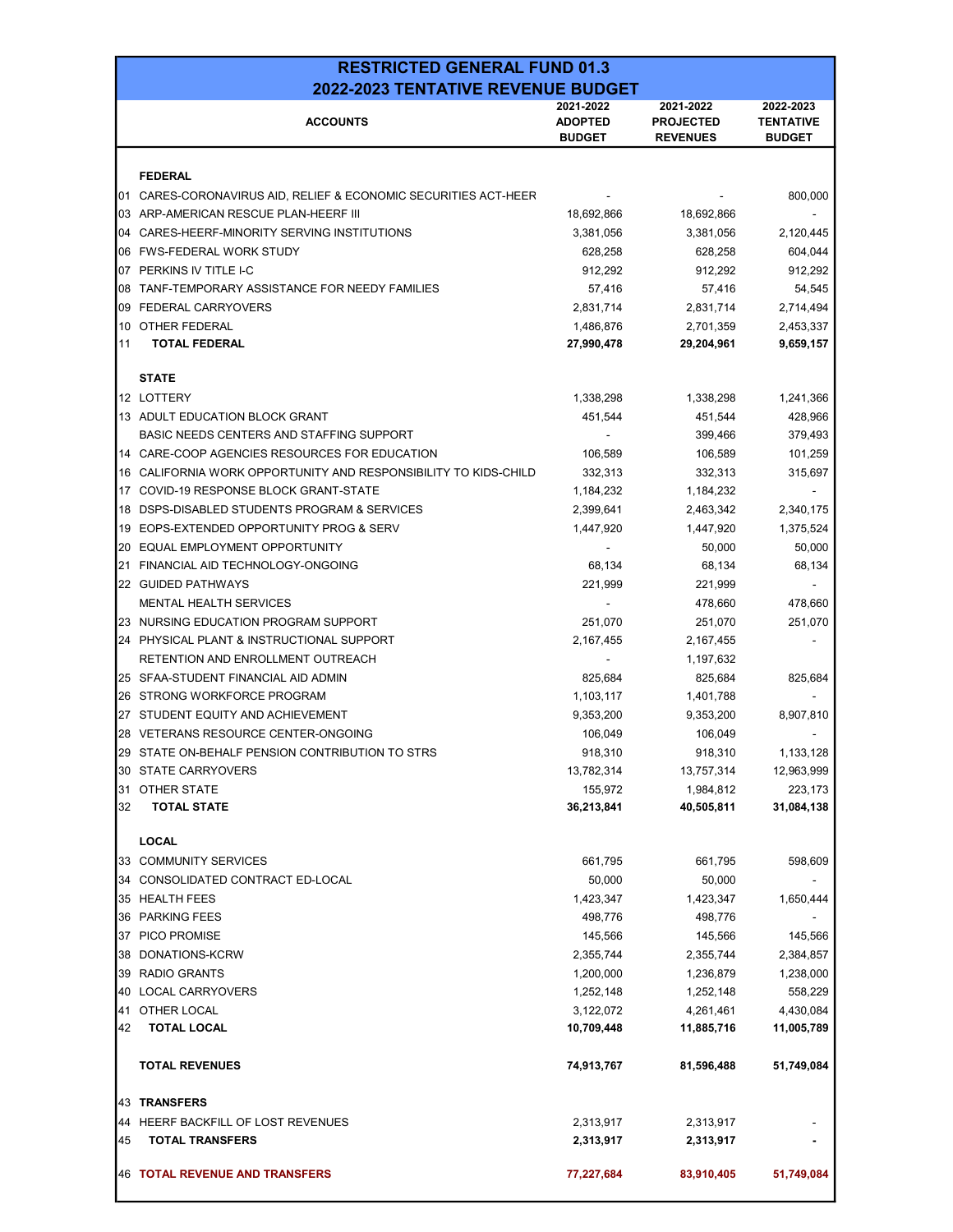## RESTRICTED GENERAL FUND 01.3 2022-2023 TENTATIVE EXPENDITURE BUDGET

| <b>ACCOUNTS</b>                                    | 2021-2022<br><b>ADOPTED</b><br><b>BUDGET</b> | 2021-2022<br><b>PROJECTED</b><br><b>REVENUES</b> | 2022-2023<br><b>TENTATIVE</b><br><b>BUDGET</b> |
|----------------------------------------------------|----------------------------------------------|--------------------------------------------------|------------------------------------------------|
| 01 INSTRUCTION                                     | 146,080                                      | 146,080                                          | 30,000                                         |
| 02 MANAGEMENT                                      | 1,901,003                                    | 2,449,109                                        | 1,776,420                                      |
| 03 NON-INSTRUCTION                                 | 3,017,894                                    | 3,180,523                                        | 2,968,473                                      |
| 04 HOURLY INSTRUCTION                              |                                              |                                                  |                                                |
| 05 HOURLY NON-INSTRUCTION                          | 8,328,679                                    | 9,431,738                                        | 9,614,070                                      |
| 06<br><b>TOTAL ACADEMIC</b>                        | 13,393,656                                   | 15,207,450                                       | 14,388,963                                     |
| 07 CLASSIFIED REGULAR                              | 4,798,908                                    | 5,247,091                                        | 5,173,696                                      |
| 08 CLASSIFIED MANAGERS                             | 453,120                                      | 457,345                                          | 450,272                                        |
| 09 CLASS REG INSTRUCTION                           | 91,171                                       | 53,301                                           |                                                |
| 10 CLASSIFIED HOURLY                               | 3,171,907                                    | 3,978,640                                        | 3,643,559                                      |
| 11 CLASS HRLY INSTRUCTION                          | 314,475                                      | 314,475                                          | 167,739                                        |
| <b>TOTAL CLASSIFIED</b><br>12                      | 8,829,581                                    | 10,050,852                                       | 9,435,266                                      |
| 13 BENEFITS HOLDING ACCOUNT                        | 8,032,488                                    | 8,511,140                                        | 8,476,804                                      |
| 14 STRS                                            |                                              |                                                  |                                                |
| 15 STATE ON-BEHALF PENSION CONTRIB TO STRS         |                                              |                                                  |                                                |
| 16 PERS                                            |                                              |                                                  |                                                |
| 17 OASDI/MEDICARE                                  |                                              |                                                  |                                                |
| 18 H/W                                             |                                              |                                                  |                                                |
| <b>19 SUI</b>                                      |                                              |                                                  |                                                |
| 20 WORKERS' COMP.                                  |                                              |                                                  |                                                |
| 21 ALTERNATIVE RETIREMENT                          |                                              |                                                  |                                                |
| 22 SUPPLEMENTAL RETIREMENT PLAN                    |                                              |                                                  |                                                |
| <b>TOTAL BENEFITS</b><br>23                        | 8,032,488                                    | 8,511,140                                        | 8,476,804                                      |
| <b>24 TOTAL SUPPLIES</b>                           | 5,069,006                                    | 4,527,199                                        | 2,044,601                                      |
| 25 CONTRACTS/SERVICES                              | 13,645,358                                   | 17,222,368                                       | 8,561,127                                      |
| 26 INSURANCE                                       | 2,076,718                                    | 3,066,823                                        | 3,008,000                                      |
| 27 UTILITIES                                       | 111,000                                      | 111,000                                          | 158,000                                        |
| 28<br><b>TOTAL SERVICES</b>                        | 15,833,076                                   | 20,400,191                                       | 11,727,127                                     |
| 29 BLDG & SITES                                    | 100,000                                      | 100,000                                          | 100,000                                        |
| 30 EQUIPMENT/LEASE PURCHASE                        | 4,692,808                                    | 4,944,987                                        | 4,767,067                                      |
| <b>TOTAL CAPITAL</b><br>31                         | 4,792,808                                    | 5,044,987                                        | 4,867,067                                      |
| <b>32 TOTAL EXPENDITURES</b>                       | 55,950,615                                   | 63,741,819                                       | 50,939,828                                     |
| 33 HEERF BACKFILL OF LOST REVENUES & INDIRECT COST | 17,562,800                                   | 16,236,403                                       |                                                |
| 34 OTHER OUTGO - STUDENT AID                       | 740,414                                      | 946,381                                          | 865,329                                        |
| 35 OTHER OUTGO - TRANSFERS                         | 254,864                                      | 266,811                                          | 203,561                                        |
| <b>TOTAL OTHER OUTGO</b><br>36                     | 18,558,078                                   | 17,449,595                                       | 1,068,890                                      |
| 37 TOTAL EXPENDITURES & OTHER OUTGO                | 74,508,693                                   | 81,191,414                                       | 52,008,718                                     |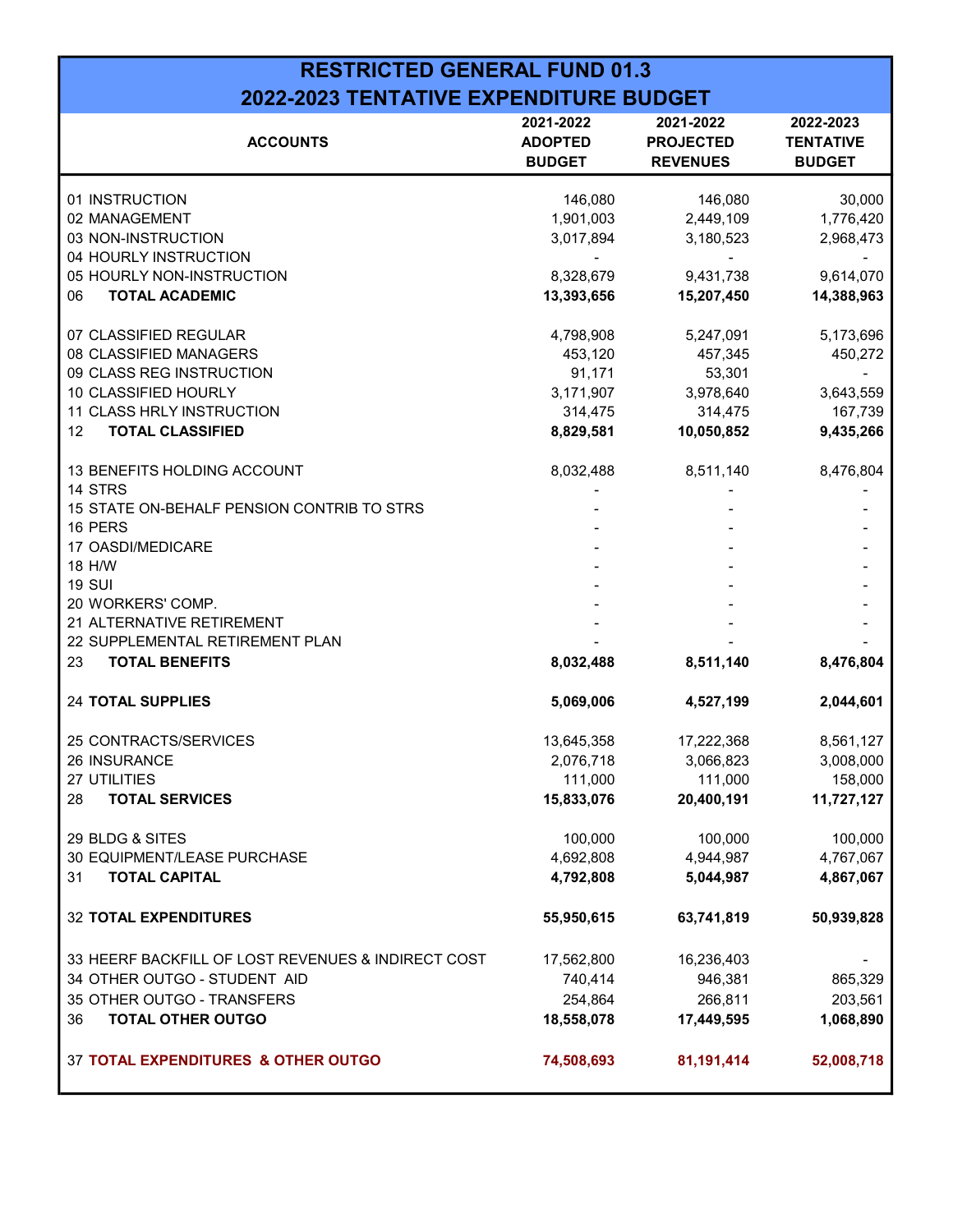|      | <b>RESTRICTED GENERAL FUND 01.3</b>                         |                                              |                                                  |                                                |  |  |  |
|------|-------------------------------------------------------------|----------------------------------------------|--------------------------------------------------|------------------------------------------------|--|--|--|
|      | 2022-2023 TENTATIVE FUND BALANCE BUDGET                     |                                              |                                                  |                                                |  |  |  |
|      | <b>ACCOUNTS</b>                                             | 2021-2022<br><b>ADOPTED</b><br><b>BUDGET</b> | 2021-2022<br><b>PROJECTED</b><br><b>REVENUES</b> | 2022-2023<br><b>TENTATIVE</b><br><b>BUDGET</b> |  |  |  |
| I01  | TOTAL REVENUE AND TRANSFERS                                 | 77,227,684                                   | 83,910,405                                       | 51,749,084                                     |  |  |  |
| 102  | TOTAL EXPENDITURES AND TRANSFERS                            | 74,508,693                                   | 81,191,414                                       | 52,008,718                                     |  |  |  |
| 03   | <b>OPERATING SURPLUS/(DEFICIT)</b>                          | 2,718,991                                    | 2,718,991                                        | (259, 634)                                     |  |  |  |
| 104  | <b>BEGINNING BALANCE</b>                                    | 9,950,497                                    | 9,950,497                                        | 12,669,488                                     |  |  |  |
|      | 05 ADJUSTMENT TO BEGINNING BALANCE                          |                                              |                                                  |                                                |  |  |  |
| I06. | <b>CONTINGENCY RESERVE/ENDING FUND BALANCE</b>              | 12,669,488                                   | 12,669,488                                       | 12,409,854                                     |  |  |  |
| 107  | <b>FUND BALANCE RATIO TO TTL EXPENDITURES &amp; TRANSFE</b> | 17.00%                                       | 15.60%                                           | 23.86%                                         |  |  |  |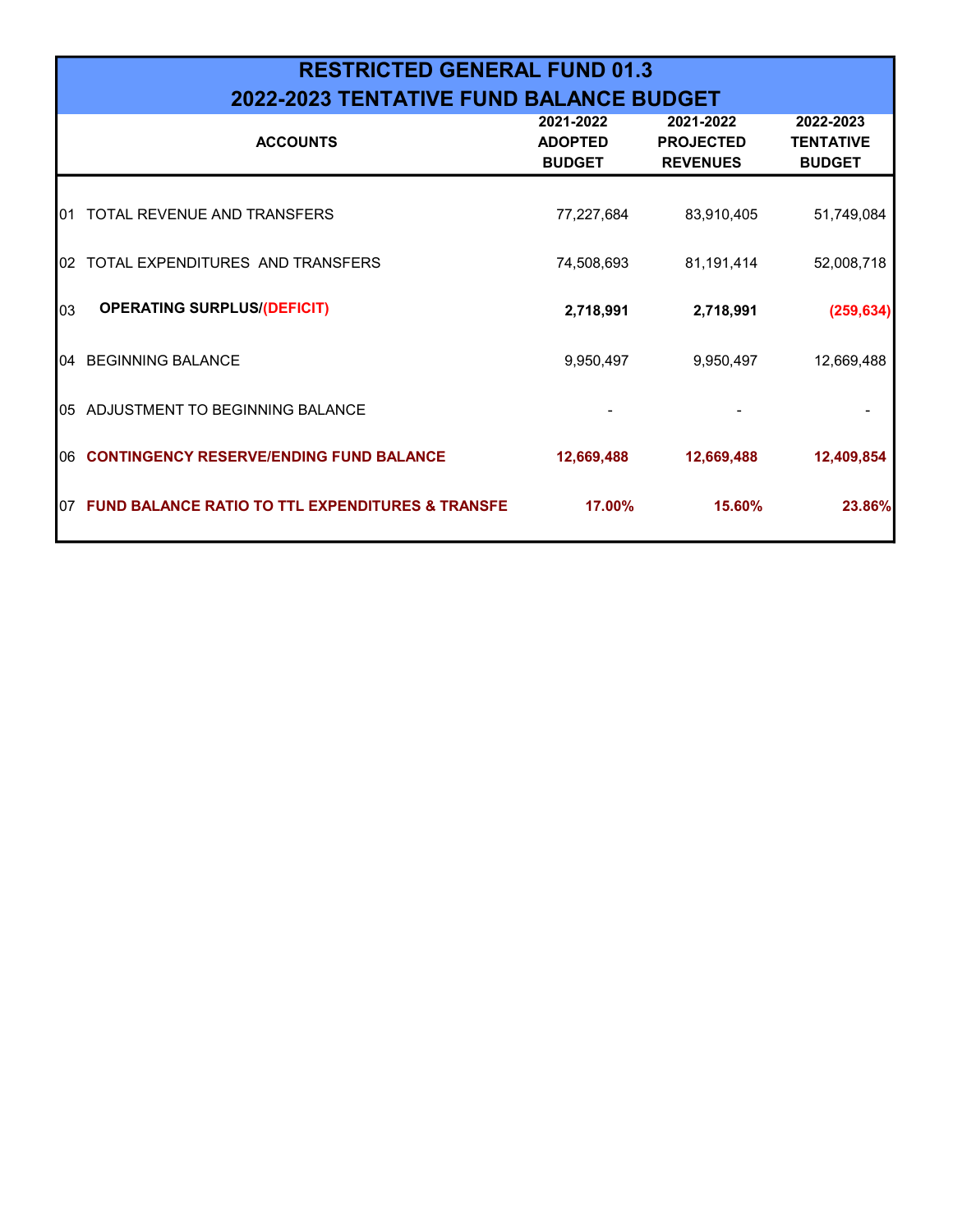|    | <b>RESTRICTED GENERAL FUND 01.3</b>                                 |                                              |                                                  |                                                |  |
|----|---------------------------------------------------------------------|----------------------------------------------|--------------------------------------------------|------------------------------------------------|--|
|    | 2022-2023 TENTATIVE REVENUE BUDGET                                  |                                              |                                                  |                                                |  |
|    | <b>ACCOUNTS</b>                                                     | 2021-2022<br><b>ADOPTED</b><br><b>BUDGET</b> | 2021-2022<br><b>PROJECTED</b><br><b>REVENUES</b> | 2022-2023<br><b>TENTATIVE</b><br><b>BUDGET</b> |  |
|    | <b>FEDERAL CARRYOVER</b>                                            |                                              |                                                  |                                                |  |
|    | 01 CHILDCARE ACCESS MEANS PARENTS IN SCHOOL                         | 234,928                                      | 234,928                                          | 134,943                                        |  |
|    | 02 FOSTERING AN EQUITY MINDED STUDENT SUCCESS CULTURE IN STEM       | 179,575                                      | 179,575                                          | 212,344                                        |  |
| 03 | NAVIGATING THE PATHWAY TO SUCCESS                                   | 892,017                                      | 892,017                                          | 969,500                                        |  |
| 04 | PROMOTION OF HUMANITIES - TEACHING AND LEARNING                     | 26,871                                       | 26,871                                           |                                                |  |
|    | 05 STEM LEARNING AND LEADERSHIP INNOVATION CENTER                   | 1,316,551                                    | 1,316,551                                        | 430,725                                        |  |
| 06 | SMC/UCLA STEM INITIATIVE                                            |                                              |                                                  | 866,030                                        |  |
|    | 07 TRIO UPWARD BOUND                                                | 181,772                                      | 181,772                                          | 100,952                                        |  |
| 08 | <b>TOTAL FEDERAL CARRYOVER</b>                                      | 2,831,714                                    | 2,831,714                                        | 2,714,494                                      |  |
|    | <b>FEDERAL CURRENT YEAR</b>                                         |                                              |                                                  |                                                |  |
|    | l09   CHILDCARE ACCESS MEANS PARENTS IN SCHOOL                      |                                              | 280,000                                          | 280,000                                        |  |
|    | 10 FOSTERING AN EQUITY MINDED STUDENT SUCCESS CULTURE IN STEM       | 589.275                                      | 589,275                                          | 591,062                                        |  |
| 11 | NAVIGATING THE PATHWAY TO SUCCESS                                   | 600,000                                      | 600,000                                          | 600,000                                        |  |
| 12 | SMC/UCLA STEM INITIATIVE                                            |                                              | 974,483                                          | 982,275                                        |  |
| 13 | TRIO UPWARD BOUND                                                   | 297,601                                      | 257,601                                          |                                                |  |
| 14 | <b>TOTAL FEDERAL CURRENT YEAR</b>                                   | 1,486,876                                    | 2,701,359                                        | 2,453,337                                      |  |
| 15 | <b>GRAND TOTAL - FEDERAL</b>                                        | 4,318,590                                    | 5,533,073                                        | 5,167,831                                      |  |
|    | <b>STATE - CARRYOVER</b>                                            |                                              |                                                  |                                                |  |
|    | 16 AMAZON WEB SERVICES CLOUD SKILLS PILOT PROGRAM                   |                                              |                                                  | 75,000                                         |  |
|    | 17 AWARD FOR INNOVATION IN HIGHER EDUCATION                         | 722.892                                      | 722,892                                          | 577,614                                        |  |
| 18 | BASIC NEEDS CENTERS AND STAFFING SUPPORT                            | $\blacksquare$                               |                                                  | 275,517                                        |  |
|    | 19 CA COMMUNITY COLLEGES MENTAL HEALTH SERVICES                     | 155,978                                      | 155,978                                          |                                                |  |
|    | 20 CALFRESH OUTREACH (SB 85)                                        | 44,292                                       | 44,292                                           |                                                |  |
|    | 21 CALIFORNIA ADULT EDUCATION PROGRAM                               | 47,605                                       | 47,605                                           | 45,000                                         |  |
|    | 22 CALIFORNIA WORK OPPORTUNITY AND RESPONSIBILITY TO KIDS-CHILDCARE | 25,054                                       | 25,054                                           | 60,702                                         |  |
|    | 23 CARE-COOP AGENCIES RESOURCES FOR EDUCATION                       | $\sim$                                       | $\sim$                                           | 14,839                                         |  |
|    | 24 CLASSIFIED PROFESSIONAL DEVELOPMENT                              | 95,161                                       | 95,161                                           | 95,161                                         |  |
|    | 25 DREAM RESOURCE LIAISON SUPPORT ALLOCATION                        | 78,664                                       | 78,664                                           | 83,135                                         |  |
|    | 26 EMPLOYMENT TRAINING PANEL                                        | 730,505                                      | 730,505                                          | 22,860                                         |  |
|    | 27 EOPS-EXTENDED OPPORTUNITY PROG & SERV                            | $\sim$                                       | $\sim$                                           | 151,000                                        |  |
|    | 28 EQUAL EMPLOYMENT OPPORTUNITY                                     | 113,346                                      | 113,346                                          | 152,546                                        |  |
|    | 29 FINANCIAL AID TECHNOLOGY - ONE TIME                              | 4,612                                        | 4,612                                            | $\sim$                                         |  |
|    | 30 GUIDED PATHWAYS                                                  | 557,246                                      | 557,246                                          | 445,160                                        |  |
|    | 31 HIGHER EDUCATION STUDENT HOUSING                                 |                                              |                                                  | 110,000                                        |  |
|    | 32 HUNGER FREE CAMPUS SUPPORT                                       | 60                                           | 60                                               |                                                |  |
|    | 33 INSTRUCTIONAL EQUIPMENT AND LIBRARY MATERIALS                    | 41,009                                       | 41,009                                           | 6,097                                          |  |
|    | 34 INSTRUCTIONAL EQUIPMENT BLOCK GRANT                              | ۰.                                           | $\sim$                                           | 1,000                                          |  |
|    | 35 LEADERSHIP DEVELOPMENT PROGRAM                                   | 1,030                                        | 1,030                                            |                                                |  |
|    | 36 LIBRARY SERVICES PLATFORM                                        |                                              |                                                  | 21,469                                         |  |
|    | 37 MENTAL HEALTH SUPPORT                                            |                                              |                                                  | 433,610                                        |  |
|    | 38 PHYSICAL PLANT AND INSTRUCTIONAL SUPPORT                         | 50,418                                       | 50,418                                           | 1,236,874                                      |  |
|    | <b>TO BE CONTINUED</b>                                              |                                              |                                                  |                                                |  |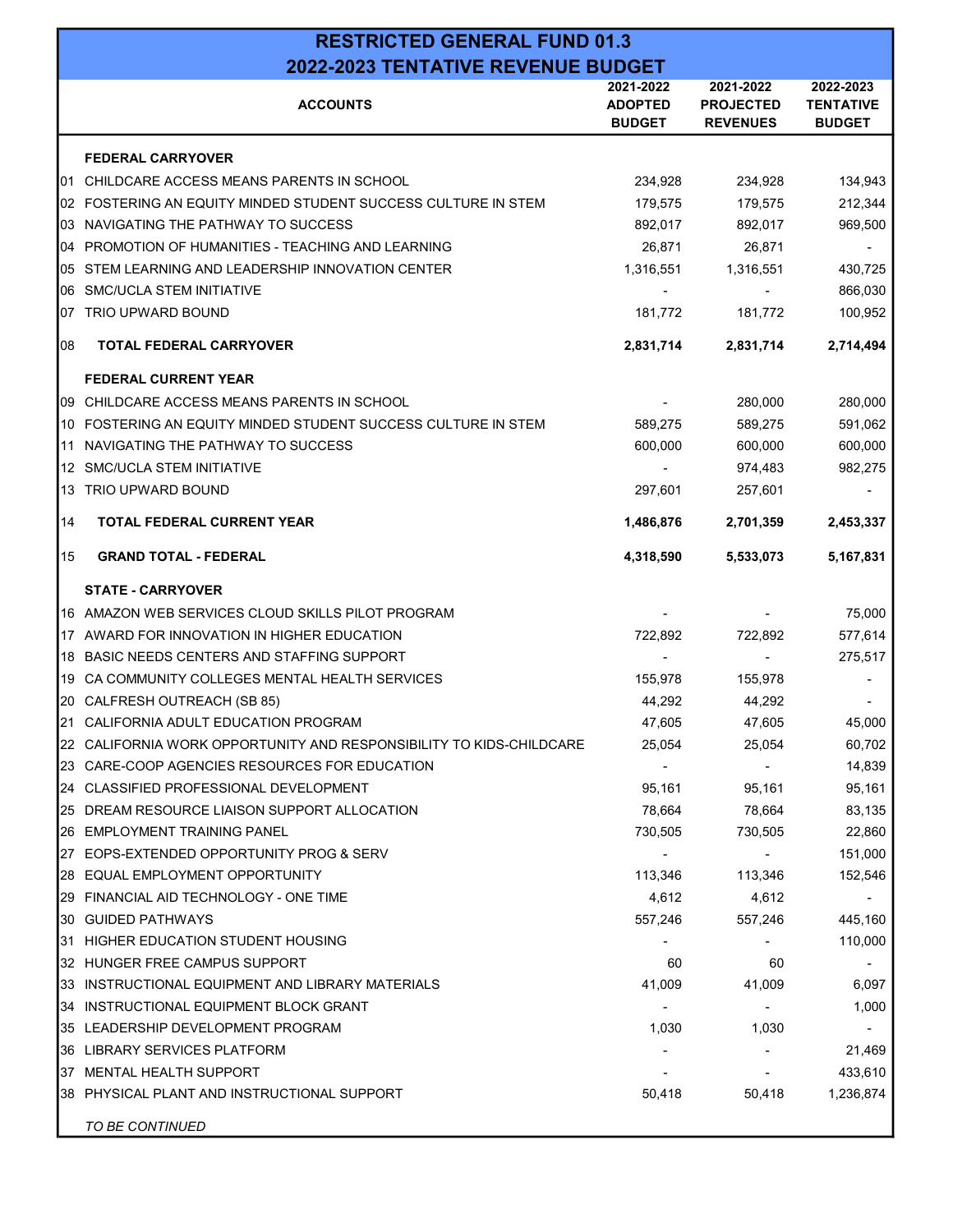|     | <b>RESTRICTED GENERAL FUND 01.3</b>                              |                                              |                                                  |                                                |  |  |
|-----|------------------------------------------------------------------|----------------------------------------------|--------------------------------------------------|------------------------------------------------|--|--|
|     | 2022-2023 TENTATIVE REVENUE BUDGET                               |                                              |                                                  |                                                |  |  |
|     | <b>ACCOUNTS</b>                                                  | 2021-2022<br><b>ADOPTED</b><br><b>BUDGET</b> | 2021-2022<br><b>PROJECTED</b><br><b>REVENUES</b> | 2022-2023<br><b>TENTATIVE</b><br><b>BUDGET</b> |  |  |
|     | <b>CONTINUATION</b>                                              |                                              |                                                  |                                                |  |  |
|     | 39 SCIGP-SCHOOL COMMUNICATION INOPERABILITY GRANT PROGRAM        | 100.000                                      | 100,000                                          |                                                |  |  |
|     | 40 SFAA-STUDENT FINANCIAL AID ADMIN                              | 361,598                                      | 361,598                                          | 358,477                                        |  |  |
| l41 | STRONG WORKFORCE PROGRAM                                         | 1,785,983                                    | 1,785,983                                        | 1,401,789                                      |  |  |
|     | 42 STRONG WORKFORCE PROGRAM - REGIONAL                           | 2,898,578                                    | 2,873,578                                        | 828,840                                        |  |  |
|     | 43 STUDENT EQUITY AND ACHIEVEMENT PROGRAM                        | 5,383,617                                    | 5,383,617                                        | 5,608,664                                      |  |  |
|     | 44 STUDENT RETENTION AND ENROLLMENT (SB 85)                      | 246,708                                      | 246,708                                          | 659,893                                        |  |  |
|     | 45 TRANSFER AND ARTICULATION                                     | 2,329                                        | 2,329                                            |                                                |  |  |
|     | 46 VETERANS RESOURCE CENTER - ONE TIME                           | 132,101                                      | 132,101                                          | 25,203                                         |  |  |
|     | 47 VETERANS RESOURCE CENTER - ONGOING                            | 202,028                                      | 202,028                                          | 272,049                                        |  |  |
|     | 48 VETERANS SUCCESS CENTER - ONGOING                             | 1,500                                        | 1,500                                            | 1,500                                          |  |  |
| 49  | <b>TOTAL STATE CARRYOVER</b>                                     | 13,782,314                                   | 13,757,314                                       | 12,963,999                                     |  |  |
|     | <b>STATE - CURRENT YEAR</b>                                      |                                              |                                                  |                                                |  |  |
|     | 50 AMAZON WEB SERVICES CLOUD SKILLS PILOT PROGRAM                |                                              |                                                  | 75,000                                         |  |  |
| 51  | DREAM RESOURCE LIAISON SUPPORT                                   | 155,972                                      | 155,972                                          | 148,173                                        |  |  |
|     | 52 STRONG WORKFORCE PROGRAM - REGIONAL                           |                                              | 1,828,840                                        |                                                |  |  |
| 53  | <b>TOTAL STATE CURRENT YEAR</b>                                  | 155,972                                      | 1,984,812                                        | 223,173                                        |  |  |
| 54  | <b>GRAND TOTAL - STATE</b>                                       | 13,938,286                                   | 15,742,126                                       | 13,187,172                                     |  |  |
|     | <b>LOCAL CARRYOVER</b>                                           |                                              |                                                  |                                                |  |  |
|     | 55 AMERICAN RESCUE PLAN ACT STABILIZATION GRANT (CPB)            | 581,544                                      | 581,544                                          | 320,837                                        |  |  |
|     | 56 CA TRUSTEE FELLOWSHIP PROJECT                                 | 65,750                                       | 65,750                                           |                                                |  |  |
|     | 57 CHC CALFRESH OUTREACH PROGRAM                                 |                                              |                                                  | 75,164                                         |  |  |
|     | 58 GATEWAY COURSES TOIMPROVE STUDENT ENGAGEMENT WITH STEM (UCLA) |                                              |                                                  | 80,228                                         |  |  |
|     | 59 INFUSING LIBERAL ARTS IN UCLA'S UNDERGRAD ENGINEERING EDUC    | 15,263                                       | 15,263                                           |                                                |  |  |
|     | 60 INNOVATION AND EFFECTIVENESS GRANT                            | 200,000                                      | 200,000                                          |                                                |  |  |
|     | 61 KCRW - CORPORATION FOR PUBLIC BROADCASTING                    | 106,016                                      | 106,016                                          | 82,000                                         |  |  |
|     | 62 PUBLIC HOUSEKEEPING TRAINING PROGRAM                          | 283,575                                      | 283,575                                          |                                                |  |  |
| 63  | <b>TOTAL - LOCAL CARRYOVER</b>                                   | 1,252,148                                    | 1,252,148                                        | 558,229                                        |  |  |
|     | <b>LOCAL-CURRENT YEAR</b>                                        |                                              |                                                  |                                                |  |  |
|     | 64 CHC CALFRESH OUTREACH PROGRAM                                 |                                              |                                                  | 147,890                                        |  |  |
|     | 65 DECONSTRUCTION PEDAGOGY INTO GATEWAY COURSES TO IMPROVE SUCC  |                                              | 141,784                                          |                                                |  |  |
|     | 66 F1 INSURANCE                                                  | 2,069,418                                    | 3,059,523                                        | 3,000,000                                      |  |  |
|     | 67 FIRST RESPONSE RESPIRATORY THERAPY                            |                                              |                                                  |                                                |  |  |
|     | 68 GATEWAY COURSES TOIMPROVE STUDENT ENGAGEMENT WITH STEM (UCLA) |                                              |                                                  | 70,325                                         |  |  |
|     | 69 INFUSING LIBERAL ARTS IN UCLA'S UNDERGRAD ENGINEERING EDUC    | 6,800                                        | 6,800                                            |                                                |  |  |
|     | 70 INTELLIGENCE COMMUNITY CENTERS FOR ACADEMIC EXCELLENCE        |                                              | 7,500                                            |                                                |  |  |
|     | 71 SMC PERFORMING ARTS CENTER                                    | 1,045,854                                    | 1,045,854                                        | 1,211,869                                      |  |  |
| 72  | <b>TOTAL LOCAL-CURRENT YEAR</b>                                  | 3,122,072                                    | 4,261,461                                        | 4,430,084                                      |  |  |
| 73  | <b>GRAND TOTAL - LOCAL</b>                                       | 4,374,220                                    | 5,513,609                                        | 4,988,313                                      |  |  |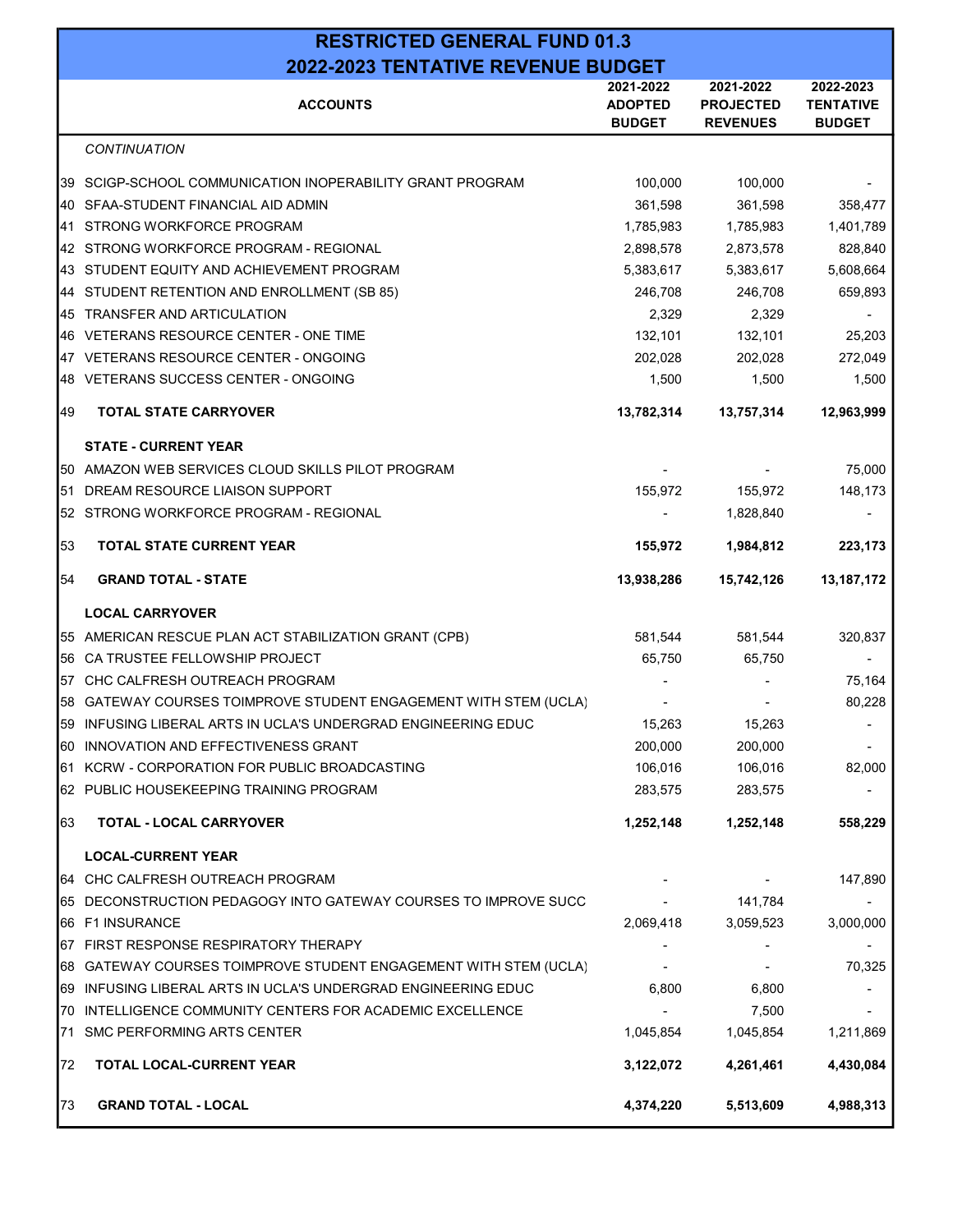| 2019-2020<br>2020-2021<br>2021-2022<br>2022-2023<br>2018-2019<br><b>ACCOUNTS</b><br><b>ACTUAL</b><br><b>ACTUAL</b><br><b>ACTUAL</b><br><b>PROJECTED</b><br><b>TENTATIVE</b><br><b>REVENUES</b><br><b>REVENUES</b><br><b>REVENUES</b><br><b>REVENUES</b><br><b>BUDGET</b><br><b>FEDERAL</b><br>340,855<br>800,000<br>01 CARES-CORONAVIRUS AID, RELIEF & ECONOMIC SECURITIES ACT-HEERI<br>5,755,901<br>02 CARES-CORONAVIRUS AID, RELIEF & ECONOMIC SECURITIES ACT-HEERI<br>18,546,429<br>$\mathbf{r}$<br>03 ARP-AMERICAN RESCUE PLAN-HEERF III<br>2,498,568<br>18,692,866<br>04 CARES-MINORITY SERVING INSTITUTION<br>1,190,361<br>3,381,056<br>2,120,445<br>٠<br>05 COVID-19 RESPONSE BLOCK GRANT-FEDERAL<br>796,434<br>989,704<br>06 FWS-FEDERAL WORK STUDY<br>557,079<br>682,086<br>604,044<br>285,810<br>628,258<br>07 PERKINS IV TITLE I-C<br>808,020<br>912,292<br>743,566<br>890,485<br>912,292<br>08 TANF-TEMPORARY ASSISTANCE FOR NEEDY FAMILIES<br>57,992<br>60,917<br>57,416<br>54,545<br>57,890<br>09 FEDERAL CARRYOVERS<br>2,714,494<br>1,064,060<br>1,686,815<br>1,142,341<br>2,831,714<br>10 OTHER FEDERAL<br>935,554<br>960,895<br>2,453,337<br>1,280,351<br>2,701,359<br>11<br><b>TOTAL FEDERAL</b><br>3,358,251<br>5,336,022<br>29,204,961<br>9,659,157<br>32,637,840<br><b>STATE</b><br>12 LOTTERY<br>1,728,543<br>1,330,290<br>1,627,998<br>1,338,298<br>1,241,366<br>13 ADULT EDUCATION BLOCK GRANT<br>428,966<br>346,666<br>373.768<br>383,849<br>451,544<br>14 BASIC NEEDS CENTERS<br>379,493<br>399,466<br>15 CARE-COOP AGENCIES RESOURCES FOR EDUCATION<br>51,028<br>72,381<br>91,932<br>106,589<br>101,259<br>16 CALFRESH OUTREACH (SB 85)<br>5,778<br>$\sim$<br>17 CALIFORNIA WORK OPPORTUNITY AND RESPONSIBILITY TO KIDS-CHILDC<br>332,313<br>254,528<br>328.197<br>316,815<br>315,697<br>18 COVID-19 RESPONSE BLOCK GRANT-STATE<br>30,643<br>1,184,232<br>$\tilde{\phantom{a}}$<br>19 DSPS-DISABLED STUDENTS PROGRAM & SERVICES<br>2,128,671<br>2,208,724<br>2,361,380<br>2,463,342<br>2,340,175<br>20 EOPS-EXTENDED OPPORTUNITY PROG & SERV<br>1,375,524<br>1,298,374<br>1,308,380<br>1,243,541<br>1,447,920<br>21 EQUAL EMPLOYMENT OPPORTUNITY<br>50,000<br>519<br>50,000<br>$\sim$<br>22 FINANCIAL AID TECHNOLOGY-ONGOING<br>68,134<br>69,167<br>68,261<br>68,134<br><b>23 GUIDED PATHWAYS</b><br>131,167<br>221,999<br>$\overline{\phantom{a}}$<br>$\overline{\phantom{a}}$<br><b>24 HUNGER FREE CAMPUS</b><br>3,951<br>25 NURSING EDUCATION PROGRAM SUPPORT<br>221,818<br>251,070<br>250,492<br>251,070<br>251,070<br>26 PHYSICAL PLANT & INSTRUCTIONAL SUPPORT<br>265,962<br>2,167,455<br>27 SFAA-STUDENT FINANCIAL AID ADMIN<br>718,201<br>486,540<br>825,684<br>825,684<br>926,753<br>28 STRONG WORKFORCE PROGRAM<br>1,401,788<br>29 STUDENT EQUITY AND ACHIEVEMENT<br>3,230,443<br>3,524,193<br>8,907,810<br>4,089,499<br>9,353,200<br>30 VETERANS RESOURCE CENTER-ONGOING<br>106,049<br>478,660<br>31 MENTAL HEALTH SERVICES<br>478,660<br>32 MENTAL HEALTH SUPPORT<br>12,456<br>33 RETENTION AND ENROLLMENT OUTREACH<br>1,197,632<br>34 STATE ON-BEHALF PENSION CONTRIBUTION TO STRS<br>763,831<br>1,133,128<br>1,017,735<br>988,154<br>918,310<br>35 STATE CARRYOVERS<br>12,963,999<br>12,112,978<br>15,237,788<br>12,731,906<br>13,757,314<br>223,173<br>36 OTHER STATE<br>1,194,731<br>313,704<br>87,176<br>1,984,812<br><b>TOTAL STATE</b><br>31,084,138<br>37<br>24,672,419<br>27,318,904<br>24,198,658<br>40,505,811<br><b>LOCAL</b><br><b>38 COMMUNITY SERVICES</b><br>573,944<br>336,281<br>104,122<br>661,795<br>598,609<br>39 CONSOLIDATED CONTRACT ED-LOCAL<br>73,000<br>144,050<br>171,546<br>50,000<br>1,650,444<br>40 HEALTH FEES<br>1,213,294<br>1,075,257<br>1,251,333<br>1,423,347<br>41 PARKING FEES<br>1,309,763<br>1,019,653<br>50,050<br>498,776<br>42 PICO PROMISE<br>151,347<br>151,347<br>133,110<br>145,566<br>145,566<br>43 DONATIONS-KCRW<br>1,628,779<br>1,887,822<br>1,529,783<br>2,355,744<br>2,384,857<br>44 RADIO GRANTS<br>1,176,033<br>1,238,000<br>1,205,928<br>1,089,398<br>1,236,879<br>45 CPB-CARES STABILIZATION GRANT-KCRW<br>75,000<br>$\overline{\phantom{a}}$<br>$\blacksquare$<br>$\overline{\phantom{a}}$<br>46 LOCAL CARRYOVERS<br>384,525<br>442,380<br>389,150<br>1,252,148<br>558,229<br>47 OTHER LOCAL<br>6,425,986<br>4,430,084<br>5,545,449<br>2,588,658<br>4,261,461<br>48 TOTAL LOCAL<br>11,005,789<br>12,214,934<br>12,604,904<br>7,307,150<br>11,885,716<br><b>TRANSFERS</b><br>49 HEERF BACKFILL OF LOST REVENUES<br>5,016,860<br>2,313,917<br>50 TOTAL TRANSFERS<br>5,016,860<br>2,313,917<br>51 TOTAL REVENUE<br>40,245,604<br>45,259,830<br>69,160,508<br>83,910,405<br>51,749,084<br>52 BEGINNING BALANCE<br>12,669,488<br>8,826,143<br>8,971,703<br>5,930,727<br>9,950,497<br>53 ADJUSTMENT TO BEGINNING BALANCE<br>(747, 187)<br>54 TOTAL FUNDS AVAILABLE<br>93,860,902<br>49,071,747<br>54,231,533<br>74,344,048<br>64,418,572 | <b>RESTRICTED GENERAL FUND 01.3</b><br>2022-2023 TENTATIVE REVENUE BUDGET |  |  |  |  |  |  |  |  |  |  |
|--------------------------------------------------------------------------------------------------------------------------------------------------------------------------------------------------------------------------------------------------------------------------------------------------------------------------------------------------------------------------------------------------------------------------------------------------------------------------------------------------------------------------------------------------------------------------------------------------------------------------------------------------------------------------------------------------------------------------------------------------------------------------------------------------------------------------------------------------------------------------------------------------------------------------------------------------------------------------------------------------------------------------------------------------------------------------------------------------------------------------------------------------------------------------------------------------------------------------------------------------------------------------------------------------------------------------------------------------------------------------------------------------------------------------------------------------------------------------------------------------------------------------------------------------------------------------------------------------------------------------------------------------------------------------------------------------------------------------------------------------------------------------------------------------------------------------------------------------------------------------------------------------------------------------------------------------------------------------------------------------------------------------------------------------------------------------------------------------------------------------------------------------------------------------------------------------------------------------------------------------------------------------------------------------------------------------------------------------------------------------------------------------------------------------------------------------------------------------------------------------------------------------------------------------------------------------------------------------------------------------------------------------------------------------------------------------------------------------------------------------------------------------------------------------------------------------------------------------------------------------------------------------------------------------------------------------------------------------------------------------------------------------------------------------------------------------------------------------------------------------------------------------------------------------------------------------------------------------------------------------------------------------------------------------------------------------------------------------------------------------------------------------------------------------------------------------------------------------------------------------------------------------------------------------------------------------------------------------------------------------------------------------------------------------------------------------------------------------------------------------------------------------------------------------------------------------------------------------------------------------------------------------------------------------------------------------------------------------------------------------------------------------------------------------------------------------------------------------------------------------------------------------------------------------------------------------------------------------------------------------------------------------------------------------------------------------------------------------------------------------------------------------------------------------------------------------------------------------------------------------------------------------------------------------------------------------------------------------------------------------------------------------------------------------------------------------------------------------------------------------------------------------------------------------------------------------------------------------------------------------------------------------------------------------------------|---------------------------------------------------------------------------|--|--|--|--|--|--|--|--|--|--|
|                                                                                                                                                                                                                                                                                                                                                                                                                                                                                                                                                                                                                                                                                                                                                                                                                                                                                                                                                                                                                                                                                                                                                                                                                                                                                                                                                                                                                                                                                                                                                                                                                                                                                                                                                                                                                                                                                                                                                                                                                                                                                                                                                                                                                                                                                                                                                                                                                                                                                                                                                                                                                                                                                                                                                                                                                                                                                                                                                                                                                                                                                                                                                                                                                                                                                                                                                                                                                                                                                                                                                                                                                                                                                                                                                                                                                                                                                                                                                                                                                                                                                                                                                                                                                                                                                                                                                                                                                                                                                                                                                                                                                                                                                                                                                                                                                                                                                                                                      |                                                                           |  |  |  |  |  |  |  |  |  |  |
|                                                                                                                                                                                                                                                                                                                                                                                                                                                                                                                                                                                                                                                                                                                                                                                                                                                                                                                                                                                                                                                                                                                                                                                                                                                                                                                                                                                                                                                                                                                                                                                                                                                                                                                                                                                                                                                                                                                                                                                                                                                                                                                                                                                                                                                                                                                                                                                                                                                                                                                                                                                                                                                                                                                                                                                                                                                                                                                                                                                                                                                                                                                                                                                                                                                                                                                                                                                                                                                                                                                                                                                                                                                                                                                                                                                                                                                                                                                                                                                                                                                                                                                                                                                                                                                                                                                                                                                                                                                                                                                                                                                                                                                                                                                                                                                                                                                                                                                                      |                                                                           |  |  |  |  |  |  |  |  |  |  |
|                                                                                                                                                                                                                                                                                                                                                                                                                                                                                                                                                                                                                                                                                                                                                                                                                                                                                                                                                                                                                                                                                                                                                                                                                                                                                                                                                                                                                                                                                                                                                                                                                                                                                                                                                                                                                                                                                                                                                                                                                                                                                                                                                                                                                                                                                                                                                                                                                                                                                                                                                                                                                                                                                                                                                                                                                                                                                                                                                                                                                                                                                                                                                                                                                                                                                                                                                                                                                                                                                                                                                                                                                                                                                                                                                                                                                                                                                                                                                                                                                                                                                                                                                                                                                                                                                                                                                                                                                                                                                                                                                                                                                                                                                                                                                                                                                                                                                                                                      |                                                                           |  |  |  |  |  |  |  |  |  |  |
|                                                                                                                                                                                                                                                                                                                                                                                                                                                                                                                                                                                                                                                                                                                                                                                                                                                                                                                                                                                                                                                                                                                                                                                                                                                                                                                                                                                                                                                                                                                                                                                                                                                                                                                                                                                                                                                                                                                                                                                                                                                                                                                                                                                                                                                                                                                                                                                                                                                                                                                                                                                                                                                                                                                                                                                                                                                                                                                                                                                                                                                                                                                                                                                                                                                                                                                                                                                                                                                                                                                                                                                                                                                                                                                                                                                                                                                                                                                                                                                                                                                                                                                                                                                                                                                                                                                                                                                                                                                                                                                                                                                                                                                                                                                                                                                                                                                                                                                                      |                                                                           |  |  |  |  |  |  |  |  |  |  |
|                                                                                                                                                                                                                                                                                                                                                                                                                                                                                                                                                                                                                                                                                                                                                                                                                                                                                                                                                                                                                                                                                                                                                                                                                                                                                                                                                                                                                                                                                                                                                                                                                                                                                                                                                                                                                                                                                                                                                                                                                                                                                                                                                                                                                                                                                                                                                                                                                                                                                                                                                                                                                                                                                                                                                                                                                                                                                                                                                                                                                                                                                                                                                                                                                                                                                                                                                                                                                                                                                                                                                                                                                                                                                                                                                                                                                                                                                                                                                                                                                                                                                                                                                                                                                                                                                                                                                                                                                                                                                                                                                                                                                                                                                                                                                                                                                                                                                                                                      |                                                                           |  |  |  |  |  |  |  |  |  |  |
|                                                                                                                                                                                                                                                                                                                                                                                                                                                                                                                                                                                                                                                                                                                                                                                                                                                                                                                                                                                                                                                                                                                                                                                                                                                                                                                                                                                                                                                                                                                                                                                                                                                                                                                                                                                                                                                                                                                                                                                                                                                                                                                                                                                                                                                                                                                                                                                                                                                                                                                                                                                                                                                                                                                                                                                                                                                                                                                                                                                                                                                                                                                                                                                                                                                                                                                                                                                                                                                                                                                                                                                                                                                                                                                                                                                                                                                                                                                                                                                                                                                                                                                                                                                                                                                                                                                                                                                                                                                                                                                                                                                                                                                                                                                                                                                                                                                                                                                                      |                                                                           |  |  |  |  |  |  |  |  |  |  |
|                                                                                                                                                                                                                                                                                                                                                                                                                                                                                                                                                                                                                                                                                                                                                                                                                                                                                                                                                                                                                                                                                                                                                                                                                                                                                                                                                                                                                                                                                                                                                                                                                                                                                                                                                                                                                                                                                                                                                                                                                                                                                                                                                                                                                                                                                                                                                                                                                                                                                                                                                                                                                                                                                                                                                                                                                                                                                                                                                                                                                                                                                                                                                                                                                                                                                                                                                                                                                                                                                                                                                                                                                                                                                                                                                                                                                                                                                                                                                                                                                                                                                                                                                                                                                                                                                                                                                                                                                                                                                                                                                                                                                                                                                                                                                                                                                                                                                                                                      |                                                                           |  |  |  |  |  |  |  |  |  |  |
|                                                                                                                                                                                                                                                                                                                                                                                                                                                                                                                                                                                                                                                                                                                                                                                                                                                                                                                                                                                                                                                                                                                                                                                                                                                                                                                                                                                                                                                                                                                                                                                                                                                                                                                                                                                                                                                                                                                                                                                                                                                                                                                                                                                                                                                                                                                                                                                                                                                                                                                                                                                                                                                                                                                                                                                                                                                                                                                                                                                                                                                                                                                                                                                                                                                                                                                                                                                                                                                                                                                                                                                                                                                                                                                                                                                                                                                                                                                                                                                                                                                                                                                                                                                                                                                                                                                                                                                                                                                                                                                                                                                                                                                                                                                                                                                                                                                                                                                                      |                                                                           |  |  |  |  |  |  |  |  |  |  |
|                                                                                                                                                                                                                                                                                                                                                                                                                                                                                                                                                                                                                                                                                                                                                                                                                                                                                                                                                                                                                                                                                                                                                                                                                                                                                                                                                                                                                                                                                                                                                                                                                                                                                                                                                                                                                                                                                                                                                                                                                                                                                                                                                                                                                                                                                                                                                                                                                                                                                                                                                                                                                                                                                                                                                                                                                                                                                                                                                                                                                                                                                                                                                                                                                                                                                                                                                                                                                                                                                                                                                                                                                                                                                                                                                                                                                                                                                                                                                                                                                                                                                                                                                                                                                                                                                                                                                                                                                                                                                                                                                                                                                                                                                                                                                                                                                                                                                                                                      |                                                                           |  |  |  |  |  |  |  |  |  |  |
|                                                                                                                                                                                                                                                                                                                                                                                                                                                                                                                                                                                                                                                                                                                                                                                                                                                                                                                                                                                                                                                                                                                                                                                                                                                                                                                                                                                                                                                                                                                                                                                                                                                                                                                                                                                                                                                                                                                                                                                                                                                                                                                                                                                                                                                                                                                                                                                                                                                                                                                                                                                                                                                                                                                                                                                                                                                                                                                                                                                                                                                                                                                                                                                                                                                                                                                                                                                                                                                                                                                                                                                                                                                                                                                                                                                                                                                                                                                                                                                                                                                                                                                                                                                                                                                                                                                                                                                                                                                                                                                                                                                                                                                                                                                                                                                                                                                                                                                                      |                                                                           |  |  |  |  |  |  |  |  |  |  |
|                                                                                                                                                                                                                                                                                                                                                                                                                                                                                                                                                                                                                                                                                                                                                                                                                                                                                                                                                                                                                                                                                                                                                                                                                                                                                                                                                                                                                                                                                                                                                                                                                                                                                                                                                                                                                                                                                                                                                                                                                                                                                                                                                                                                                                                                                                                                                                                                                                                                                                                                                                                                                                                                                                                                                                                                                                                                                                                                                                                                                                                                                                                                                                                                                                                                                                                                                                                                                                                                                                                                                                                                                                                                                                                                                                                                                                                                                                                                                                                                                                                                                                                                                                                                                                                                                                                                                                                                                                                                                                                                                                                                                                                                                                                                                                                                                                                                                                                                      |                                                                           |  |  |  |  |  |  |  |  |  |  |
|                                                                                                                                                                                                                                                                                                                                                                                                                                                                                                                                                                                                                                                                                                                                                                                                                                                                                                                                                                                                                                                                                                                                                                                                                                                                                                                                                                                                                                                                                                                                                                                                                                                                                                                                                                                                                                                                                                                                                                                                                                                                                                                                                                                                                                                                                                                                                                                                                                                                                                                                                                                                                                                                                                                                                                                                                                                                                                                                                                                                                                                                                                                                                                                                                                                                                                                                                                                                                                                                                                                                                                                                                                                                                                                                                                                                                                                                                                                                                                                                                                                                                                                                                                                                                                                                                                                                                                                                                                                                                                                                                                                                                                                                                                                                                                                                                                                                                                                                      |                                                                           |  |  |  |  |  |  |  |  |  |  |
|                                                                                                                                                                                                                                                                                                                                                                                                                                                                                                                                                                                                                                                                                                                                                                                                                                                                                                                                                                                                                                                                                                                                                                                                                                                                                                                                                                                                                                                                                                                                                                                                                                                                                                                                                                                                                                                                                                                                                                                                                                                                                                                                                                                                                                                                                                                                                                                                                                                                                                                                                                                                                                                                                                                                                                                                                                                                                                                                                                                                                                                                                                                                                                                                                                                                                                                                                                                                                                                                                                                                                                                                                                                                                                                                                                                                                                                                                                                                                                                                                                                                                                                                                                                                                                                                                                                                                                                                                                                                                                                                                                                                                                                                                                                                                                                                                                                                                                                                      |                                                                           |  |  |  |  |  |  |  |  |  |  |
|                                                                                                                                                                                                                                                                                                                                                                                                                                                                                                                                                                                                                                                                                                                                                                                                                                                                                                                                                                                                                                                                                                                                                                                                                                                                                                                                                                                                                                                                                                                                                                                                                                                                                                                                                                                                                                                                                                                                                                                                                                                                                                                                                                                                                                                                                                                                                                                                                                                                                                                                                                                                                                                                                                                                                                                                                                                                                                                                                                                                                                                                                                                                                                                                                                                                                                                                                                                                                                                                                                                                                                                                                                                                                                                                                                                                                                                                                                                                                                                                                                                                                                                                                                                                                                                                                                                                                                                                                                                                                                                                                                                                                                                                                                                                                                                                                                                                                                                                      |                                                                           |  |  |  |  |  |  |  |  |  |  |
|                                                                                                                                                                                                                                                                                                                                                                                                                                                                                                                                                                                                                                                                                                                                                                                                                                                                                                                                                                                                                                                                                                                                                                                                                                                                                                                                                                                                                                                                                                                                                                                                                                                                                                                                                                                                                                                                                                                                                                                                                                                                                                                                                                                                                                                                                                                                                                                                                                                                                                                                                                                                                                                                                                                                                                                                                                                                                                                                                                                                                                                                                                                                                                                                                                                                                                                                                                                                                                                                                                                                                                                                                                                                                                                                                                                                                                                                                                                                                                                                                                                                                                                                                                                                                                                                                                                                                                                                                                                                                                                                                                                                                                                                                                                                                                                                                                                                                                                                      |                                                                           |  |  |  |  |  |  |  |  |  |  |
|                                                                                                                                                                                                                                                                                                                                                                                                                                                                                                                                                                                                                                                                                                                                                                                                                                                                                                                                                                                                                                                                                                                                                                                                                                                                                                                                                                                                                                                                                                                                                                                                                                                                                                                                                                                                                                                                                                                                                                                                                                                                                                                                                                                                                                                                                                                                                                                                                                                                                                                                                                                                                                                                                                                                                                                                                                                                                                                                                                                                                                                                                                                                                                                                                                                                                                                                                                                                                                                                                                                                                                                                                                                                                                                                                                                                                                                                                                                                                                                                                                                                                                                                                                                                                                                                                                                                                                                                                                                                                                                                                                                                                                                                                                                                                                                                                                                                                                                                      |                                                                           |  |  |  |  |  |  |  |  |  |  |
|                                                                                                                                                                                                                                                                                                                                                                                                                                                                                                                                                                                                                                                                                                                                                                                                                                                                                                                                                                                                                                                                                                                                                                                                                                                                                                                                                                                                                                                                                                                                                                                                                                                                                                                                                                                                                                                                                                                                                                                                                                                                                                                                                                                                                                                                                                                                                                                                                                                                                                                                                                                                                                                                                                                                                                                                                                                                                                                                                                                                                                                                                                                                                                                                                                                                                                                                                                                                                                                                                                                                                                                                                                                                                                                                                                                                                                                                                                                                                                                                                                                                                                                                                                                                                                                                                                                                                                                                                                                                                                                                                                                                                                                                                                                                                                                                                                                                                                                                      |                                                                           |  |  |  |  |  |  |  |  |  |  |
|                                                                                                                                                                                                                                                                                                                                                                                                                                                                                                                                                                                                                                                                                                                                                                                                                                                                                                                                                                                                                                                                                                                                                                                                                                                                                                                                                                                                                                                                                                                                                                                                                                                                                                                                                                                                                                                                                                                                                                                                                                                                                                                                                                                                                                                                                                                                                                                                                                                                                                                                                                                                                                                                                                                                                                                                                                                                                                                                                                                                                                                                                                                                                                                                                                                                                                                                                                                                                                                                                                                                                                                                                                                                                                                                                                                                                                                                                                                                                                                                                                                                                                                                                                                                                                                                                                                                                                                                                                                                                                                                                                                                                                                                                                                                                                                                                                                                                                                                      |                                                                           |  |  |  |  |  |  |  |  |  |  |
|                                                                                                                                                                                                                                                                                                                                                                                                                                                                                                                                                                                                                                                                                                                                                                                                                                                                                                                                                                                                                                                                                                                                                                                                                                                                                                                                                                                                                                                                                                                                                                                                                                                                                                                                                                                                                                                                                                                                                                                                                                                                                                                                                                                                                                                                                                                                                                                                                                                                                                                                                                                                                                                                                                                                                                                                                                                                                                                                                                                                                                                                                                                                                                                                                                                                                                                                                                                                                                                                                                                                                                                                                                                                                                                                                                                                                                                                                                                                                                                                                                                                                                                                                                                                                                                                                                                                                                                                                                                                                                                                                                                                                                                                                                                                                                                                                                                                                                                                      |                                                                           |  |  |  |  |  |  |  |  |  |  |
|                                                                                                                                                                                                                                                                                                                                                                                                                                                                                                                                                                                                                                                                                                                                                                                                                                                                                                                                                                                                                                                                                                                                                                                                                                                                                                                                                                                                                                                                                                                                                                                                                                                                                                                                                                                                                                                                                                                                                                                                                                                                                                                                                                                                                                                                                                                                                                                                                                                                                                                                                                                                                                                                                                                                                                                                                                                                                                                                                                                                                                                                                                                                                                                                                                                                                                                                                                                                                                                                                                                                                                                                                                                                                                                                                                                                                                                                                                                                                                                                                                                                                                                                                                                                                                                                                                                                                                                                                                                                                                                                                                                                                                                                                                                                                                                                                                                                                                                                      |                                                                           |  |  |  |  |  |  |  |  |  |  |
|                                                                                                                                                                                                                                                                                                                                                                                                                                                                                                                                                                                                                                                                                                                                                                                                                                                                                                                                                                                                                                                                                                                                                                                                                                                                                                                                                                                                                                                                                                                                                                                                                                                                                                                                                                                                                                                                                                                                                                                                                                                                                                                                                                                                                                                                                                                                                                                                                                                                                                                                                                                                                                                                                                                                                                                                                                                                                                                                                                                                                                                                                                                                                                                                                                                                                                                                                                                                                                                                                                                                                                                                                                                                                                                                                                                                                                                                                                                                                                                                                                                                                                                                                                                                                                                                                                                                                                                                                                                                                                                                                                                                                                                                                                                                                                                                                                                                                                                                      |                                                                           |  |  |  |  |  |  |  |  |  |  |
|                                                                                                                                                                                                                                                                                                                                                                                                                                                                                                                                                                                                                                                                                                                                                                                                                                                                                                                                                                                                                                                                                                                                                                                                                                                                                                                                                                                                                                                                                                                                                                                                                                                                                                                                                                                                                                                                                                                                                                                                                                                                                                                                                                                                                                                                                                                                                                                                                                                                                                                                                                                                                                                                                                                                                                                                                                                                                                                                                                                                                                                                                                                                                                                                                                                                                                                                                                                                                                                                                                                                                                                                                                                                                                                                                                                                                                                                                                                                                                                                                                                                                                                                                                                                                                                                                                                                                                                                                                                                                                                                                                                                                                                                                                                                                                                                                                                                                                                                      |                                                                           |  |  |  |  |  |  |  |  |  |  |
|                                                                                                                                                                                                                                                                                                                                                                                                                                                                                                                                                                                                                                                                                                                                                                                                                                                                                                                                                                                                                                                                                                                                                                                                                                                                                                                                                                                                                                                                                                                                                                                                                                                                                                                                                                                                                                                                                                                                                                                                                                                                                                                                                                                                                                                                                                                                                                                                                                                                                                                                                                                                                                                                                                                                                                                                                                                                                                                                                                                                                                                                                                                                                                                                                                                                                                                                                                                                                                                                                                                                                                                                                                                                                                                                                                                                                                                                                                                                                                                                                                                                                                                                                                                                                                                                                                                                                                                                                                                                                                                                                                                                                                                                                                                                                                                                                                                                                                                                      |                                                                           |  |  |  |  |  |  |  |  |  |  |
|                                                                                                                                                                                                                                                                                                                                                                                                                                                                                                                                                                                                                                                                                                                                                                                                                                                                                                                                                                                                                                                                                                                                                                                                                                                                                                                                                                                                                                                                                                                                                                                                                                                                                                                                                                                                                                                                                                                                                                                                                                                                                                                                                                                                                                                                                                                                                                                                                                                                                                                                                                                                                                                                                                                                                                                                                                                                                                                                                                                                                                                                                                                                                                                                                                                                                                                                                                                                                                                                                                                                                                                                                                                                                                                                                                                                                                                                                                                                                                                                                                                                                                                                                                                                                                                                                                                                                                                                                                                                                                                                                                                                                                                                                                                                                                                                                                                                                                                                      |                                                                           |  |  |  |  |  |  |  |  |  |  |
|                                                                                                                                                                                                                                                                                                                                                                                                                                                                                                                                                                                                                                                                                                                                                                                                                                                                                                                                                                                                                                                                                                                                                                                                                                                                                                                                                                                                                                                                                                                                                                                                                                                                                                                                                                                                                                                                                                                                                                                                                                                                                                                                                                                                                                                                                                                                                                                                                                                                                                                                                                                                                                                                                                                                                                                                                                                                                                                                                                                                                                                                                                                                                                                                                                                                                                                                                                                                                                                                                                                                                                                                                                                                                                                                                                                                                                                                                                                                                                                                                                                                                                                                                                                                                                                                                                                                                                                                                                                                                                                                                                                                                                                                                                                                                                                                                                                                                                                                      |                                                                           |  |  |  |  |  |  |  |  |  |  |
|                                                                                                                                                                                                                                                                                                                                                                                                                                                                                                                                                                                                                                                                                                                                                                                                                                                                                                                                                                                                                                                                                                                                                                                                                                                                                                                                                                                                                                                                                                                                                                                                                                                                                                                                                                                                                                                                                                                                                                                                                                                                                                                                                                                                                                                                                                                                                                                                                                                                                                                                                                                                                                                                                                                                                                                                                                                                                                                                                                                                                                                                                                                                                                                                                                                                                                                                                                                                                                                                                                                                                                                                                                                                                                                                                                                                                                                                                                                                                                                                                                                                                                                                                                                                                                                                                                                                                                                                                                                                                                                                                                                                                                                                                                                                                                                                                                                                                                                                      |                                                                           |  |  |  |  |  |  |  |  |  |  |
|                                                                                                                                                                                                                                                                                                                                                                                                                                                                                                                                                                                                                                                                                                                                                                                                                                                                                                                                                                                                                                                                                                                                                                                                                                                                                                                                                                                                                                                                                                                                                                                                                                                                                                                                                                                                                                                                                                                                                                                                                                                                                                                                                                                                                                                                                                                                                                                                                                                                                                                                                                                                                                                                                                                                                                                                                                                                                                                                                                                                                                                                                                                                                                                                                                                                                                                                                                                                                                                                                                                                                                                                                                                                                                                                                                                                                                                                                                                                                                                                                                                                                                                                                                                                                                                                                                                                                                                                                                                                                                                                                                                                                                                                                                                                                                                                                                                                                                                                      |                                                                           |  |  |  |  |  |  |  |  |  |  |
|                                                                                                                                                                                                                                                                                                                                                                                                                                                                                                                                                                                                                                                                                                                                                                                                                                                                                                                                                                                                                                                                                                                                                                                                                                                                                                                                                                                                                                                                                                                                                                                                                                                                                                                                                                                                                                                                                                                                                                                                                                                                                                                                                                                                                                                                                                                                                                                                                                                                                                                                                                                                                                                                                                                                                                                                                                                                                                                                                                                                                                                                                                                                                                                                                                                                                                                                                                                                                                                                                                                                                                                                                                                                                                                                                                                                                                                                                                                                                                                                                                                                                                                                                                                                                                                                                                                                                                                                                                                                                                                                                                                                                                                                                                                                                                                                                                                                                                                                      |                                                                           |  |  |  |  |  |  |  |  |  |  |
|                                                                                                                                                                                                                                                                                                                                                                                                                                                                                                                                                                                                                                                                                                                                                                                                                                                                                                                                                                                                                                                                                                                                                                                                                                                                                                                                                                                                                                                                                                                                                                                                                                                                                                                                                                                                                                                                                                                                                                                                                                                                                                                                                                                                                                                                                                                                                                                                                                                                                                                                                                                                                                                                                                                                                                                                                                                                                                                                                                                                                                                                                                                                                                                                                                                                                                                                                                                                                                                                                                                                                                                                                                                                                                                                                                                                                                                                                                                                                                                                                                                                                                                                                                                                                                                                                                                                                                                                                                                                                                                                                                                                                                                                                                                                                                                                                                                                                                                                      |                                                                           |  |  |  |  |  |  |  |  |  |  |
|                                                                                                                                                                                                                                                                                                                                                                                                                                                                                                                                                                                                                                                                                                                                                                                                                                                                                                                                                                                                                                                                                                                                                                                                                                                                                                                                                                                                                                                                                                                                                                                                                                                                                                                                                                                                                                                                                                                                                                                                                                                                                                                                                                                                                                                                                                                                                                                                                                                                                                                                                                                                                                                                                                                                                                                                                                                                                                                                                                                                                                                                                                                                                                                                                                                                                                                                                                                                                                                                                                                                                                                                                                                                                                                                                                                                                                                                                                                                                                                                                                                                                                                                                                                                                                                                                                                                                                                                                                                                                                                                                                                                                                                                                                                                                                                                                                                                                                                                      |                                                                           |  |  |  |  |  |  |  |  |  |  |
|                                                                                                                                                                                                                                                                                                                                                                                                                                                                                                                                                                                                                                                                                                                                                                                                                                                                                                                                                                                                                                                                                                                                                                                                                                                                                                                                                                                                                                                                                                                                                                                                                                                                                                                                                                                                                                                                                                                                                                                                                                                                                                                                                                                                                                                                                                                                                                                                                                                                                                                                                                                                                                                                                                                                                                                                                                                                                                                                                                                                                                                                                                                                                                                                                                                                                                                                                                                                                                                                                                                                                                                                                                                                                                                                                                                                                                                                                                                                                                                                                                                                                                                                                                                                                                                                                                                                                                                                                                                                                                                                                                                                                                                                                                                                                                                                                                                                                                                                      |                                                                           |  |  |  |  |  |  |  |  |  |  |
|                                                                                                                                                                                                                                                                                                                                                                                                                                                                                                                                                                                                                                                                                                                                                                                                                                                                                                                                                                                                                                                                                                                                                                                                                                                                                                                                                                                                                                                                                                                                                                                                                                                                                                                                                                                                                                                                                                                                                                                                                                                                                                                                                                                                                                                                                                                                                                                                                                                                                                                                                                                                                                                                                                                                                                                                                                                                                                                                                                                                                                                                                                                                                                                                                                                                                                                                                                                                                                                                                                                                                                                                                                                                                                                                                                                                                                                                                                                                                                                                                                                                                                                                                                                                                                                                                                                                                                                                                                                                                                                                                                                                                                                                                                                                                                                                                                                                                                                                      |                                                                           |  |  |  |  |  |  |  |  |  |  |
|                                                                                                                                                                                                                                                                                                                                                                                                                                                                                                                                                                                                                                                                                                                                                                                                                                                                                                                                                                                                                                                                                                                                                                                                                                                                                                                                                                                                                                                                                                                                                                                                                                                                                                                                                                                                                                                                                                                                                                                                                                                                                                                                                                                                                                                                                                                                                                                                                                                                                                                                                                                                                                                                                                                                                                                                                                                                                                                                                                                                                                                                                                                                                                                                                                                                                                                                                                                                                                                                                                                                                                                                                                                                                                                                                                                                                                                                                                                                                                                                                                                                                                                                                                                                                                                                                                                                                                                                                                                                                                                                                                                                                                                                                                                                                                                                                                                                                                                                      |                                                                           |  |  |  |  |  |  |  |  |  |  |
|                                                                                                                                                                                                                                                                                                                                                                                                                                                                                                                                                                                                                                                                                                                                                                                                                                                                                                                                                                                                                                                                                                                                                                                                                                                                                                                                                                                                                                                                                                                                                                                                                                                                                                                                                                                                                                                                                                                                                                                                                                                                                                                                                                                                                                                                                                                                                                                                                                                                                                                                                                                                                                                                                                                                                                                                                                                                                                                                                                                                                                                                                                                                                                                                                                                                                                                                                                                                                                                                                                                                                                                                                                                                                                                                                                                                                                                                                                                                                                                                                                                                                                                                                                                                                                                                                                                                                                                                                                                                                                                                                                                                                                                                                                                                                                                                                                                                                                                                      |                                                                           |  |  |  |  |  |  |  |  |  |  |
|                                                                                                                                                                                                                                                                                                                                                                                                                                                                                                                                                                                                                                                                                                                                                                                                                                                                                                                                                                                                                                                                                                                                                                                                                                                                                                                                                                                                                                                                                                                                                                                                                                                                                                                                                                                                                                                                                                                                                                                                                                                                                                                                                                                                                                                                                                                                                                                                                                                                                                                                                                                                                                                                                                                                                                                                                                                                                                                                                                                                                                                                                                                                                                                                                                                                                                                                                                                                                                                                                                                                                                                                                                                                                                                                                                                                                                                                                                                                                                                                                                                                                                                                                                                                                                                                                                                                                                                                                                                                                                                                                                                                                                                                                                                                                                                                                                                                                                                                      |                                                                           |  |  |  |  |  |  |  |  |  |  |
|                                                                                                                                                                                                                                                                                                                                                                                                                                                                                                                                                                                                                                                                                                                                                                                                                                                                                                                                                                                                                                                                                                                                                                                                                                                                                                                                                                                                                                                                                                                                                                                                                                                                                                                                                                                                                                                                                                                                                                                                                                                                                                                                                                                                                                                                                                                                                                                                                                                                                                                                                                                                                                                                                                                                                                                                                                                                                                                                                                                                                                                                                                                                                                                                                                                                                                                                                                                                                                                                                                                                                                                                                                                                                                                                                                                                                                                                                                                                                                                                                                                                                                                                                                                                                                                                                                                                                                                                                                                                                                                                                                                                                                                                                                                                                                                                                                                                                                                                      |                                                                           |  |  |  |  |  |  |  |  |  |  |
|                                                                                                                                                                                                                                                                                                                                                                                                                                                                                                                                                                                                                                                                                                                                                                                                                                                                                                                                                                                                                                                                                                                                                                                                                                                                                                                                                                                                                                                                                                                                                                                                                                                                                                                                                                                                                                                                                                                                                                                                                                                                                                                                                                                                                                                                                                                                                                                                                                                                                                                                                                                                                                                                                                                                                                                                                                                                                                                                                                                                                                                                                                                                                                                                                                                                                                                                                                                                                                                                                                                                                                                                                                                                                                                                                                                                                                                                                                                                                                                                                                                                                                                                                                                                                                                                                                                                                                                                                                                                                                                                                                                                                                                                                                                                                                                                                                                                                                                                      |                                                                           |  |  |  |  |  |  |  |  |  |  |
|                                                                                                                                                                                                                                                                                                                                                                                                                                                                                                                                                                                                                                                                                                                                                                                                                                                                                                                                                                                                                                                                                                                                                                                                                                                                                                                                                                                                                                                                                                                                                                                                                                                                                                                                                                                                                                                                                                                                                                                                                                                                                                                                                                                                                                                                                                                                                                                                                                                                                                                                                                                                                                                                                                                                                                                                                                                                                                                                                                                                                                                                                                                                                                                                                                                                                                                                                                                                                                                                                                                                                                                                                                                                                                                                                                                                                                                                                                                                                                                                                                                                                                                                                                                                                                                                                                                                                                                                                                                                                                                                                                                                                                                                                                                                                                                                                                                                                                                                      |                                                                           |  |  |  |  |  |  |  |  |  |  |
|                                                                                                                                                                                                                                                                                                                                                                                                                                                                                                                                                                                                                                                                                                                                                                                                                                                                                                                                                                                                                                                                                                                                                                                                                                                                                                                                                                                                                                                                                                                                                                                                                                                                                                                                                                                                                                                                                                                                                                                                                                                                                                                                                                                                                                                                                                                                                                                                                                                                                                                                                                                                                                                                                                                                                                                                                                                                                                                                                                                                                                                                                                                                                                                                                                                                                                                                                                                                                                                                                                                                                                                                                                                                                                                                                                                                                                                                                                                                                                                                                                                                                                                                                                                                                                                                                                                                                                                                                                                                                                                                                                                                                                                                                                                                                                                                                                                                                                                                      |                                                                           |  |  |  |  |  |  |  |  |  |  |
|                                                                                                                                                                                                                                                                                                                                                                                                                                                                                                                                                                                                                                                                                                                                                                                                                                                                                                                                                                                                                                                                                                                                                                                                                                                                                                                                                                                                                                                                                                                                                                                                                                                                                                                                                                                                                                                                                                                                                                                                                                                                                                                                                                                                                                                                                                                                                                                                                                                                                                                                                                                                                                                                                                                                                                                                                                                                                                                                                                                                                                                                                                                                                                                                                                                                                                                                                                                                                                                                                                                                                                                                                                                                                                                                                                                                                                                                                                                                                                                                                                                                                                                                                                                                                                                                                                                                                                                                                                                                                                                                                                                                                                                                                                                                                                                                                                                                                                                                      |                                                                           |  |  |  |  |  |  |  |  |  |  |
|                                                                                                                                                                                                                                                                                                                                                                                                                                                                                                                                                                                                                                                                                                                                                                                                                                                                                                                                                                                                                                                                                                                                                                                                                                                                                                                                                                                                                                                                                                                                                                                                                                                                                                                                                                                                                                                                                                                                                                                                                                                                                                                                                                                                                                                                                                                                                                                                                                                                                                                                                                                                                                                                                                                                                                                                                                                                                                                                                                                                                                                                                                                                                                                                                                                                                                                                                                                                                                                                                                                                                                                                                                                                                                                                                                                                                                                                                                                                                                                                                                                                                                                                                                                                                                                                                                                                                                                                                                                                                                                                                                                                                                                                                                                                                                                                                                                                                                                                      |                                                                           |  |  |  |  |  |  |  |  |  |  |
|                                                                                                                                                                                                                                                                                                                                                                                                                                                                                                                                                                                                                                                                                                                                                                                                                                                                                                                                                                                                                                                                                                                                                                                                                                                                                                                                                                                                                                                                                                                                                                                                                                                                                                                                                                                                                                                                                                                                                                                                                                                                                                                                                                                                                                                                                                                                                                                                                                                                                                                                                                                                                                                                                                                                                                                                                                                                                                                                                                                                                                                                                                                                                                                                                                                                                                                                                                                                                                                                                                                                                                                                                                                                                                                                                                                                                                                                                                                                                                                                                                                                                                                                                                                                                                                                                                                                                                                                                                                                                                                                                                                                                                                                                                                                                                                                                                                                                                                                      |                                                                           |  |  |  |  |  |  |  |  |  |  |
|                                                                                                                                                                                                                                                                                                                                                                                                                                                                                                                                                                                                                                                                                                                                                                                                                                                                                                                                                                                                                                                                                                                                                                                                                                                                                                                                                                                                                                                                                                                                                                                                                                                                                                                                                                                                                                                                                                                                                                                                                                                                                                                                                                                                                                                                                                                                                                                                                                                                                                                                                                                                                                                                                                                                                                                                                                                                                                                                                                                                                                                                                                                                                                                                                                                                                                                                                                                                                                                                                                                                                                                                                                                                                                                                                                                                                                                                                                                                                                                                                                                                                                                                                                                                                                                                                                                                                                                                                                                                                                                                                                                                                                                                                                                                                                                                                                                                                                                                      |                                                                           |  |  |  |  |  |  |  |  |  |  |
|                                                                                                                                                                                                                                                                                                                                                                                                                                                                                                                                                                                                                                                                                                                                                                                                                                                                                                                                                                                                                                                                                                                                                                                                                                                                                                                                                                                                                                                                                                                                                                                                                                                                                                                                                                                                                                                                                                                                                                                                                                                                                                                                                                                                                                                                                                                                                                                                                                                                                                                                                                                                                                                                                                                                                                                                                                                                                                                                                                                                                                                                                                                                                                                                                                                                                                                                                                                                                                                                                                                                                                                                                                                                                                                                                                                                                                                                                                                                                                                                                                                                                                                                                                                                                                                                                                                                                                                                                                                                                                                                                                                                                                                                                                                                                                                                                                                                                                                                      |                                                                           |  |  |  |  |  |  |  |  |  |  |
|                                                                                                                                                                                                                                                                                                                                                                                                                                                                                                                                                                                                                                                                                                                                                                                                                                                                                                                                                                                                                                                                                                                                                                                                                                                                                                                                                                                                                                                                                                                                                                                                                                                                                                                                                                                                                                                                                                                                                                                                                                                                                                                                                                                                                                                                                                                                                                                                                                                                                                                                                                                                                                                                                                                                                                                                                                                                                                                                                                                                                                                                                                                                                                                                                                                                                                                                                                                                                                                                                                                                                                                                                                                                                                                                                                                                                                                                                                                                                                                                                                                                                                                                                                                                                                                                                                                                                                                                                                                                                                                                                                                                                                                                                                                                                                                                                                                                                                                                      |                                                                           |  |  |  |  |  |  |  |  |  |  |
|                                                                                                                                                                                                                                                                                                                                                                                                                                                                                                                                                                                                                                                                                                                                                                                                                                                                                                                                                                                                                                                                                                                                                                                                                                                                                                                                                                                                                                                                                                                                                                                                                                                                                                                                                                                                                                                                                                                                                                                                                                                                                                                                                                                                                                                                                                                                                                                                                                                                                                                                                                                                                                                                                                                                                                                                                                                                                                                                                                                                                                                                                                                                                                                                                                                                                                                                                                                                                                                                                                                                                                                                                                                                                                                                                                                                                                                                                                                                                                                                                                                                                                                                                                                                                                                                                                                                                                                                                                                                                                                                                                                                                                                                                                                                                                                                                                                                                                                                      |                                                                           |  |  |  |  |  |  |  |  |  |  |
|                                                                                                                                                                                                                                                                                                                                                                                                                                                                                                                                                                                                                                                                                                                                                                                                                                                                                                                                                                                                                                                                                                                                                                                                                                                                                                                                                                                                                                                                                                                                                                                                                                                                                                                                                                                                                                                                                                                                                                                                                                                                                                                                                                                                                                                                                                                                                                                                                                                                                                                                                                                                                                                                                                                                                                                                                                                                                                                                                                                                                                                                                                                                                                                                                                                                                                                                                                                                                                                                                                                                                                                                                                                                                                                                                                                                                                                                                                                                                                                                                                                                                                                                                                                                                                                                                                                                                                                                                                                                                                                                                                                                                                                                                                                                                                                                                                                                                                                                      |                                                                           |  |  |  |  |  |  |  |  |  |  |
|                                                                                                                                                                                                                                                                                                                                                                                                                                                                                                                                                                                                                                                                                                                                                                                                                                                                                                                                                                                                                                                                                                                                                                                                                                                                                                                                                                                                                                                                                                                                                                                                                                                                                                                                                                                                                                                                                                                                                                                                                                                                                                                                                                                                                                                                                                                                                                                                                                                                                                                                                                                                                                                                                                                                                                                                                                                                                                                                                                                                                                                                                                                                                                                                                                                                                                                                                                                                                                                                                                                                                                                                                                                                                                                                                                                                                                                                                                                                                                                                                                                                                                                                                                                                                                                                                                                                                                                                                                                                                                                                                                                                                                                                                                                                                                                                                                                                                                                                      |                                                                           |  |  |  |  |  |  |  |  |  |  |
|                                                                                                                                                                                                                                                                                                                                                                                                                                                                                                                                                                                                                                                                                                                                                                                                                                                                                                                                                                                                                                                                                                                                                                                                                                                                                                                                                                                                                                                                                                                                                                                                                                                                                                                                                                                                                                                                                                                                                                                                                                                                                                                                                                                                                                                                                                                                                                                                                                                                                                                                                                                                                                                                                                                                                                                                                                                                                                                                                                                                                                                                                                                                                                                                                                                                                                                                                                                                                                                                                                                                                                                                                                                                                                                                                                                                                                                                                                                                                                                                                                                                                                                                                                                                                                                                                                                                                                                                                                                                                                                                                                                                                                                                                                                                                                                                                                                                                                                                      |                                                                           |  |  |  |  |  |  |  |  |  |  |
|                                                                                                                                                                                                                                                                                                                                                                                                                                                                                                                                                                                                                                                                                                                                                                                                                                                                                                                                                                                                                                                                                                                                                                                                                                                                                                                                                                                                                                                                                                                                                                                                                                                                                                                                                                                                                                                                                                                                                                                                                                                                                                                                                                                                                                                                                                                                                                                                                                                                                                                                                                                                                                                                                                                                                                                                                                                                                                                                                                                                                                                                                                                                                                                                                                                                                                                                                                                                                                                                                                                                                                                                                                                                                                                                                                                                                                                                                                                                                                                                                                                                                                                                                                                                                                                                                                                                                                                                                                                                                                                                                                                                                                                                                                                                                                                                                                                                                                                                      |                                                                           |  |  |  |  |  |  |  |  |  |  |
|                                                                                                                                                                                                                                                                                                                                                                                                                                                                                                                                                                                                                                                                                                                                                                                                                                                                                                                                                                                                                                                                                                                                                                                                                                                                                                                                                                                                                                                                                                                                                                                                                                                                                                                                                                                                                                                                                                                                                                                                                                                                                                                                                                                                                                                                                                                                                                                                                                                                                                                                                                                                                                                                                                                                                                                                                                                                                                                                                                                                                                                                                                                                                                                                                                                                                                                                                                                                                                                                                                                                                                                                                                                                                                                                                                                                                                                                                                                                                                                                                                                                                                                                                                                                                                                                                                                                                                                                                                                                                                                                                                                                                                                                                                                                                                                                                                                                                                                                      |                                                                           |  |  |  |  |  |  |  |  |  |  |
|                                                                                                                                                                                                                                                                                                                                                                                                                                                                                                                                                                                                                                                                                                                                                                                                                                                                                                                                                                                                                                                                                                                                                                                                                                                                                                                                                                                                                                                                                                                                                                                                                                                                                                                                                                                                                                                                                                                                                                                                                                                                                                                                                                                                                                                                                                                                                                                                                                                                                                                                                                                                                                                                                                                                                                                                                                                                                                                                                                                                                                                                                                                                                                                                                                                                                                                                                                                                                                                                                                                                                                                                                                                                                                                                                                                                                                                                                                                                                                                                                                                                                                                                                                                                                                                                                                                                                                                                                                                                                                                                                                                                                                                                                                                                                                                                                                                                                                                                      |                                                                           |  |  |  |  |  |  |  |  |  |  |
|                                                                                                                                                                                                                                                                                                                                                                                                                                                                                                                                                                                                                                                                                                                                                                                                                                                                                                                                                                                                                                                                                                                                                                                                                                                                                                                                                                                                                                                                                                                                                                                                                                                                                                                                                                                                                                                                                                                                                                                                                                                                                                                                                                                                                                                                                                                                                                                                                                                                                                                                                                                                                                                                                                                                                                                                                                                                                                                                                                                                                                                                                                                                                                                                                                                                                                                                                                                                                                                                                                                                                                                                                                                                                                                                                                                                                                                                                                                                                                                                                                                                                                                                                                                                                                                                                                                                                                                                                                                                                                                                                                                                                                                                                                                                                                                                                                                                                                                                      |                                                                           |  |  |  |  |  |  |  |  |  |  |
|                                                                                                                                                                                                                                                                                                                                                                                                                                                                                                                                                                                                                                                                                                                                                                                                                                                                                                                                                                                                                                                                                                                                                                                                                                                                                                                                                                                                                                                                                                                                                                                                                                                                                                                                                                                                                                                                                                                                                                                                                                                                                                                                                                                                                                                                                                                                                                                                                                                                                                                                                                                                                                                                                                                                                                                                                                                                                                                                                                                                                                                                                                                                                                                                                                                                                                                                                                                                                                                                                                                                                                                                                                                                                                                                                                                                                                                                                                                                                                                                                                                                                                                                                                                                                                                                                                                                                                                                                                                                                                                                                                                                                                                                                                                                                                                                                                                                                                                                      |                                                                           |  |  |  |  |  |  |  |  |  |  |
|                                                                                                                                                                                                                                                                                                                                                                                                                                                                                                                                                                                                                                                                                                                                                                                                                                                                                                                                                                                                                                                                                                                                                                                                                                                                                                                                                                                                                                                                                                                                                                                                                                                                                                                                                                                                                                                                                                                                                                                                                                                                                                                                                                                                                                                                                                                                                                                                                                                                                                                                                                                                                                                                                                                                                                                                                                                                                                                                                                                                                                                                                                                                                                                                                                                                                                                                                                                                                                                                                                                                                                                                                                                                                                                                                                                                                                                                                                                                                                                                                                                                                                                                                                                                                                                                                                                                                                                                                                                                                                                                                                                                                                                                                                                                                                                                                                                                                                                                      |                                                                           |  |  |  |  |  |  |  |  |  |  |
|                                                                                                                                                                                                                                                                                                                                                                                                                                                                                                                                                                                                                                                                                                                                                                                                                                                                                                                                                                                                                                                                                                                                                                                                                                                                                                                                                                                                                                                                                                                                                                                                                                                                                                                                                                                                                                                                                                                                                                                                                                                                                                                                                                                                                                                                                                                                                                                                                                                                                                                                                                                                                                                                                                                                                                                                                                                                                                                                                                                                                                                                                                                                                                                                                                                                                                                                                                                                                                                                                                                                                                                                                                                                                                                                                                                                                                                                                                                                                                                                                                                                                                                                                                                                                                                                                                                                                                                                                                                                                                                                                                                                                                                                                                                                                                                                                                                                                                                                      |                                                                           |  |  |  |  |  |  |  |  |  |  |
|                                                                                                                                                                                                                                                                                                                                                                                                                                                                                                                                                                                                                                                                                                                                                                                                                                                                                                                                                                                                                                                                                                                                                                                                                                                                                                                                                                                                                                                                                                                                                                                                                                                                                                                                                                                                                                                                                                                                                                                                                                                                                                                                                                                                                                                                                                                                                                                                                                                                                                                                                                                                                                                                                                                                                                                                                                                                                                                                                                                                                                                                                                                                                                                                                                                                                                                                                                                                                                                                                                                                                                                                                                                                                                                                                                                                                                                                                                                                                                                                                                                                                                                                                                                                                                                                                                                                                                                                                                                                                                                                                                                                                                                                                                                                                                                                                                                                                                                                      |                                                                           |  |  |  |  |  |  |  |  |  |  |
|                                                                                                                                                                                                                                                                                                                                                                                                                                                                                                                                                                                                                                                                                                                                                                                                                                                                                                                                                                                                                                                                                                                                                                                                                                                                                                                                                                                                                                                                                                                                                                                                                                                                                                                                                                                                                                                                                                                                                                                                                                                                                                                                                                                                                                                                                                                                                                                                                                                                                                                                                                                                                                                                                                                                                                                                                                                                                                                                                                                                                                                                                                                                                                                                                                                                                                                                                                                                                                                                                                                                                                                                                                                                                                                                                                                                                                                                                                                                                                                                                                                                                                                                                                                                                                                                                                                                                                                                                                                                                                                                                                                                                                                                                                                                                                                                                                                                                                                                      |                                                                           |  |  |  |  |  |  |  |  |  |  |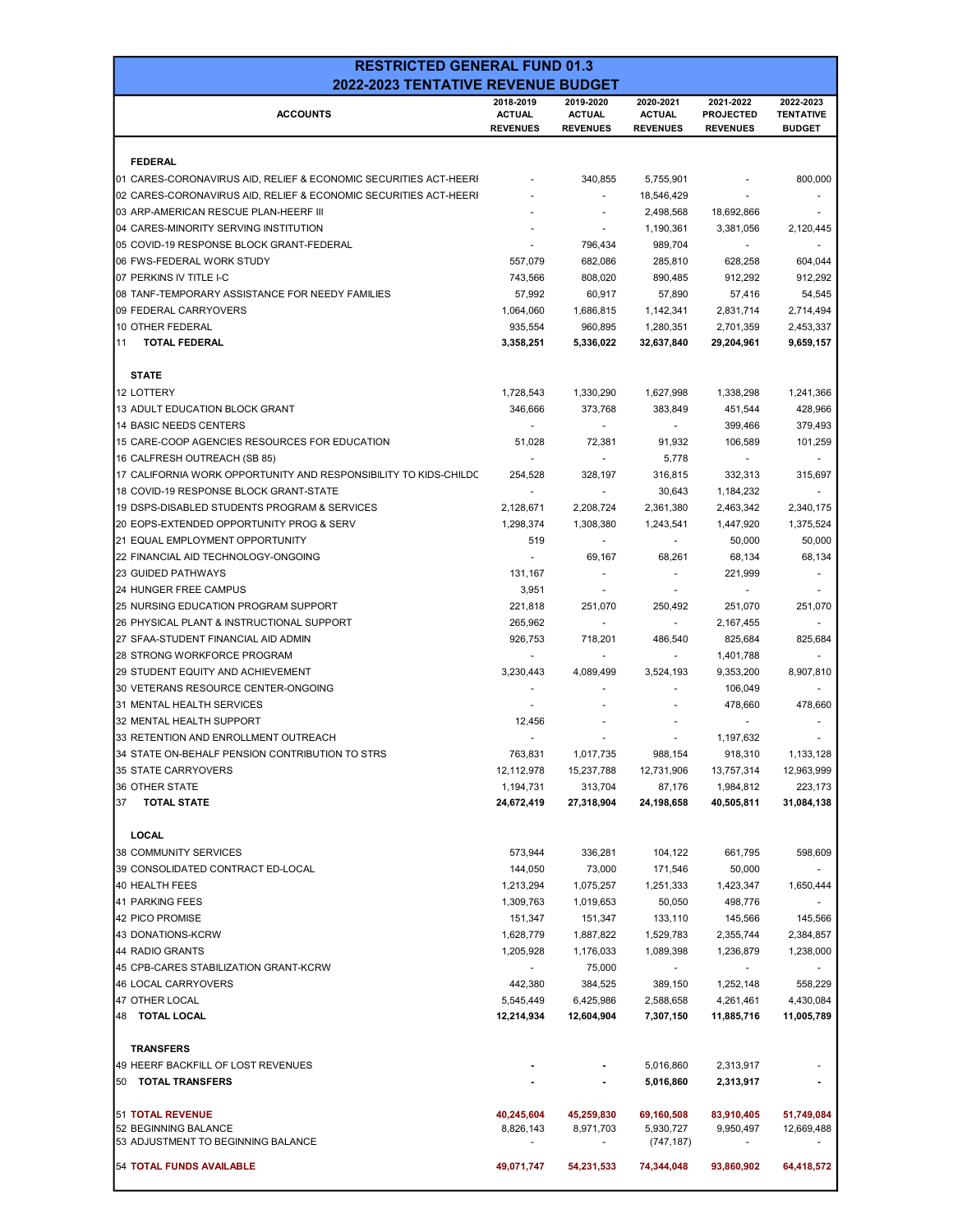|    |                                             | <b>RESTRICTED GENERAL FUND 01.3</b>                 |               |               |                          |                  |
|----|---------------------------------------------|-----------------------------------------------------|---------------|---------------|--------------------------|------------------|
|    | 2022-2023 TENTATIVE EXPENDITURE BUDGET      |                                                     |               |               |                          |                  |
|    |                                             | 2018-2019                                           | 2019-2020     | 2020-2021     | 2021-2022                | 2022-2023        |
|    | <b>ACCOUNTS</b>                             | <b>ACTUAL</b>                                       | <b>ACTUAL</b> | <b>ACTUAL</b> | <b>PROJECTED</b>         | <b>TENTATIVE</b> |
|    |                                             | EXPENDITURES EXPENDITURES EXPENDITURES EXPENDITURES |               |               |                          | <b>BUDGET</b>    |
|    |                                             |                                                     |               |               |                          |                  |
| 01 | <b>INSTRUCTION</b>                          |                                                     | 1,584         |               | 146,080                  | 30,000           |
| 02 | <b>MANAGEMENT</b>                           | 1,769,861                                           | 1,670,513     | 1,457,884     | 2,449,109                | 1,776,420        |
| 03 | NON-INSTRUCTION                             | 2,262,817                                           | 2,506,118     | 2,370,118     | 3,180,523                | 2,968,473        |
| 04 | <b>HOURLY INSTRUCTION</b>                   | 30,097                                              | 11,061        | 6,009         | $\overline{\phantom{a}}$ |                  |
| 05 | HOURLY NON-INSTRUCTION                      | 5,326,801                                           | 6,132,212     | 8,437,211     | 9,431,738                | 9,614,070        |
| 06 | <b>TOTAL ACADEMIC</b>                       | 9,389,576                                           | 10,321,488    | 12,271,222    | 15,207,450               | 14,388,963       |
| 07 | <b>CLASSIFIED REGULAR</b>                   | 4,135,522                                           | 4,354,688     | 3,884,009     | 5,247,091                | 5,173,696        |
| 08 | <b>CLASSIFIED MANAGERS</b>                  | 537,841                                             | 523,580       | 395,014       | 457,345                  | 450,272          |
| 09 | <b>CLASS REG INSTRUCTION</b>                | 48,430                                              | 53,630        | 42,806        | 53,301                   |                  |
| 10 | <b>CLASSIFIED HOURLY</b>                    | 1,913,908                                           | 2,321,343     | 1,326,245     | 3,978,640                | 3,643,559        |
| 11 | <b>CLASS HRLY INSTRUCTION</b>               | 241,295                                             | 153,507       | 198,204       | 314,475                  | 167,739          |
| 12 | <b>TOTAL CLASSIFIED</b>                     | 6,876,996                                           | 7,406,748     | 5,846,278     | 10,050,852               | 9,435,266        |
|    |                                             |                                                     |               |               |                          |                  |
| 13 | BENEFITS HOLDING ACCOUNT                    |                                                     |               |               | 8,511,140                | 8,476,804        |
| 14 | <b>STRS</b>                                 | 1,089,315                                           | 1,206,564     | 1,362,009     |                          |                  |
| 15 | STATE ON-BEHALF PENSION CONTRIB TO STRS     | 763,831                                             | 1,017,735     | 988,154       |                          |                  |
| 16 | <b>PERS</b>                                 | 966,798                                             | 1,123,653     | 1,015,047     |                          |                  |
| 17 | <b>OASDI/MEDICARE</b>                       | 564,083                                             | 617,380       | 574,640       |                          |                  |
| 18 | H/W                                         | 1,956,479                                           | 2,049,656     | 2,009,450     |                          |                  |
| 19 | SUI                                         | 7,486                                               | 7,984         | 19,372        |                          |                  |
| 20 | WORKERS' COMP.                              | 264,403                                             | 281,319       | 309,866       |                          |                  |
| 21 | ALTERNATIVE RETIREMENT                      | 92,694                                              | 105,754       | 124,742       |                          |                  |
| 22 | SUPPLEMENTAL RETIREMENT PLAN                | 15,698                                              | 15,694        | 45,812        |                          |                  |
| 23 | <b>TOTAL BENEFITS</b>                       | 5,720,787                                           | 6,425,739     | 6,449,092     | 8,511,140                | 8,476,804        |
| 24 | <b>TOTAL SUPPLIES</b>                       | 1,148,511                                           | 2,958,029     | 1,210,045     | 4,527,199                | 2,044,601        |
| 25 | CONTRACTS/SERVICES                          | 8,231,657                                           | 11,155,680    | 8,943,650     | 17,222,368               | 8,561,127        |
| 26 | <b>INSURANCE</b>                            | 4,470,316                                           | 5,503,669     | 2,419,688     | 3,066,823                | 3,008,000        |
| 27 | <b>UTILITIES</b>                            | 139,059                                             | 67,533        | 93,269        | 111,000                  | 158,000          |
| 28 | <b>TOTAL SERVICES</b>                       | 12,841,032                                          | 16,726,882    | 11,456,607    | 20,400,191               | 11,727,127       |
|    |                                             |                                                     |               |               |                          |                  |
| 29 | <b>BLDG &amp; SITES</b>                     | 1,505,750                                           | 1,938,988     | 474,717       | 100,000                  | 100,000          |
| 30 | <b>EQUIPMENT/LEASE PURCHASE</b>             | 1,722,405                                           | 1,314,778     | 2,014,036     | 4,944,987                | 4,767,067        |
| 31 | <b>TOTAL CAPITAL</b>                        | 3,228,155                                           | 3,253,766     | 2,488,753     | 5,044,987                | 4,867,067        |
| 32 | <b>TOTAL EXPENDITURES</b>                   | 39,205,057                                          | 47,092,652    | 39,721,997    | 63,741,819               | 50,939,828       |
| 33 | HEERF BACKFILL OF LOST REVENUES             |                                                     |               | 23,518,602    | 16,236,403               |                  |
| 34 | OTHER OUTGO - STUDENT AID                   | 778,579                                             | 1,072,788     | 985,343       | 946,381                  | 865,329          |
| 35 | OTHER OUTGO - TRANSFERS                     | 116,408                                             | 135,366       | 167,609       | 266,811                  | 203,561          |
| 36 | <b>TOTAL OTHER OUTGO</b>                    | 894,987                                             | 1,208,154     | 24,671,554    | 17,449,595               | 1,068,890        |
|    |                                             |                                                     |               |               |                          |                  |
| 37 | <b>TOTAL EXPENDITURES &amp; OTHER OUTGO</b> | 40,100,044                                          | 48,300,806    | 64,393,551    | 81,191,414               | 52,008,718       |
| 38 | <b>CONTINGENCY RESERVE</b>                  | 8,971,703                                           | 5,930,727     | 9,950,497     | 12,669,488               | 12,409,854       |
| 39 | <b>TOTAL</b>                                | 49,071,747                                          | 54,231,533    | 74,344,048    | 93,860,902               | 64,418,572       |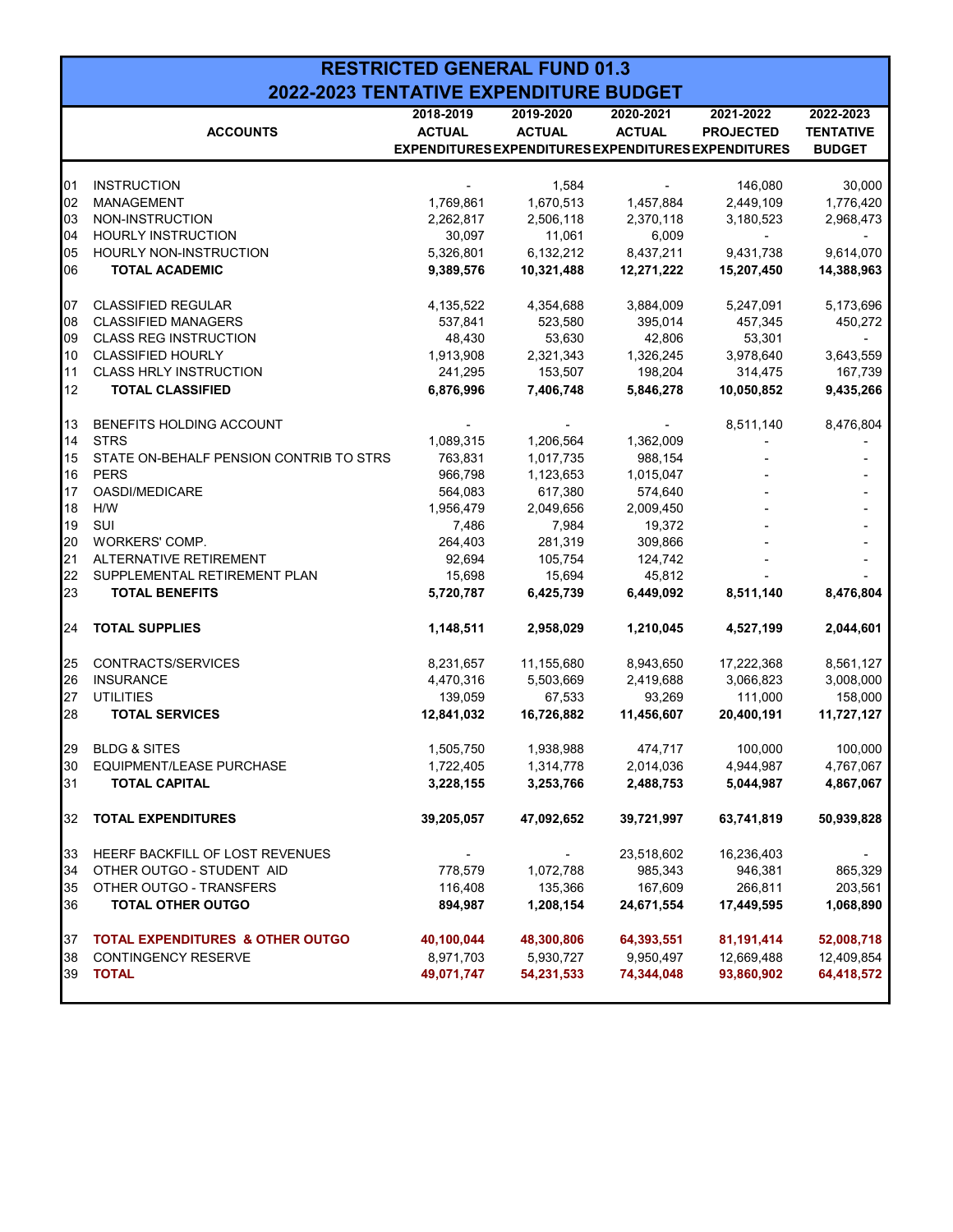| <b>CAPITAL OUTLAY FUND 40.0</b>                                    |                                              |                               |                                                |  |  |  |  |  |  |
|--------------------------------------------------------------------|----------------------------------------------|-------------------------------|------------------------------------------------|--|--|--|--|--|--|
| 2022-2023 TENTATIVE REVENUE AND EXPENDITURE BUDGET                 |                                              |                               |                                                |  |  |  |  |  |  |
| <b>ACCOUNTS</b>                                                    | 2021-2022<br><b>ADOPTED</b><br><b>BUDGET</b> | 2021-2022<br><b>PROJECTED</b> | 2022-2023<br><b>TENTATIVE</b><br><b>BUDGET</b> |  |  |  |  |  |  |
| <b>REVENUE</b>                                                     |                                              |                               |                                                |  |  |  |  |  |  |
| <b>STATE</b>                                                       |                                              |                               |                                                |  |  |  |  |  |  |
| 01 PHYSICAL PLANT & INSTRUCTIONAL SUPPORT                          | 9,311,967                                    | 9,311,967                     |                                                |  |  |  |  |  |  |
| 02 STATE CARRYOVERS                                                | 1,212,751                                    | 1,212,751                     | 8,586,967                                      |  |  |  |  |  |  |
| 03 STATE CAPITAL OUTLAY                                            | 5,000,000                                    | 5,000,000                     | 20,200,000                                     |  |  |  |  |  |  |
| <b>TOTAL STATE</b><br>04                                           | 15,524,718                                   | 15,524,718                    | 28,786,967                                     |  |  |  |  |  |  |
| <b>LOCAL</b>                                                       |                                              |                               |                                                |  |  |  |  |  |  |
| 05 DONATIONS                                                       |                                              |                               |                                                |  |  |  |  |  |  |
| 06 INTEREST                                                        | 12,000                                       | 30,000                        | 45,600                                         |  |  |  |  |  |  |
| 07 LOCAL INCOME                                                    | 35,000                                       | 35,000                        |                                                |  |  |  |  |  |  |
| 08 NON-RESIDENT CAPITAL CHARGE                                     | 1,639,649                                    | 1,680,420                     | 1,680,420                                      |  |  |  |  |  |  |
| 09 PROPERTY TAX - RDA PASS THRU                                    | 2,289,551                                    | 2,289,551                     | 2,450,000                                      |  |  |  |  |  |  |
| 10 RENTS                                                           |                                              |                               |                                                |  |  |  |  |  |  |
| 11 UNREALIZED GAIN/(LOSS) ON FAIR VALUE OF CASH IN COUNTY TREASURY |                                              |                               |                                                |  |  |  |  |  |  |
| <b>TOTAL LOCAL</b><br>12                                           | 3,976,200                                    | 4,034,971                     | 4,176,020                                      |  |  |  |  |  |  |
| 13 OTHER FINANCING SOURCES                                         |                                              |                               |                                                |  |  |  |  |  |  |
| <b>TOTAL OTHER FINANCING SOURCES</b><br>14                         |                                              |                               |                                                |  |  |  |  |  |  |
| <b>15 TOTAL REVENUES</b>                                           | 19,500,918                                   | 19,559,689                    | 32,962,987                                     |  |  |  |  |  |  |
| <b>EXPENDITURES</b>                                                |                                              |                               |                                                |  |  |  |  |  |  |
| <b>16 SUPPLIES</b>                                                 | 20,000                                       | 10,000                        | 20,000                                         |  |  |  |  |  |  |
| <b>17 CONTRACT SERVICES</b>                                        | 239,000                                      | 3,062,761                     | 3,445,967                                      |  |  |  |  |  |  |
| 18 CAPITAL OUTLAY                                                  | 25,798,621                                   | 4,004,721                     | 48,535,930                                     |  |  |  |  |  |  |
| <b>TOTAL EXPENDITURES</b><br>19                                    | 26,057,621                                   | 7,077,482                     | 52,001,897                                     |  |  |  |  |  |  |
| 20<br>TOTAL EXPENDITURES AND TRANSFERS                             | 26,057,620                                   | 7,077,482                     | 52,001,897                                     |  |  |  |  |  |  |
| 21<br><b>OPERATING SURPLUS/(DEFICIT)</b>                           | (6, 556, 702)                                | 12,482,207                    | (19,038,910)                                   |  |  |  |  |  |  |
| <b>22 BEGINNING BALANCE</b>                                        | 6,556,703                                    | 6,556,703                     | 19,038,910                                     |  |  |  |  |  |  |
| 23 ADJUSTMENT TO BEGINNING BALANCE                                 |                                              |                               |                                                |  |  |  |  |  |  |
| <b>24 ENDING FUND BALANCE</b>                                      |                                              | 19,038,910                    |                                                |  |  |  |  |  |  |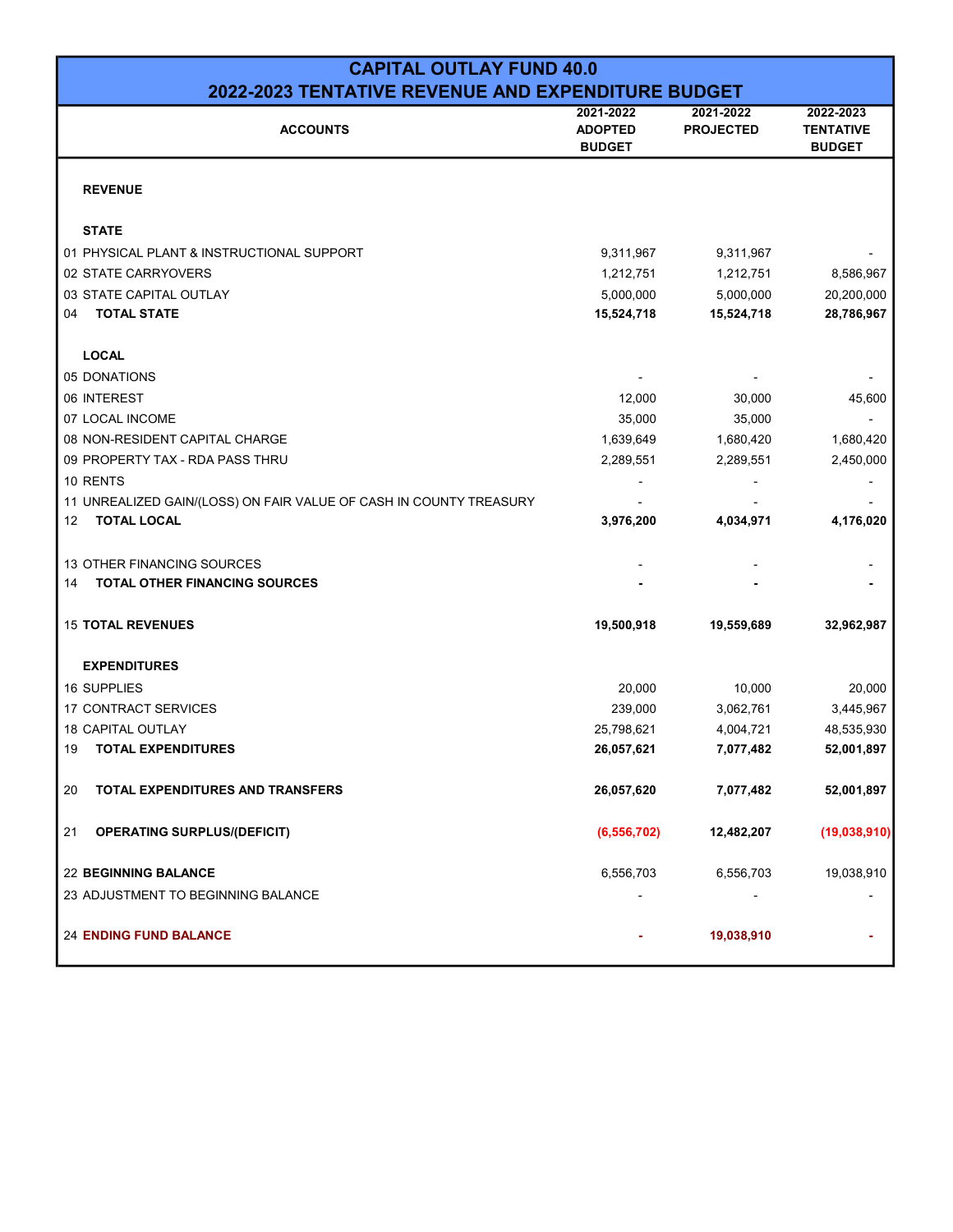|     | <b>MEASURE S FUND 42.3</b>                                         |                                              |                               |                                                |  |  |  |  |  |  |  |  |
|-----|--------------------------------------------------------------------|----------------------------------------------|-------------------------------|------------------------------------------------|--|--|--|--|--|--|--|--|
|     | 2022-2023 TENTATIVE REVENUE AND EXPENDITURE BUDGET                 |                                              |                               |                                                |  |  |  |  |  |  |  |  |
|     | <b>ACCOUNTS</b>                                                    | 2021-2022<br><b>ADOPTED</b><br><b>BUDGET</b> | 2021-2022<br><b>PROJECTED</b> | 2022-2023<br><b>TENTATIVE</b><br><b>BUDGET</b> |  |  |  |  |  |  |  |  |
|     | <b>REVENUE</b>                                                     |                                              |                               |                                                |  |  |  |  |  |  |  |  |
| 101 | OTHER FINANCING SOURCES                                            |                                              |                               |                                                |  |  |  |  |  |  |  |  |
| 02  | <b>INTEREST</b>                                                    | 14,000                                       | 14,000                        |                                                |  |  |  |  |  |  |  |  |
|     | 03 UNREALIZED GAIN/(LOSS) ON FAIR VALUE OF CASH IN COUNTY TREASURY |                                              |                               |                                                |  |  |  |  |  |  |  |  |
| 04  | <b>TOTAL REVENUE</b>                                               | 14,000                                       | 14,000                        |                                                |  |  |  |  |  |  |  |  |
|     | <b>EXPENDITURES</b>                                                |                                              |                               |                                                |  |  |  |  |  |  |  |  |
| 05  | <b>SUPPLIES</b>                                                    |                                              |                               |                                                |  |  |  |  |  |  |  |  |
| 06  | <b>CONTRACT SERVICES</b>                                           |                                              |                               |                                                |  |  |  |  |  |  |  |  |
| 107 | <b>CAPITAL OUTLAY</b>                                              | 2,820,721                                    | 2,820,721                     |                                                |  |  |  |  |  |  |  |  |
| 08  | <b>TOTAL EXPENDITURES</b>                                          | 2,820,721                                    | 2,820,721                     |                                                |  |  |  |  |  |  |  |  |
| 09  | <b>OPERATING SURPLUS/(DEFICIT)</b>                                 | (2,806,721)                                  | (2,806,721)                   |                                                |  |  |  |  |  |  |  |  |
|     | 10 BEGINNING BALANCE                                               | 2,806,721                                    | 2,806,721                     |                                                |  |  |  |  |  |  |  |  |
| 11  | <b>ENDING FUND BALANCE</b>                                         |                                              |                               |                                                |  |  |  |  |  |  |  |  |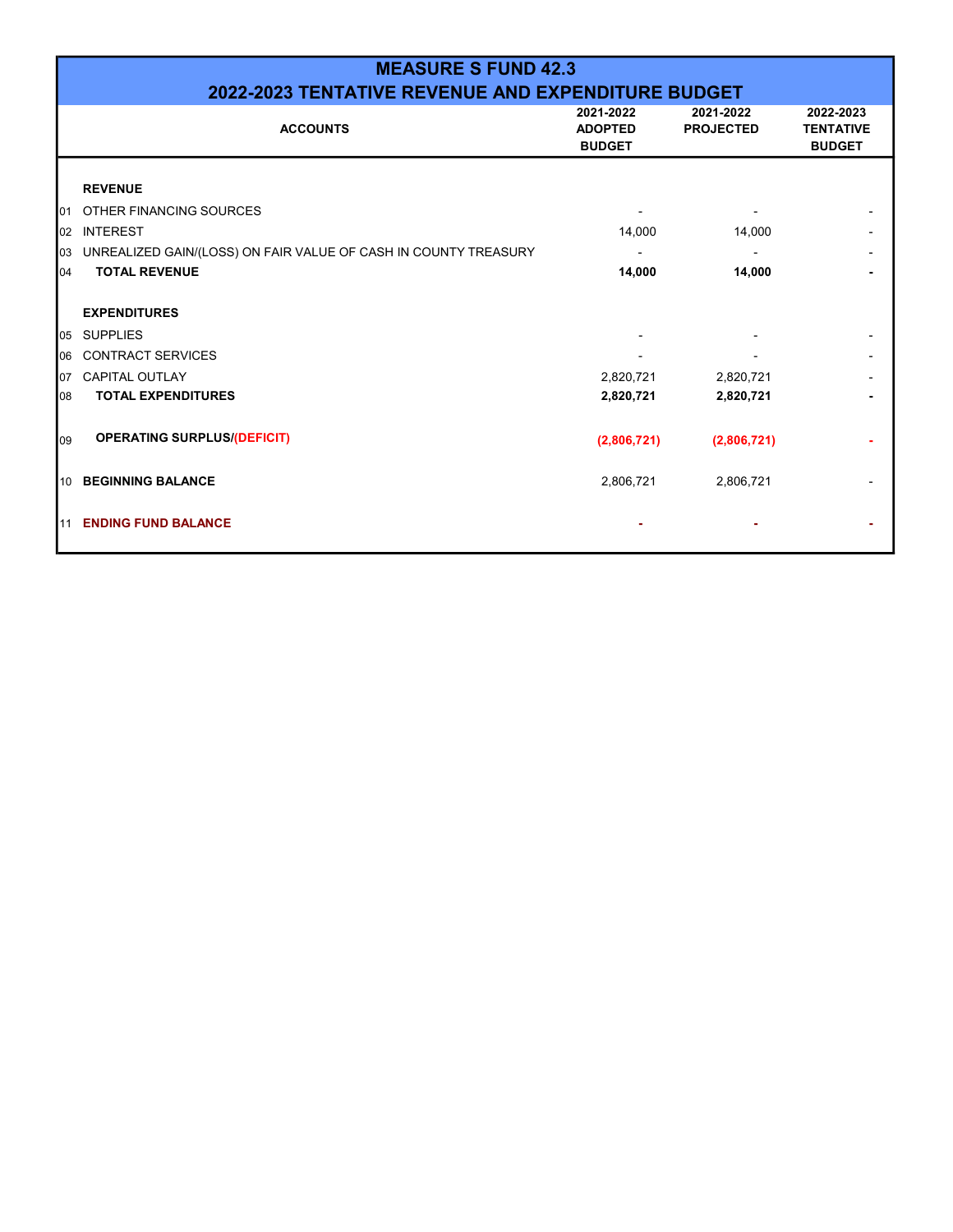|     | <b>MEASURE AA FUND 42.4</b>                                     |                                              |                               |                                                |  |  |  |  |  |  |  |  |
|-----|-----------------------------------------------------------------|----------------------------------------------|-------------------------------|------------------------------------------------|--|--|--|--|--|--|--|--|
|     | 2022-2023 TENTATIVE REVENUE AND EXPENDITURE BUDGET              |                                              |                               |                                                |  |  |  |  |  |  |  |  |
|     | <b>ACCOUNTS</b>                                                 | 2021-2022<br><b>ADOPTED</b><br><b>BUDGET</b> | 2021-2022<br><b>PROJECTED</b> | 2022-2023<br><b>TENTATIVE</b><br><b>BUDGET</b> |  |  |  |  |  |  |  |  |
|     | <b>REVENUE</b>                                                  |                                              |                               |                                                |  |  |  |  |  |  |  |  |
| 101 | OTHER FINANCING SOURCES                                         |                                              |                               |                                                |  |  |  |  |  |  |  |  |
| 02  | <b>INTEREST</b>                                                 | 26,000                                       | 26,000                        | 25,600                                         |  |  |  |  |  |  |  |  |
| 03  | UNREALIZED GAIN/(LOSS) ON FAIR VALUE OF CASH IN COUNTY TREASURY |                                              |                               |                                                |  |  |  |  |  |  |  |  |
| 104 | <b>TOTAL REVENUE</b>                                            | 26,000                                       | 26,000                        | 25,600                                         |  |  |  |  |  |  |  |  |
|     | <b>EXPENDITURES</b>                                             |                                              |                               |                                                |  |  |  |  |  |  |  |  |
|     | 05 SUPPLIES                                                     |                                              |                               |                                                |  |  |  |  |  |  |  |  |
| 06  | <b>CONTRACT SERVICES</b>                                        | 175,000                                      | 200,000                       | 250,000                                        |  |  |  |  |  |  |  |  |
| 07  | <b>CAPITAL OUTLAY</b>                                           | 4,684,034                                    | 256,958                       | 4,177,676                                      |  |  |  |  |  |  |  |  |
| 108 | <b>TOTAL EXPENDITURES</b>                                       | 4,859,034                                    | 456,958                       | 4,427,676                                      |  |  |  |  |  |  |  |  |
| 09  | <b>OPERATING SURPLUS/(DEFICIT)</b>                              | (4,833,034)                                  | (430, 958)                    | (4,402,076)                                    |  |  |  |  |  |  |  |  |
| 10  | <b>BEGINNING BALANCE</b>                                        | 4,833,034                                    | 4,833,034                     | 4,402,076                                      |  |  |  |  |  |  |  |  |
| 11  | <b>ENDING FUND BALANCE</b>                                      |                                              | 4,402,076                     |                                                |  |  |  |  |  |  |  |  |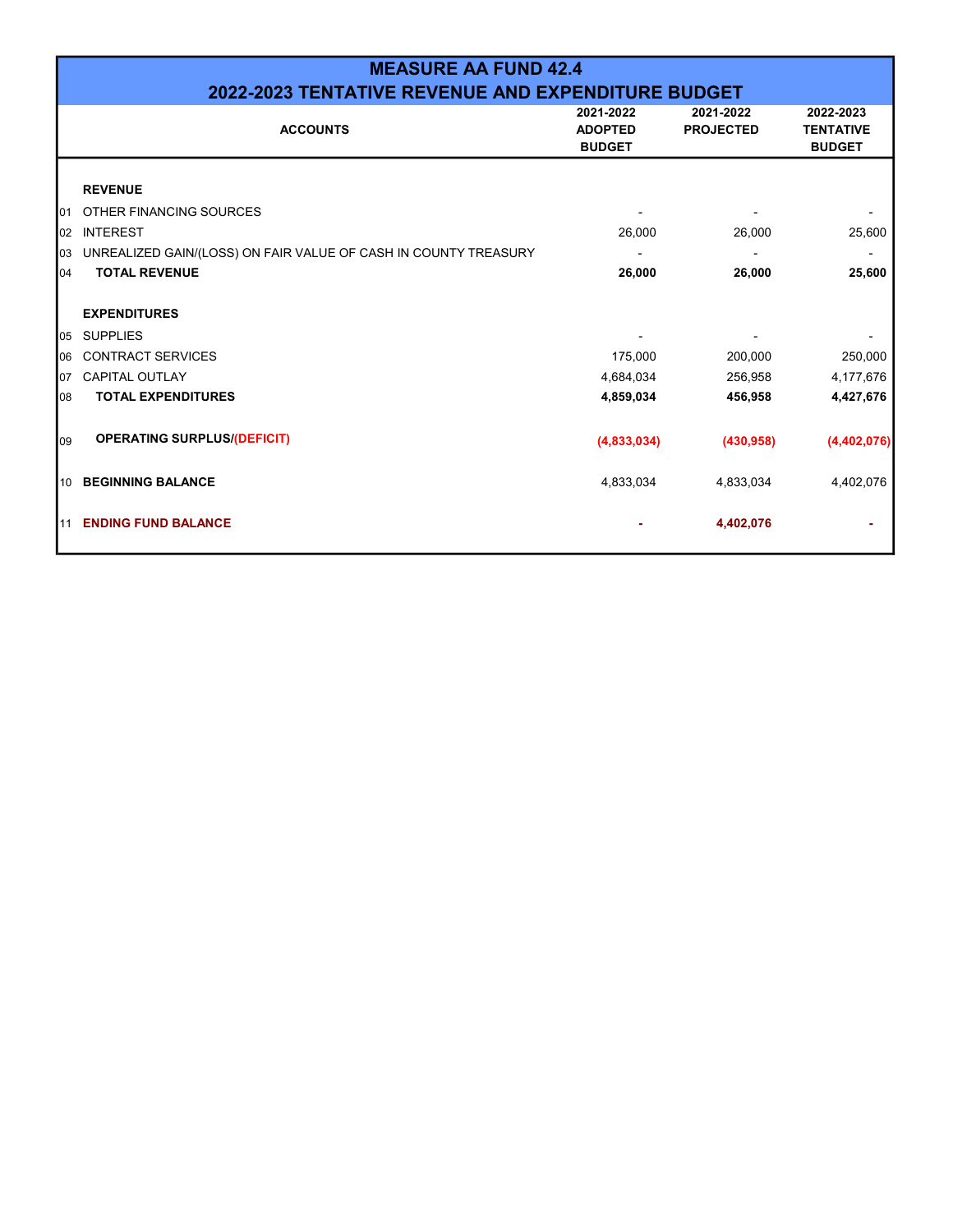|     | <b>MEASURE V FUND 42.5</b>                                      |                                              |                               |                                                |  |  |  |  |  |  |  |  |
|-----|-----------------------------------------------------------------|----------------------------------------------|-------------------------------|------------------------------------------------|--|--|--|--|--|--|--|--|
|     | 2022-2023 TENTATIVE REVENUE AND EXPENDITURE BUDGET              |                                              |                               |                                                |  |  |  |  |  |  |  |  |
|     | <b>ACCOUNTS</b>                                                 | 2021-2022<br><b>ADOPTED</b><br><b>BUDGET</b> | 2021-2022<br><b>PROJECTED</b> | 2022-2023<br><b>TENTATIVE</b><br><b>BUDGET</b> |  |  |  |  |  |  |  |  |
|     | <b>REVENUE</b>                                                  |                                              |                               |                                                |  |  |  |  |  |  |  |  |
| 101 | OTHER FINANCING SOURCES                                         |                                              | 165,498,750                   |                                                |  |  |  |  |  |  |  |  |
| 02  | <b>INTEREST</b>                                                 | 454,000                                      | 454,000                       | 881,000                                        |  |  |  |  |  |  |  |  |
| 03  | UNREALIZED GAIN/(LOSS) ON FAIR VALUE OF CASH IN COUNTY TREASURY |                                              |                               |                                                |  |  |  |  |  |  |  |  |
| 104 | <b>TOTAL REVENUE</b>                                            | 454,000                                      | 165,952,750                   | 881,000                                        |  |  |  |  |  |  |  |  |
|     | <b>EXPENDITURES</b>                                             |                                              |                               |                                                |  |  |  |  |  |  |  |  |
| 05  | <b>SUPPLIES</b>                                                 | 10,000                                       | 11,463                        | 10,000                                         |  |  |  |  |  |  |  |  |
| 06  | <b>CONTRACT SERVICES</b>                                        | 580,000                                      | 1,034,647                     | 490,000                                        |  |  |  |  |  |  |  |  |
| 07  | <b>CAPITAL OUTLAY</b>                                           | 98,751,932                                   | 71,693,259                    | 192,578,544                                    |  |  |  |  |  |  |  |  |
| 08  | <b>TOTAL EXPENDITURES</b>                                       | 99,341,932                                   | 72,739,369                    | 193,078,544                                    |  |  |  |  |  |  |  |  |
| 09  | <b>OPERATING SURPLUS/(DEFICIT)</b>                              | (98, 887, 932)                               | 93,213,381                    | (192, 197, 544)                                |  |  |  |  |  |  |  |  |
| 10  | <b>BEGINNING BALANCE</b>                                        | 98,887,932                                   | 98,887,932                    | 192, 197, 544                                  |  |  |  |  |  |  |  |  |
|     | ADJUSTMENT TO BEGINNING BALANCE                                 |                                              | 96,231                        |                                                |  |  |  |  |  |  |  |  |
| 11  | <b>ENDING FUND BALANCE</b>                                      |                                              | 192, 197, 544                 |                                                |  |  |  |  |  |  |  |  |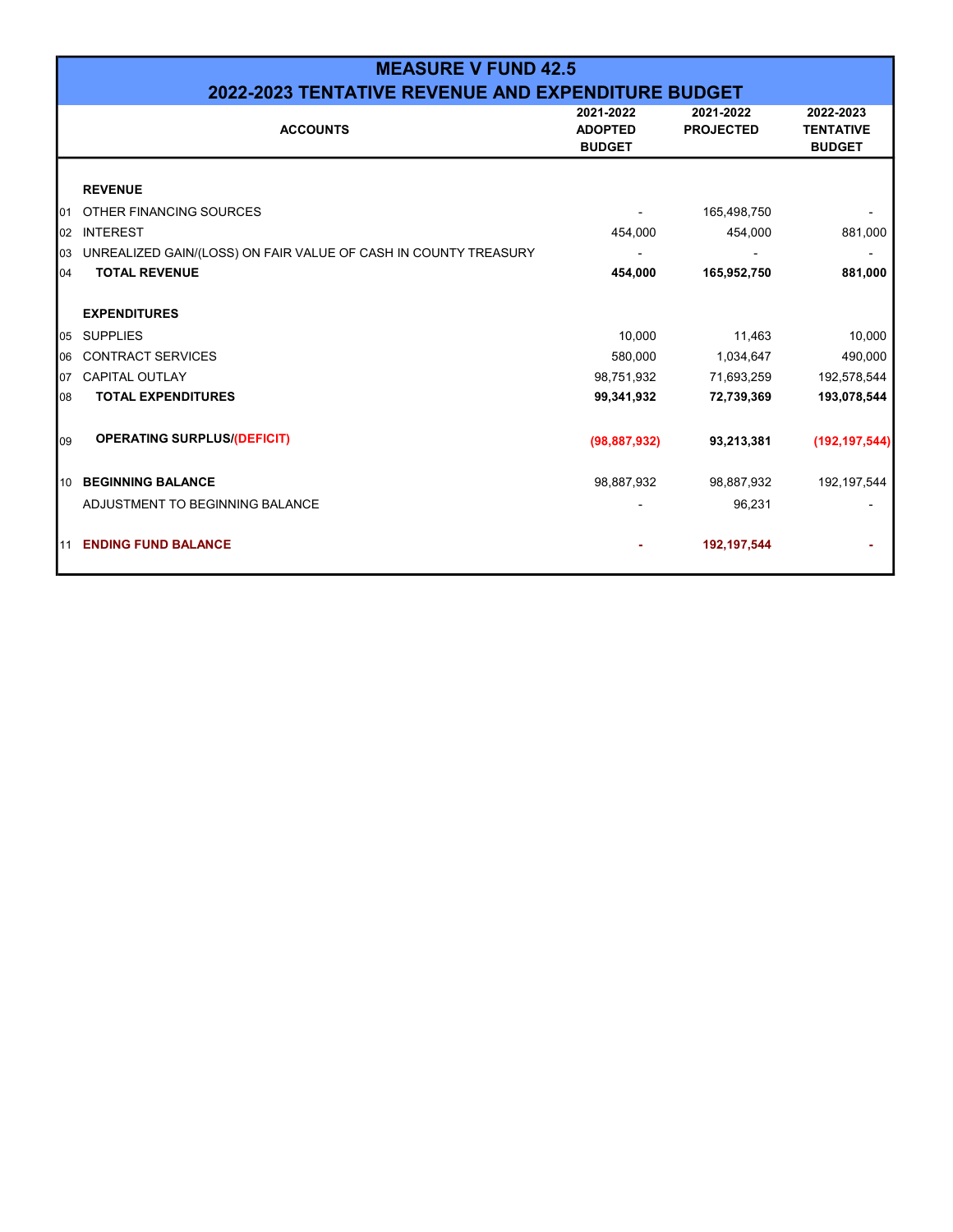# INTEREST AND REDEMPTION FUND 48.0 2022-2023 TENTATIVE REVENUE AND EXPENDITURE BUDGET

| 2021-2022<br><b>ADOPTED</b><br><b>BUDGET</b> | 2021-2022<br><b>PROJECTED</b> | 2022-2023<br><b>TENTATIVE</b><br><b>BUDGET</b> |
|----------------------------------------------|-------------------------------|------------------------------------------------|
|                                              |                               |                                                |
| 47,529,709                                   | 47,529,709                    | 37,384,323                                     |
|                                              |                               |                                                |
| 47,529,709                                   | 47,529,709                    | 37,384,323                                     |
|                                              |                               |                                                |
|                                              |                               |                                                |
|                                              |                               |                                                |
|                                              |                               |                                                |
| 40,799,764                                   | 40,799,764                    | 40,799,764                                     |
|                                              |                               |                                                |
| 40,799,764                                   | 40,799,764                    | 40,799,764                                     |
|                                              |                               |                                                |
| 88,329,473                                   | 88,329,473                    | 78,184,087                                     |
|                                              |                               |                                                |
|                                              |                               |                                                |
| 30,301,588                                   | 30,301,588                    | 30,301,588                                     |
| 20,643,562                                   | 20,643,562                    | 20,643,562                                     |
|                                              |                               |                                                |
| 50,945,150                                   | 50,945,150                    | 50,945,150                                     |
|                                              |                               |                                                |
| 37,384,323                                   | 37,384,323                    | 27,238,937                                     |
|                                              |                               |                                                |

\*\*The Bond Interest and Redemption Fund is controlled by the County of Los Angeles Department of Auditor-Controller.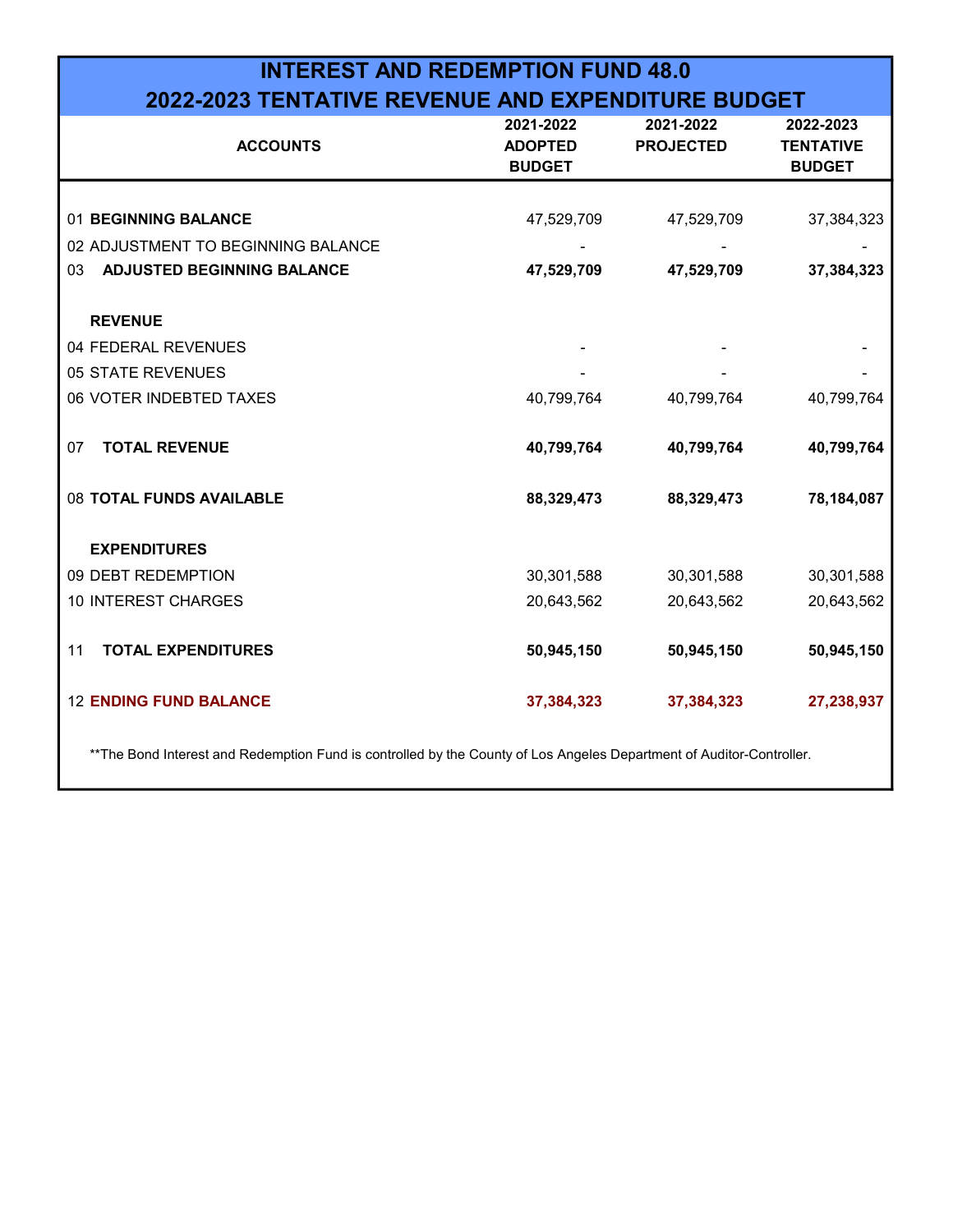|     | <b>STUDENT FINANCIAL AID FUND 74.0</b>                      |                                              |                               |                                                |  |  |  |  |  |  |  |
|-----|-------------------------------------------------------------|----------------------------------------------|-------------------------------|------------------------------------------------|--|--|--|--|--|--|--|
|     | <b>2022-2023 TENTATIVE REVENUE AND EXPENDITURE BUDGET</b>   |                                              |                               |                                                |  |  |  |  |  |  |  |
|     | <b>ACCOUNTS</b>                                             | 2021-2022<br><b>ADOPTED</b><br><b>BUDGET</b> | 2021-2022<br><b>PROJECTED</b> | 2022-2023<br><b>TENTATIVE</b><br><b>BUDGET</b> |  |  |  |  |  |  |  |
|     | <b>REVENUE</b>                                              |                                              |                               |                                                |  |  |  |  |  |  |  |
| 01  | <b>FEDERAL GRANTS</b>                                       | 32,954,392                                   | 32,954,392                    | 32,964,619                                     |  |  |  |  |  |  |  |
| 02  | <b>FEDERAL LOANS</b>                                        | 3,300,000                                    | 3,300,000                     | 3,300,000                                      |  |  |  |  |  |  |  |
| 04  | CARES-CORONAVIRUS AID, RELIEF & ECONOMIC SECURITIES ACT-HEI | 126,814                                      | 126,814                       |                                                |  |  |  |  |  |  |  |
| 05  | ARP-AMERICAN RESCUE PLAN-HEERF III                          | 21,954,965                                   | 21,954,965                    | 3,668,107                                      |  |  |  |  |  |  |  |
| 06  | DISASTER RELIEF EMERGENCY STUDENT AID                       | 29,146                                       | 29,146                        |                                                |  |  |  |  |  |  |  |
| 07  | <b>EARLY ACTION EMERGENCY STUDENT AID</b>                   | 853,156                                      | 853,156                       |                                                |  |  |  |  |  |  |  |
| 08  | <b>CAL GRANTS</b>                                           | 3,570,000                                    | 3,570,000                     | 3,167,500                                      |  |  |  |  |  |  |  |
| 09  | SANTA MONICA COLLEGE PROMISE                                | 1,507,340                                    | 2,248,158                     | 1,691,570                                      |  |  |  |  |  |  |  |
| 10  | STUDENT SUCCESS COMPLETION                                  | 2,802,663                                    | 2,802,663                     | 2,305,459                                      |  |  |  |  |  |  |  |
| l11 | <b>TRANSFER</b>                                             | 135,000                                      | 135,000                       | 135,000                                        |  |  |  |  |  |  |  |
| 12  | <b>TOTAL REVENUE</b>                                        | 67,233,476                                   | 67,974,294                    | 47,232,255                                     |  |  |  |  |  |  |  |
|     | <b>EXPENDITURES</b>                                         |                                              |                               |                                                |  |  |  |  |  |  |  |
| 13  | <b>FINANCIAL AID</b>                                        | 67,233,476                                   | 67,974,294                    | 47,232,255                                     |  |  |  |  |  |  |  |
| 12  | <b>TOTAL EXPENDITURES</b>                                   | 67,233,476                                   | 67,974,294                    | 47,232,255                                     |  |  |  |  |  |  |  |
|     | 14 ENDING FUND BALANCE                                      |                                              |                               |                                                |  |  |  |  |  |  |  |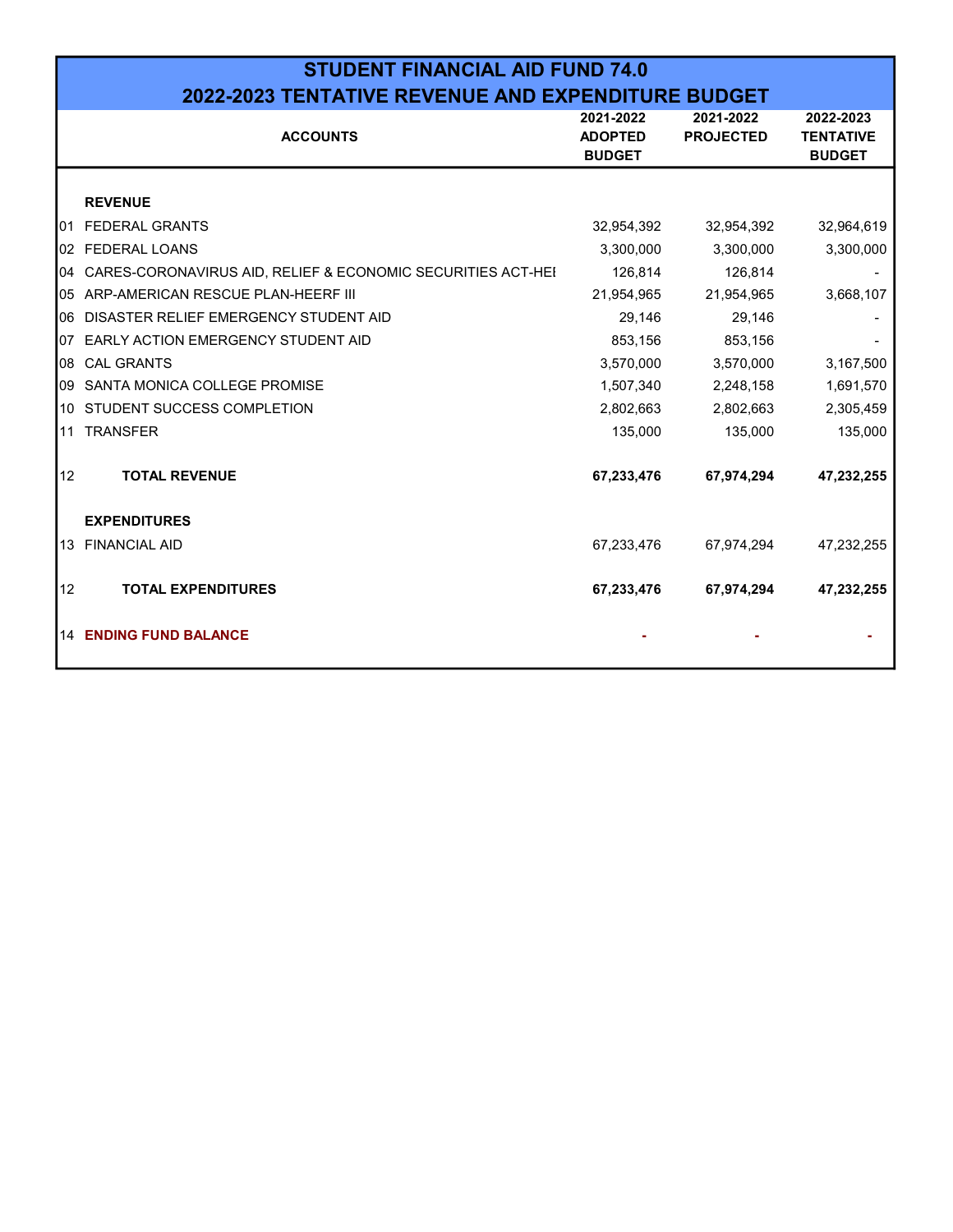# SCHOLARSHIP TRUST FUND 75.0 2022-2023 TENTATIVE REVENUE AND EXPENDITURE BUDGET

|     | <b>ACCOUNTS</b>              | 2021-2022<br><b>ADOPTED</b><br><b>BUDGET</b> | 2021-2022<br><b>PROJECTED</b> | 2022-2023<br><b>TENTATIVE</b><br><b>BUDGET</b> |
|-----|------------------------------|----------------------------------------------|-------------------------------|------------------------------------------------|
| 01  | <b>BEGINNING BALANCE</b>     | 15,000                                       | 15,000                        | 15,000                                         |
|     | <b>REVENUE</b>               |                                              |                               |                                                |
| 02  | <b>TRANSFER</b>              | 30,000                                       | 30,000                        | 30,000                                         |
| 03  | <b>TOTAL REVENUE</b>         | 30,000                                       | 30,000                        | 30,000                                         |
| 04  | <b>TOTAL FUNDS AVAILABLE</b> | 45,000                                       | 45,000                        | 45,000                                         |
|     | <b>EXPENDITURES</b>          |                                              |                               |                                                |
| 05  | <b>SCHOLARSHIP</b>           | 30,000                                       | 30,000                        | 30,000                                         |
| 06  | <b>TOTAL EXPENDITURES</b>    | 30,000                                       | 30,000                        | 30,000                                         |
| 107 | <b>ENDING FUND BALANCE</b>   | 15,000                                       | 15,000                        | 15,000                                         |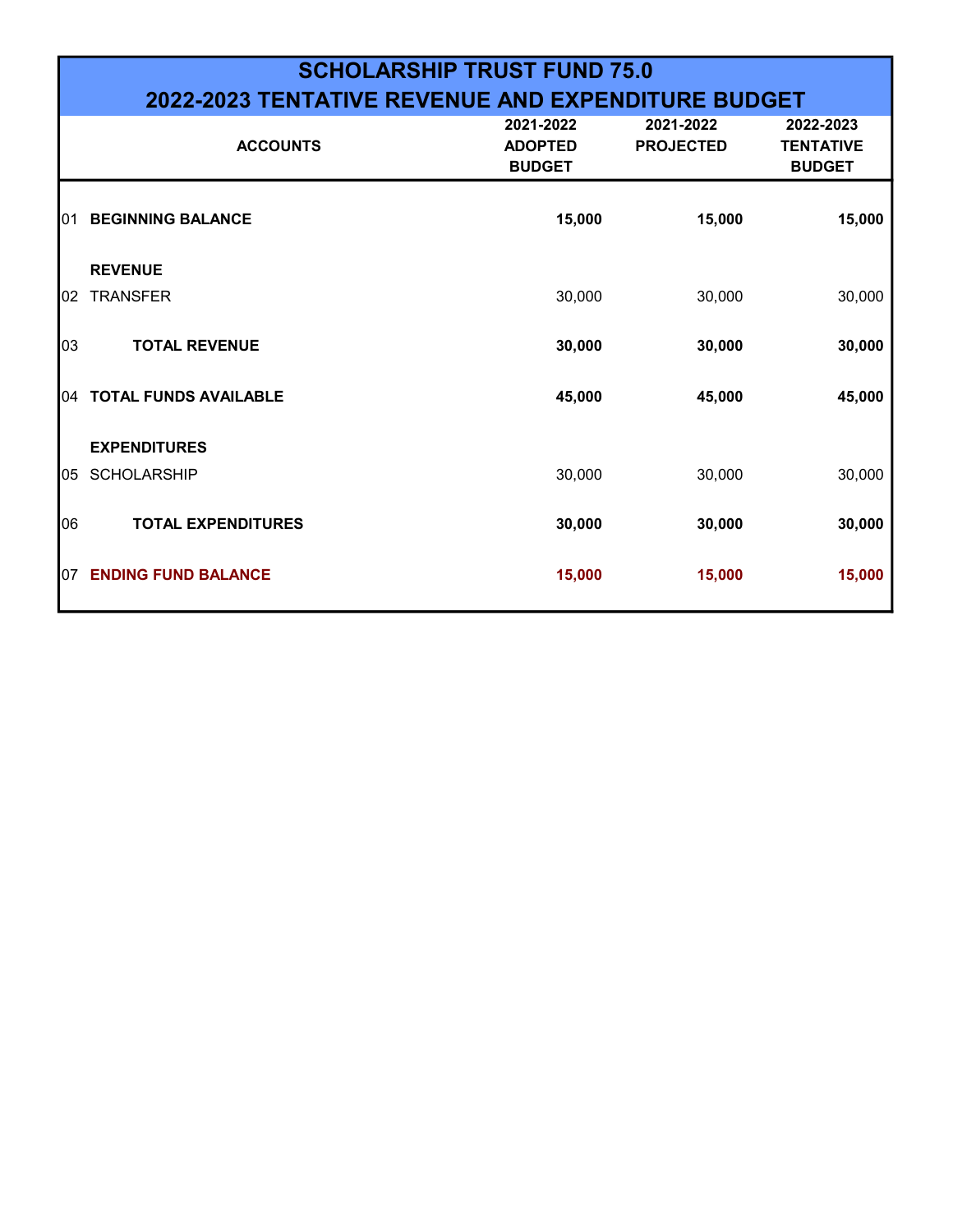| <b>AUXILIARY FUND</b><br><b>2022-2023 TENTATIVE REVENUE AND EXPENDITURE BUDGET</b> |                                        |                                              |                               |                                                |  |  |  |  |  |
|------------------------------------------------------------------------------------|----------------------------------------|----------------------------------------------|-------------------------------|------------------------------------------------|--|--|--|--|--|
|                                                                                    | <b>ACCOUNTS</b>                        | 2021-2022<br><b>ADOPTED</b><br><b>BUDGET</b> | 2021-2022<br><b>PROJECTED</b> | 2022-2023<br><b>TENTATIVE</b><br><b>BUDGET</b> |  |  |  |  |  |
| 01                                                                                 | <b>BEGINNING BALANCE</b>               | 1,040,508                                    | 1,040,508                     | 948,508                                        |  |  |  |  |  |
| 02                                                                                 | ADJ. TO BEG. BALANCE                   |                                              |                               |                                                |  |  |  |  |  |
| 03                                                                                 | <b>ADJUSTED BEGINNING BALANCE</b>      | 1,040,508                                    | 1,040,508                     | 948,508                                        |  |  |  |  |  |
|                                                                                    | <b>REVENUE</b>                         |                                              |                               |                                                |  |  |  |  |  |
| 04                                                                                 | <b>GROSS SALES</b>                     | 2,079,500                                    | 1,600,000                     | 1,774,070                                      |  |  |  |  |  |
| 05                                                                                 | LESS: COST OF GOODS                    | (1,430,500)                                  | (1,250,000)                   | (1, 231, 253)                                  |  |  |  |  |  |
| 06                                                                                 | <b>NET</b>                             | 649,000                                      | 350,000                       | 542,817                                        |  |  |  |  |  |
| 07                                                                                 | <b>VENDOR INCOME</b>                   | 482,000                                      | 482,000                       | 466,600                                        |  |  |  |  |  |
| 08                                                                                 | AUXILIARY PROGRAM INCOME               | 133,660                                      | 125,000                       | 110,125                                        |  |  |  |  |  |
| 09                                                                                 | <b>NET INCOME</b>                      | 1,264,660                                    | 957,000                       | 1,119,542                                      |  |  |  |  |  |
| 10                                                                                 | <b>INTEREST</b>                        | 4,000                                        | 1,000                         | 500                                            |  |  |  |  |  |
| 11                                                                                 | <b>HEERF BACKFILL OF LOST REVENUES</b> | 853,575                                      | 1,150,000                     |                                                |  |  |  |  |  |
| 12                                                                                 | <b>TOTAL REVENUE</b>                   | 2,122,235                                    | 2,108,000                     | 1,120,042                                      |  |  |  |  |  |
| 13                                                                                 | <b>TOTAL FUNDS AVAILABLE</b>           | 3, 162, 743                                  | 3,148,508                     | 2,068,550                                      |  |  |  |  |  |
|                                                                                    | <b>EXPENDITURES</b>                    |                                              |                               |                                                |  |  |  |  |  |
| 14                                                                                 | <b>STAFFING</b>                        | 847,500                                      | 900,000                       | 860,193                                        |  |  |  |  |  |
| 15                                                                                 | <b>FRINGE BENEFITS</b>                 | 342,500                                      | 400,000                       | 359,403                                        |  |  |  |  |  |
| 16                                                                                 | <b>OPERATING</b>                       | 817,735                                      | 900,000                       | 788,524                                        |  |  |  |  |  |
| 17                                                                                 | <b>TOTAL EXPENDITURES</b>              | 2,007,735                                    | 2,200,000                     | 2,008,120                                      |  |  |  |  |  |
| 18                                                                                 | <b>ENDING FUND BALANCE</b>             | 1,155,008                                    | 948,508                       | 60,430                                         |  |  |  |  |  |